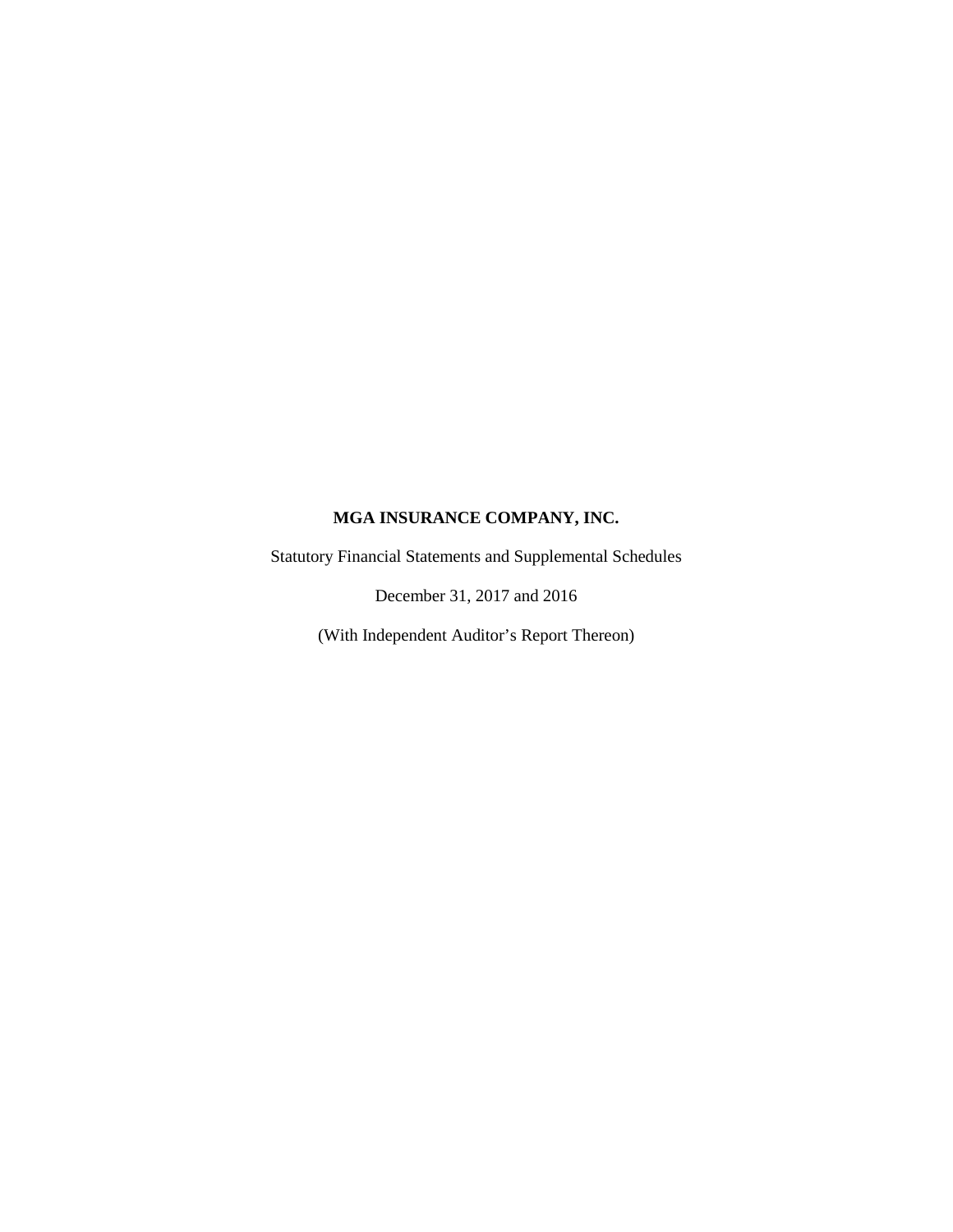

Tel: 214-969-7007 Fax: 214-953-0722 **www.bdo.com**

### **Independent Auditor's Report**

The Board of Directors and Shareholders MGA Insurance Company, Inc. Dallas, Texas

We have audited the accompanying financial statements of MGA Insurance Company, Inc., which comprise the statements of admitted assets, liabilities and capital and surplus (statutory basis) as of December 31, 2017 and 2016, and the related statements of operations (statutory basis), capital and surplus (statutory basis), and cash flows (statutory basis) for the years then ended, and the related notes to the financial statements.

### *Management's Responsibility for the Financial Statements*

Management is responsible for the preparation and fair presentation of these financial statements in accordance with the accounting practices prescribed or permitted by the Texas Department of Insurance. Management is also responsible for the design, implementation, and maintenance of internal control relevant to the preparation and fair presentation of financial statements that are free from material misstatement, whether due to fraud or error.

#### *Auditor's Responsibility*

Our responsibility is to express an opinion on these statutory basis financial statements based on our audits. We conducted our audits in accordance with auditing standards generally accepted in the United States of America. Those standards require that we plan and perform the audits to obtain reasonable assurance about whether the financial statements are free of material misstatement.

An audit involves performing procedures to obtain audit evidence about the amounts and disclosures in the financial statements. The procedures selected depend on the auditor's judgment, including the assessment of the risks of material misstatement of the financial statements, whether due to fraud or error. In making those risk assessments, the auditor considers internal control relevant to the entity's preparation and fair presentation of the financial statements in order to design audit procedures that are appropriate in the circumstances, but not for the purpose of expressing an opinion on the effectiveness of the entity's internal control. Accordingly, we express no such opinion. An audit also includes evaluating the appropriateness of accounting policies used and the reasonableness of significant accounting estimates made by management, as well as evaluating the overall presentation of the statutory basis financial statements.

We believe that the audit evidence we have obtained is sufficient and appropriate to provide a basis for our audit opinion.

BDO USA, LLP, a Delaware limited liability partnership, is the U.S. member of BDO International Limited, a UK company limited by guarantee, and forms part of the international BDO network of independent member firms.

BDO is the brand name for the BDO network and for each of the BDO Member Firms.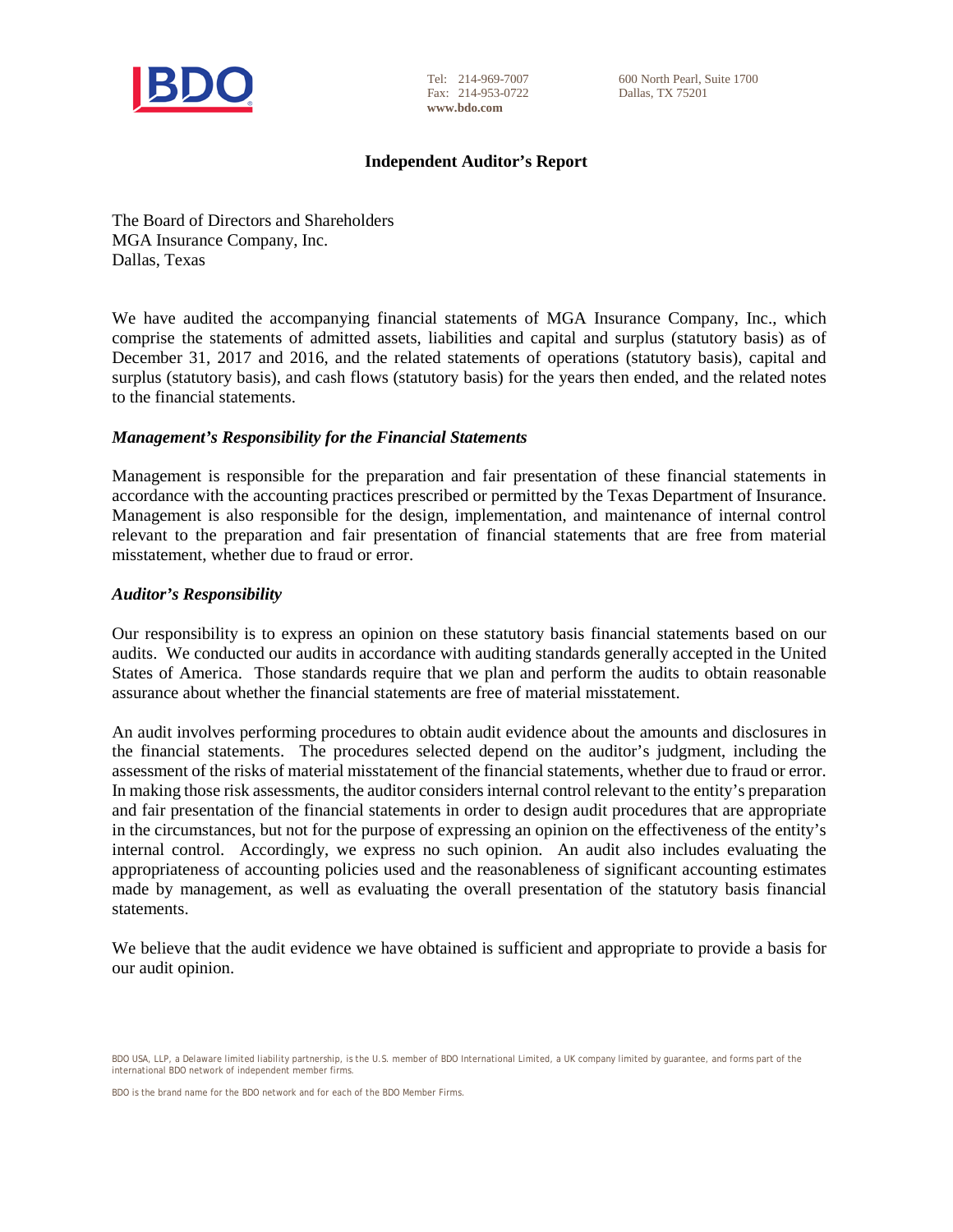

Tel: 214-969-7007 Fax: 214-953-0722 **www.bdo.com**

600 North Pearl, Suite 1700 Dallas, TX 75201

### *Opinion*

In our opinion, the statutory basis financial statements referred to above present fairly, in all material respects, the admitted assets, liabilities and capital and surplus of MGA Insurance Company, Inc. (statutory basis) as of December 31, 2017 and 2016, and the results of its operations (statutory basis) and changes in its surplus and its cash flows (statutory basis) for the years then ended, in accordance with accounting practices prescribed or permitted by the Texas Department of Insurance as described in Note 1.

### *Basis of Accounting*

We draw attention to Note 1 of the financial statements, which describes the basis of accounting. As described in Note 1 to the financial statements, the financial statements were prepared on the basis of the accounting practices prescribed or permitted by the Texas Department of Insurance, which is a basis of accounting other than accounting principles generally accepted in the United States of America. Our opinion is not modified with respect to this matter.

### *Other Matters*

Our audits of the statutory basis financial statements were conducted for the purpose of forming an opinion on those statements as a whole. The accompanying supplementary information presented on Schedules I, II and III of this report is presented to comply with the National Association of Insurance Commissioners' Accounting Practices and Procedures Manual and is not a required part of the statutory basis financial statements. Such information is the responsibility of management and was derived from and relates directly to the underlying accounting and other records used to prepare the statutory basis financial statements. The information has been subjected to the auditing procedures applied in the audits of the statutory basis financial statements and certain additional procedures, including comparing and reconciling such information directly to the underlying accounting and other records used to prepare the statutory basis financial statements or to the statutory basis financial statements themselves, and other additional procedures in accordance with auditing standards generally accepted in the United States of America. In our opinion, the supplemental information is fairly stated in all material respects in relation to the statutory basis financial statements as a whole.

#### *Restriction of Use*

This report is intended solely for the information and use of the Board of Directors and management of MGA Insurance Company, Inc. and for filing with the Texas Department of Insurance, and is not intended to be and should not be used by anyone other than these specific parties.

 $BDO USA, LLP$ 

Dallas, Texas May 3, 2018

BDO USA, LLP, a Delaware limited liability partnership, is the U.S. member of BDO International Limited, a UK company limited by guarantee, and forms part of the international BDO network of independent member firms.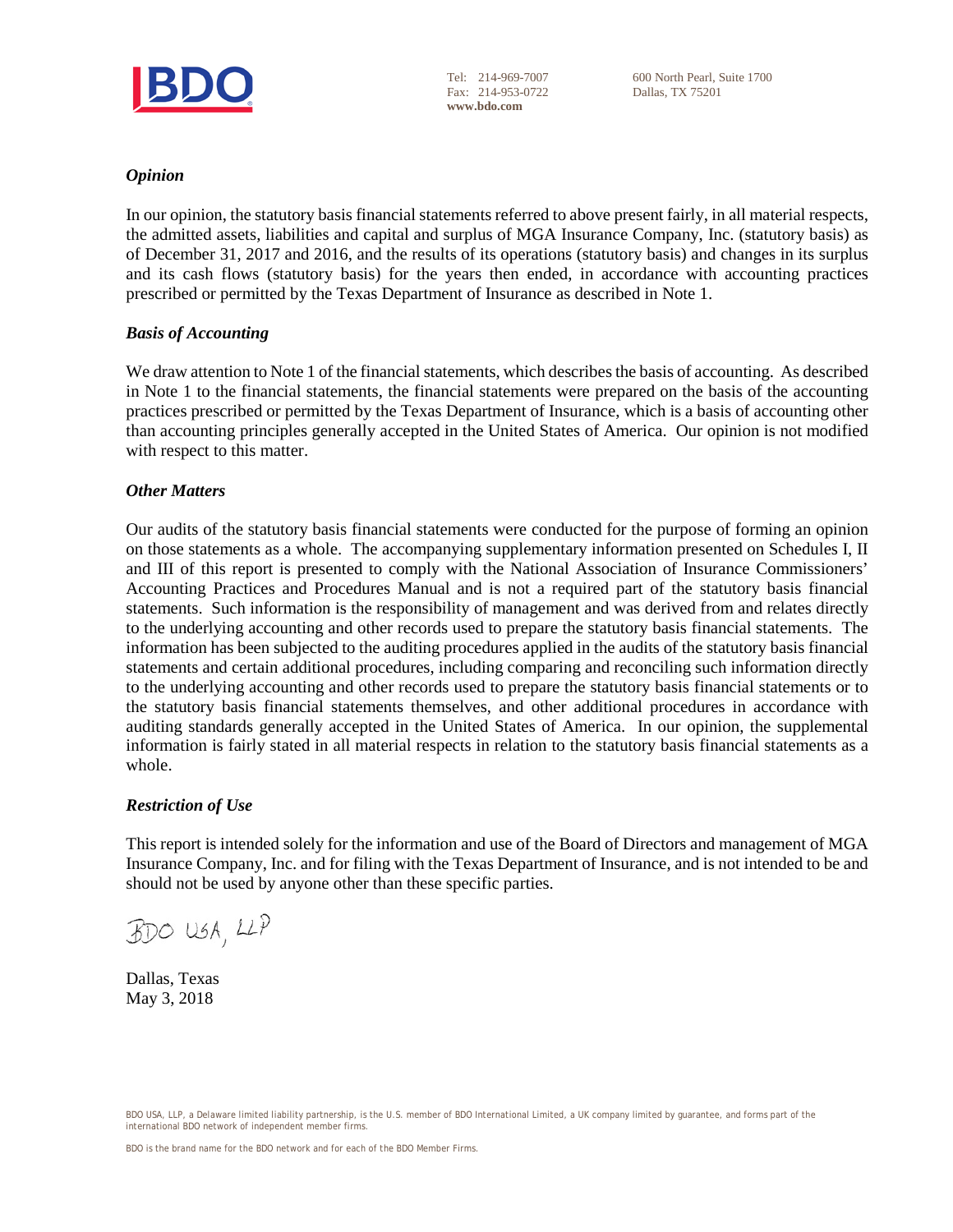Statutory Statements of Admitted Assets, Liabilities and Capital and Surplus

# December 31, 2017 and 2016

(Amounts in thousands, except share amounts)

|                                                                  | 2017          | 2016    |
|------------------------------------------------------------------|---------------|---------|
| <b>Admitted Assets</b>                                           |               |         |
| <b>Invested Assets:</b>                                          |               |         |
| Bonds, at amortized cost (fair value: \$173,883 - 2017,          |               |         |
| $$151,477 - 2016$                                                | \$<br>174,605 | 153,823 |
| Bonds, at lower of amortized cost or fair value                  | 3,428         | 4,851   |
| Preferred stocks, at amortized cost (fair value: \$778 – 2017,   |               |         |
| $$846 - 2016$                                                    | 777           | 853     |
| Preferred stocks, at lower of amortized cost or fair value       | 1,558         |         |
| Common stocks, at lower of amortized cost or fair value          | 7,759         | 4,927   |
| Certificates of deposit, at cost (which approximates fair value) | 100           | 100     |
| Investment in subsidiary                                         |               |         |
| Other long-term investments, equity method at cost               | 16,084        | 13,669  |
| Short-term investments, at cost (fair value: $$35,369 - 2017$ ,  |               |         |
| $$28,906 - 2016$                                                 | 35,389        | 28,922  |
| Cash overdraft                                                   | (3,034)       | (1,619) |
| Total invested assets                                            | 236,667       | 205,527 |
| Accrued investment income                                        | 1,716         | 1,647   |
| Premiums receivable                                              | 54,872        | 45,774  |
| Property and equipment (net of accumulated depreciation and      |               |         |
| amortization: $$11,361 - 2017, $10,606 - 2016$                   | 1,804         | 1,000   |
| Receivable from affiliates                                       | 34            | 340     |
| Net deferred tax asset                                           | 4,143         | 9,561   |
| Other assets                                                     | 184           | 49      |
| Total admitted assets                                            | \$<br>299,420 | 263,898 |

(Continued)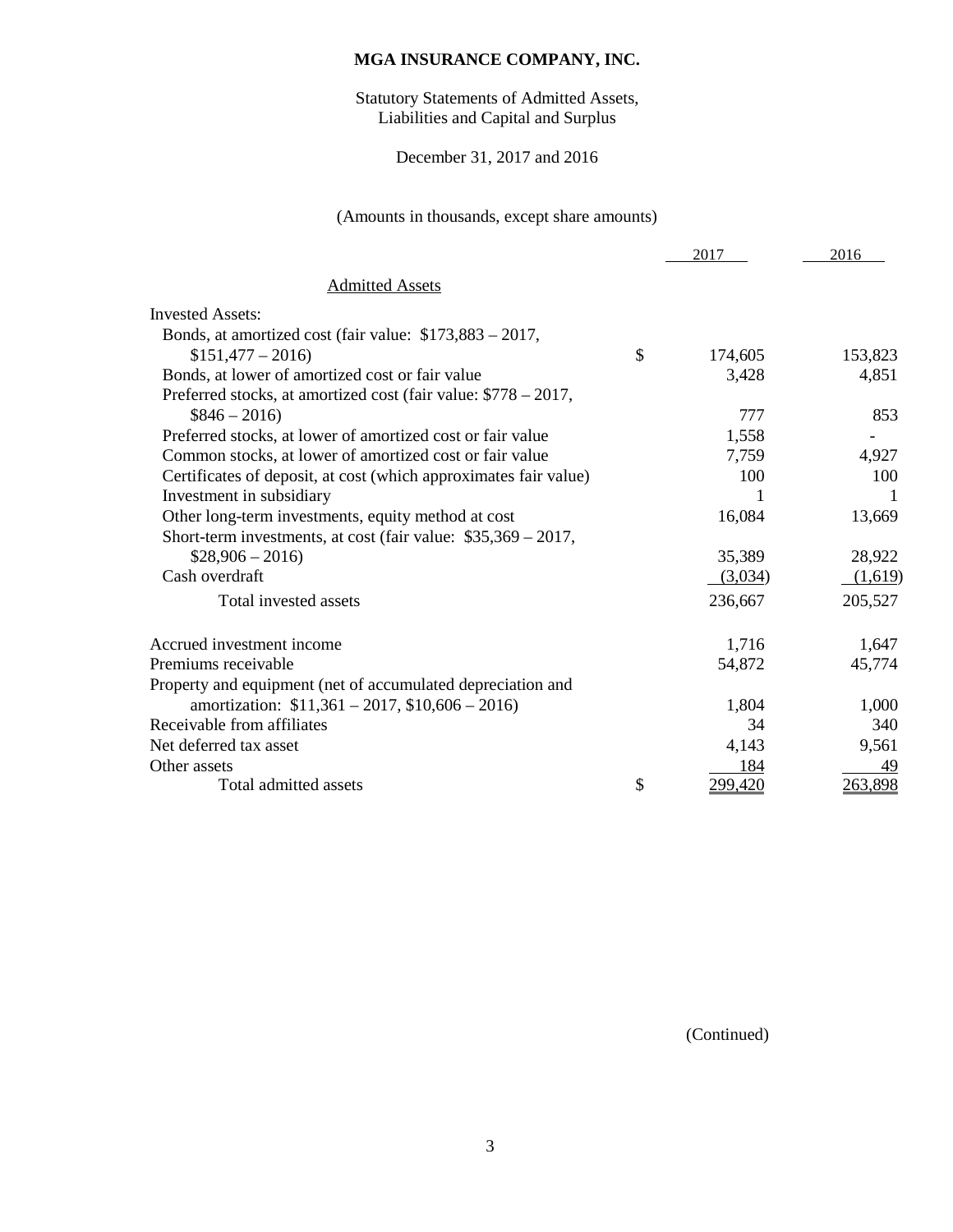## Statutory Statements of Admitted Assets, Liabilities and Capital and Surplus

# December 31, 2017 and 2016

## (Amounts in thousands, except share amounts)

|                                                                                                                        | 2017          | 2016    |
|------------------------------------------------------------------------------------------------------------------------|---------------|---------|
| <b>Liabilities and Capital and Surplus</b>                                                                             |               |         |
| Liabilities:                                                                                                           |               |         |
| Unpaid losses and loss adjustment expenses                                                                             | \$<br>94,430  | 83,575  |
| Unearned premiums                                                                                                      | 74,430        | 61,710  |
| Accounts payable                                                                                                       | 12,414        | 8,570   |
| Taxes, licenses and fees                                                                                               | 3,396         | 2,227   |
| Payable to affiliates                                                                                                  | 3,502         | 2,238   |
| Commissions payable                                                                                                    | 255           | 203     |
| Unclaimed property                                                                                                     | 1,642         | 408     |
| Current federal income taxes payable                                                                                   | 1,941         | 1,636   |
| Other liabilities                                                                                                      | 72            | 26      |
| <b>Total liabilities</b>                                                                                               | 192,082       | 160,593 |
| Commitments and contingencies (notes 4 and 13)                                                                         |               |         |
| Capital and Surplus:                                                                                                   |               |         |
| Common capital stock (\$1.00 par value, 12,000,000 shares<br>authorized, 12,000,000 shares issued and 6,000,000 shares |               |         |
| outstanding at December 31, 2017 and 2016)                                                                             | 12,000        | 12,000  |
| Paid-in and contributed surplus                                                                                        | 83,894        | 83,894  |
| Unassigned surplus                                                                                                     | 17,444        | 13,411  |
| Treasury stock, at cost (6,000,000 shares at December 31, 2017                                                         |               |         |
| and 2016)                                                                                                              | (6,000)       | (6,000) |
| Total capital and surplus                                                                                              | 107,338       | 103,305 |
| Total liabilities and capital and surplus                                                                              | \$<br>299,420 | 263,898 |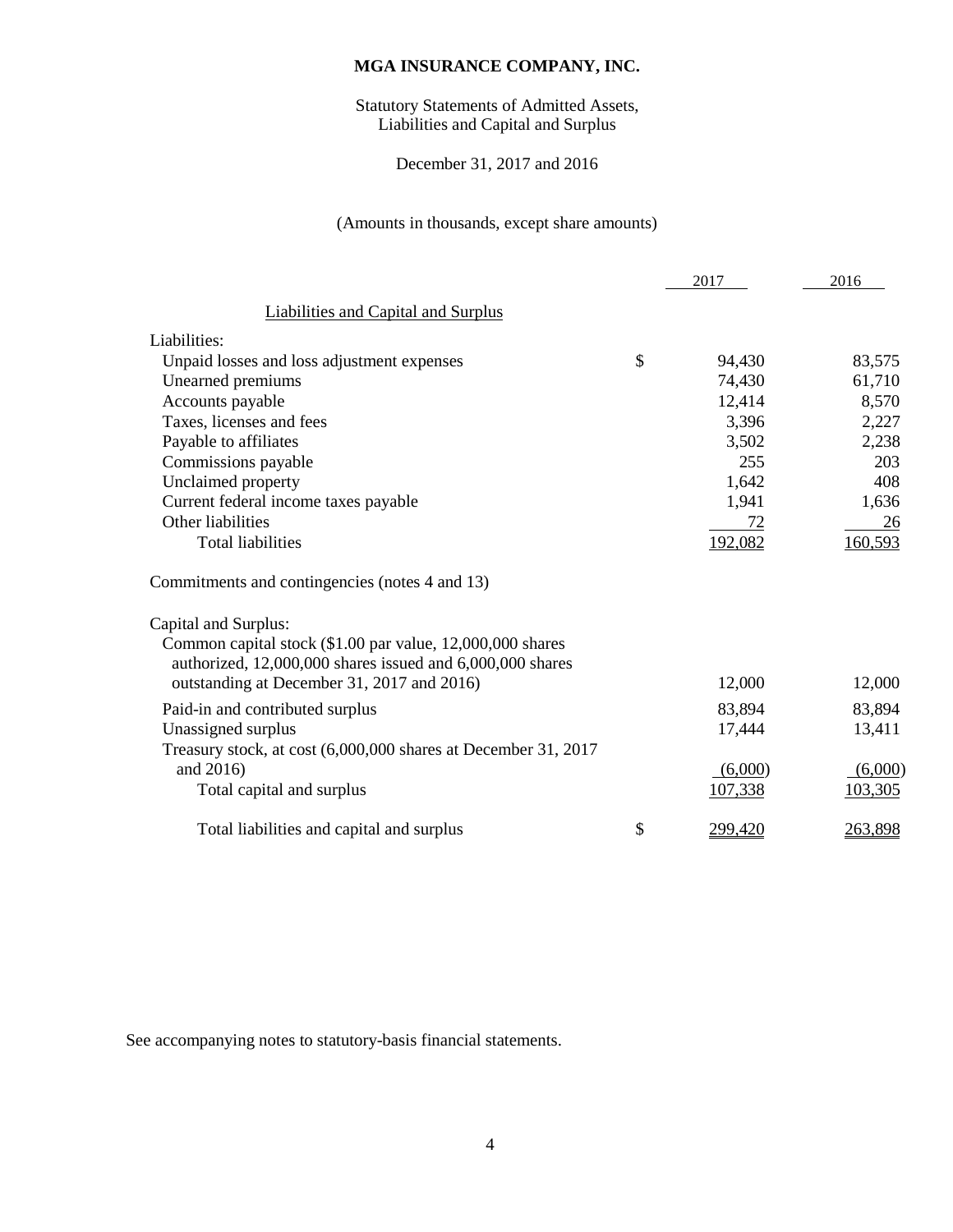# Statutory Statements of Operations

# Years ended December 31, 2017 and 2016

# (Amounts in thousands)

|                                                      | 2017          | 2016    |
|------------------------------------------------------|---------------|---------|
| Underwriting gain:                                   |               |         |
| Net premiums written                                 | \$<br>287,225 | 240,273 |
| Change in unearned premiums                          | (12,720)      | (2,687) |
| Premiums earned                                      | 274,505       | 237,586 |
| Net losses and loss adjustment expenses incurred     | 179,181       | 166,036 |
| Commissions and other underwriting expenses incurred | 78,823        | 64,243  |
| Expenses incurred                                    | 258,004       | 230,279 |
| Underwriting gain                                    | 16,501        | 7,307   |
| Investment income:                                   |               |         |
| Net investment income earned                         | 6,083         | 6,139   |
| Net realized capital gains on investments            | 454           | 1,247   |
| Net investment income                                | 6,537         | 7,386   |
| Other income:                                        |               |         |
| Miscellaneous income                                 | (305)         | (124)   |
| Total other income                                   | (305)         | (124)   |
| Income from operations before federal income taxes   | 22,733        | 14,569  |
| Federal income tax expense                           | 4,656         | 1,636   |
| Net income                                           | \$<br>18,071  | 2,933   |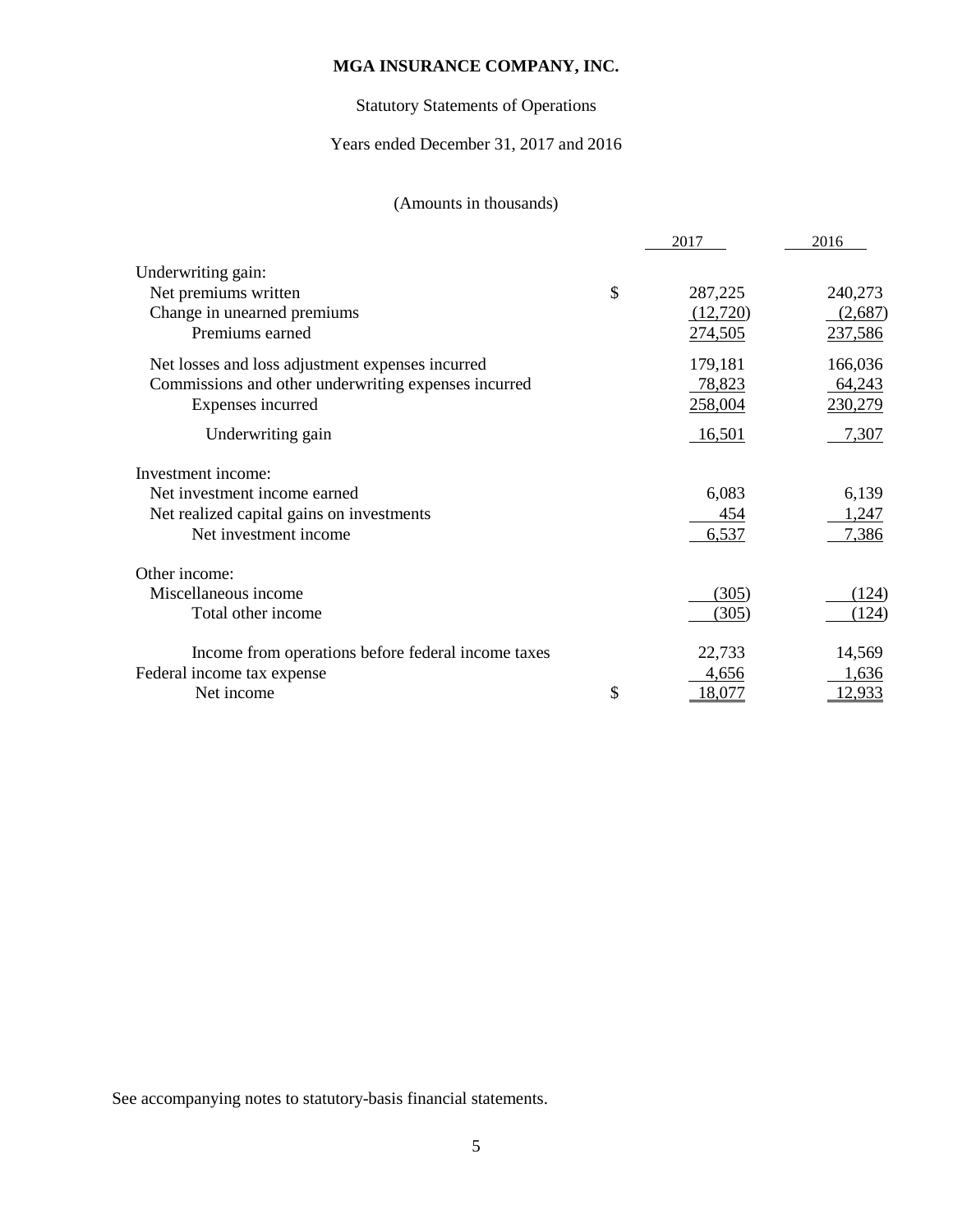# Statutory Statements of Changes in Capital and Surplus

# Years ended December 31, 2017 and 2016

# (Amounts in thousands)

|                                          | 2017          | 2016     |
|------------------------------------------|---------------|----------|
| Common capital stock:                    |               |          |
| Balance at beginning and end of year     | \$<br>12,000  | 12,000   |
| Paid-in and contributed surplus:         |               |          |
| Balance at beginning and end of year     | 83,894        | 83,894   |
| Unassigned surplus:                      |               |          |
| Balance at beginning of year             | 13,411        | 10,639   |
| Net income                               | 18,077        | 12,933   |
| Change in non-admitted assets            | (875)         | 610      |
| Change in net deferred income tax        | (4,330)       | (2,095)  |
| Dividends to stockholders                | (12, 933)     | (10,053) |
| Change in net unrealized losses          | 4,094         | 1,377    |
| Balance at end of year                   | 17,444        | 13,411   |
| Treasury stock:                          |               |          |
| Balance at beginning and end of year     | (6,000)       | (6,000)  |
| Total capital and surplus at end of year | \$<br>107,338 | 103,305  |
|                                          |               |          |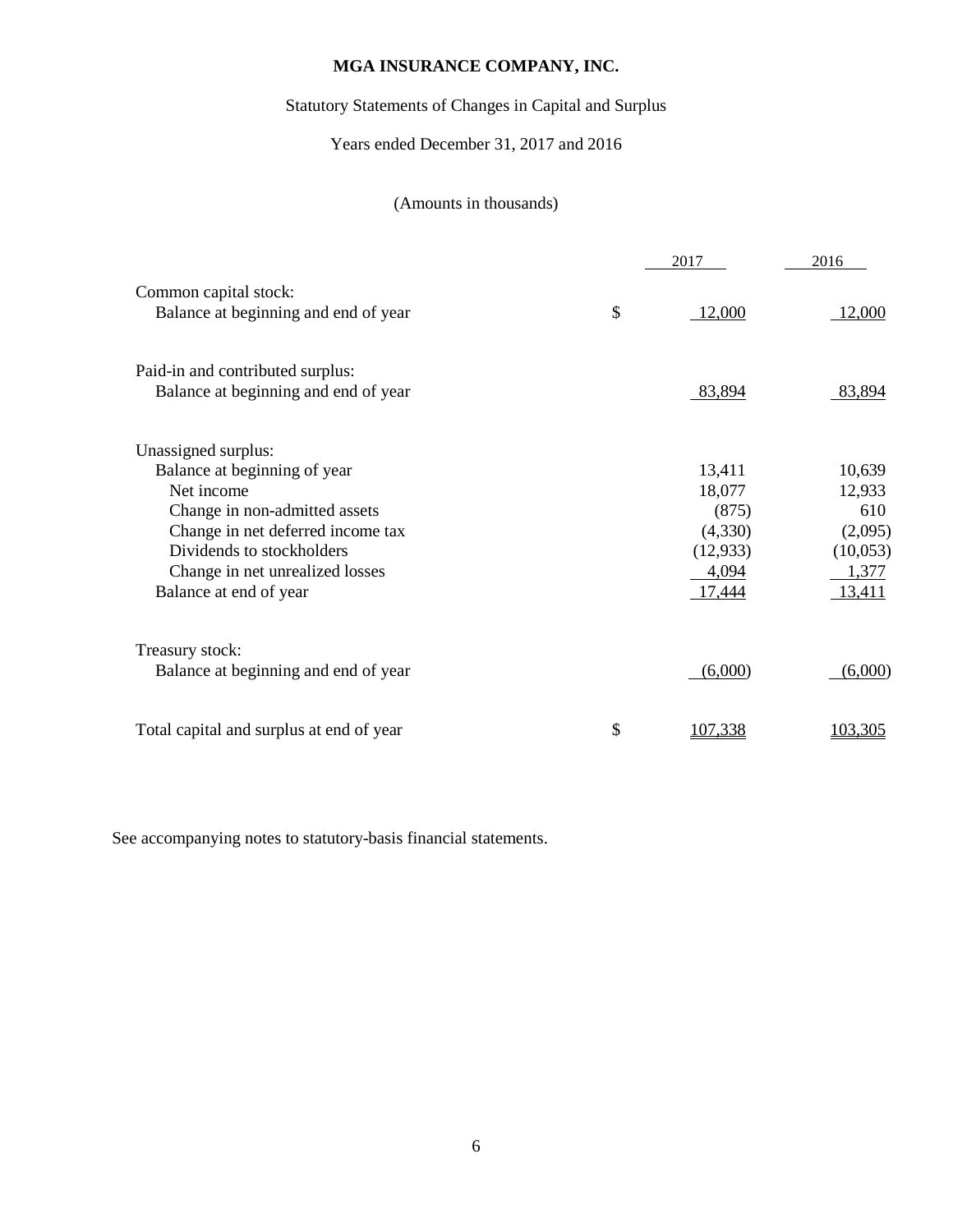# Statutory Statements of Cash Flow

# Years ended December 31, 2017 and 2016

# (Amounts in thousands)

|                                                                   | 2017          | 2016           |
|-------------------------------------------------------------------|---------------|----------------|
| Cash from operations:                                             |               |                |
| Premiums collected net of reinsurance                             | \$<br>278,200 | 237,760        |
| Net investment income                                             | 7,697         | 8,007          |
| Miscellaneous income                                              | (305)         | (124)          |
| Total                                                             | 285,592       | 245,643        |
| Benefit and loss related payments                                 | (134,762)     | (139,028)      |
| Commissions, expenses paid and aggregate write-ins for deductions | (107, 445)    | (93, 876)      |
| Federal income taxes paid                                         | (4,350)       | (63)           |
| Total                                                             | (246, 557)    | (232,967)      |
| Net cash provided by operating activities                         | 39,035        | 12,676         |
|                                                                   |               |                |
| Cash from investments:                                            |               |                |
| Proceeds from investments sold, matured, or repaid:               |               |                |
| <b>Bonds</b>                                                      | 39,419        | 53,156         |
| <b>Stocks</b>                                                     | 341           |                |
| Other long-term investments                                       | 1,346         | 295            |
| Net gains on short-term investments                               | (12)          |                |
| Total investment proceeds                                         | 41,094        | 53,456         |
| Cost of investments acquired:                                     |               |                |
| <b>Bonds</b>                                                      | (60, 327)     | (52,090)       |
| <b>Stocks</b>                                                     | (2,900)       | $\blacksquare$ |
| Other long-term investments                                       | $\sim$        | (122)          |
| Total investments acquired                                        | (63,227)      | (52,212)       |
| Net cash (used) provided by in investing activities               | (22, 133)     | 1,244          |
|                                                                   |               |                |
| Cash from financing and miscellaneous sources:                    |               |                |
| Cash (applied) provided                                           |               |                |
| Dividends to stockholders                                         | (12,933)      | (10,053)       |
| Other cash provided                                               | 1,084         | 5,224          |
| Net cash used in financing and miscellaneous sources              | (11,849)      | (4,829)        |
|                                                                   |               |                |
|                                                                   |               |                |
| Net increase in cash, certificates of deposit and short-          |               |                |
| term investments                                                  | 5,053         | 9,091          |
| Cash, certificates of deposit and short-term                      |               |                |
| investments, beginning of year                                    | 27,402        | 18,311         |
| Cash, certificates of deposit and short-term                      |               |                |
| investments, end of year                                          | \$<br>32,455  | 27,402         |
|                                                                   |               |                |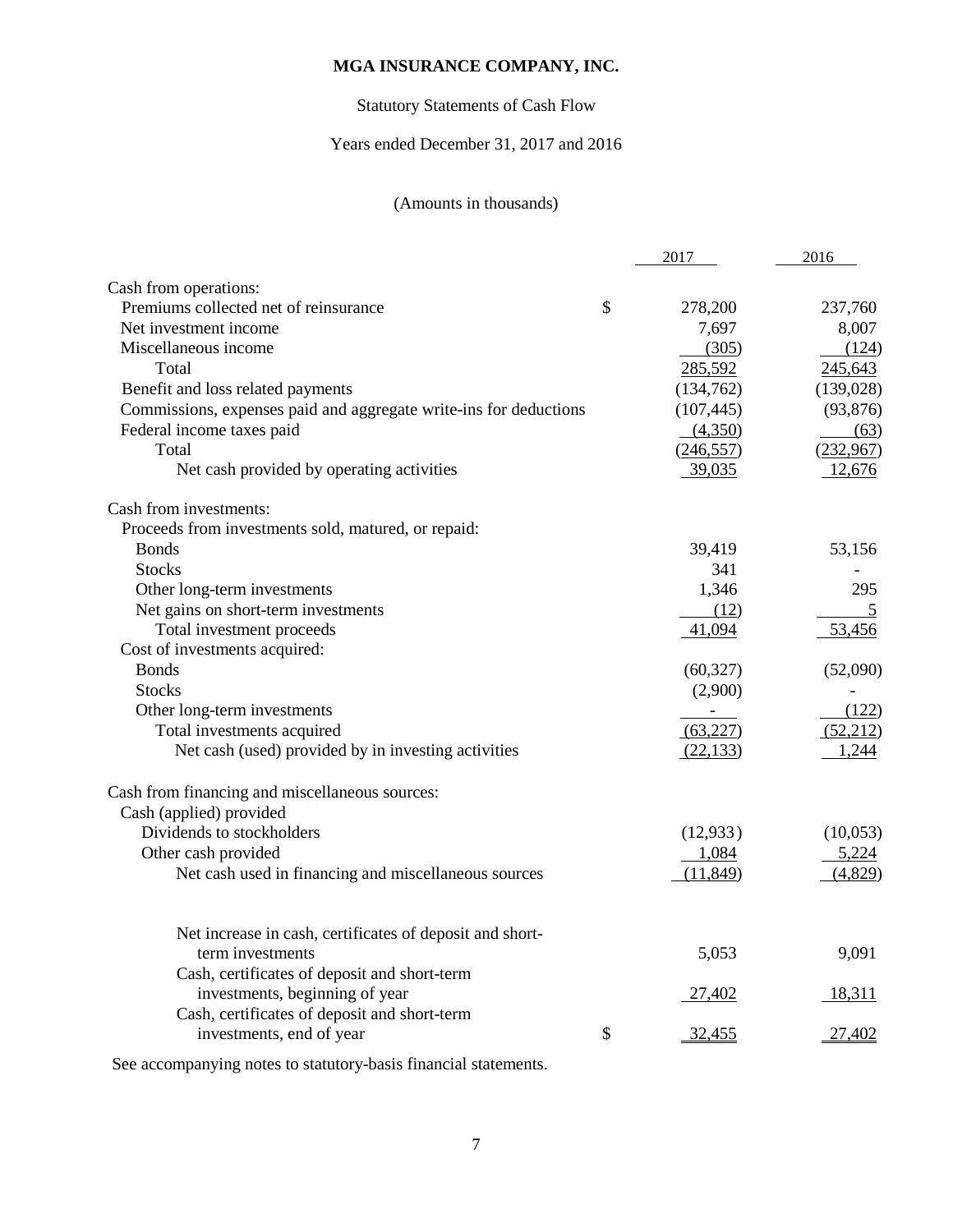Notes to Statutory-Basis Financial Statements

December 31, 2017 and 2016

### **(1) Background and Summary of Significant Accounting Policies**

### *(a) Basis of Presentation*

MGA Insurance Company, Inc. (the "Company," "our," "us" or "we"), an insurance company domiciled in the State of Texas, owns 100% of MGA Agency, Inc. ("MGAA"). The Company is wholly-owned by Gainsco, Inc. ("Parent Company" or "Gainsco"). Gainsco is a Texas incorporated public holding company.

The accompanying statutory financial statements have been prepared in conformity with accounting practices prescribed or permitted by the Texas Department of Insurance ("SAP"). The State of Texas requires that insurance companies domiciled in Texas prepare their statutory basis financial statements in accordance with the codified National Association of Insurance Commissioners' ("NAIC") Accounting Practices and Procedures Manual ("NAIC SAP") subject to any deviations prescribed or permitted by the Texas Insurance Commissioner. There are no material differences between the accounting practices prescribed or permitted by SAP and NAIC SAP as of and for the years ended December 31, 2017 and 2016, except as disclosed in Note 5.

The preparation of these financial statements requires management to make estimates and assumptions that affect the reported amounts of assets and liabilities and disclosure of contingent assets and liabilities at the date of the financial statements and the reported amounts of revenues and expenses during the reporting period. Actual results could differ from those estimates.

SAP varies in some respects from accounting principles generally accepted in the United States ("GAAP"). The significant differences between SAP and GAAP are as follows:

Investment Securities

- Investments are not classified into held-to-maturity, trading or availablefor-sale categories.
- Investments in debt securities are carried at amortized cost; for GAAP, held-to-maturity investments would be reported at amortized cost, and the remaining fixed maturity investments would be reported at fair value with unrealized holding gains and losses reported in operations for those designated as trading and as a separate component of shareholder's equity for those designated as available-for-sale.
- Investment grade bonds not backed by other assets are stated at amortized cost. Non-investment grade bonds and asset-backed securities with an NAIC designation of 3 through 6 are stated at the lower of amortized costs or fair value. Investment grade asset-backed securities, excluding residential mortgage-backed securities, are stated at amortized cost. Residential mortgage-backed securities are valued using a matrix of values provided by the NAIC, which are compared to amortized cost to determine the carrying value and NAIC designation.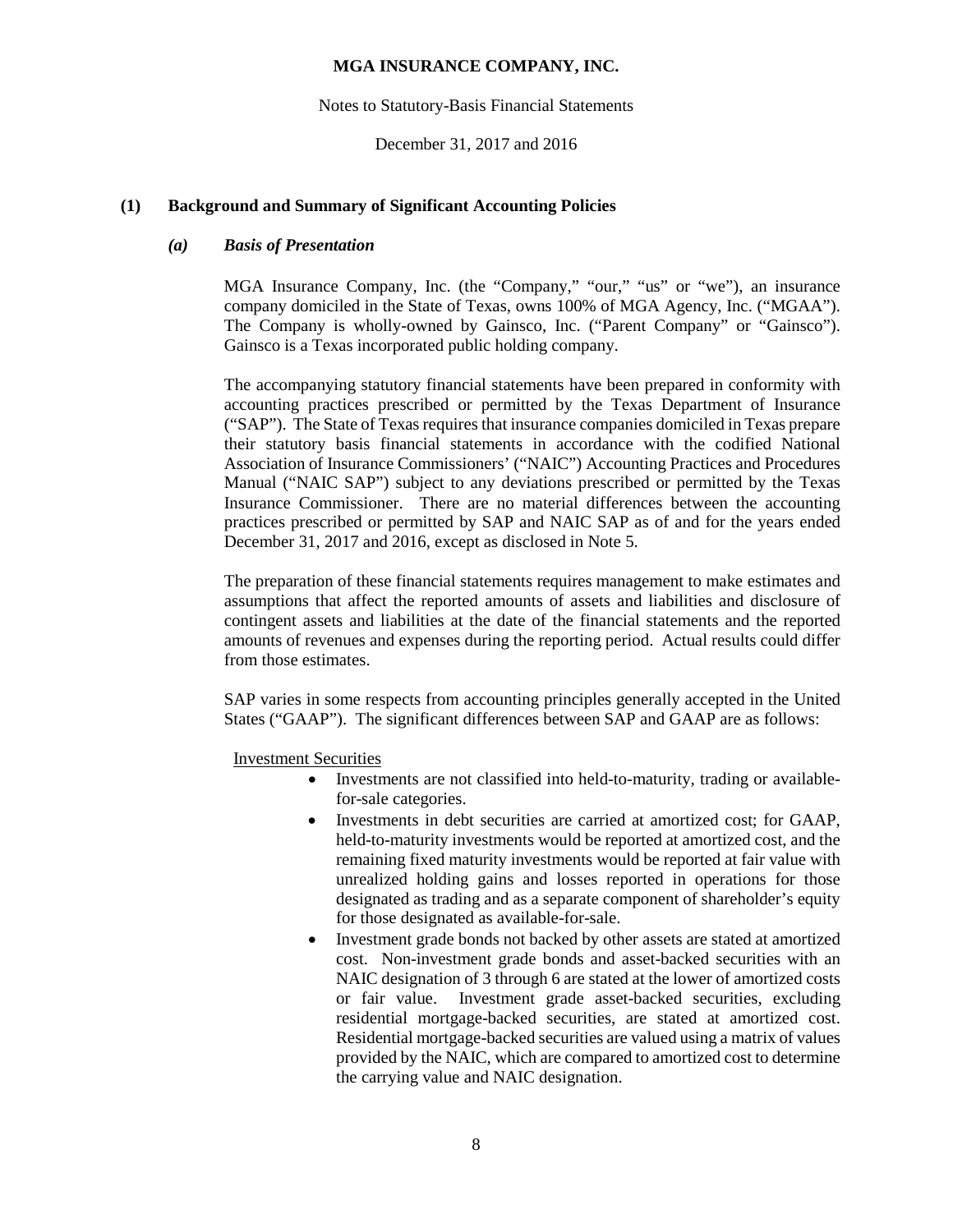Notes to Statutory-Basis Financial Statements

December 31, 2017 and 2016

• Investment grade perpetual preferred stocks are stated at fair value. Noninvestment grade preferred stocks are stated at the lower of amortized cost or fair value. Common stocks are stated at fair value.

## Negative Cash Balances

• Negative cash balances are recorded as a reduction to assets and not as a liability.

## Allowance for Doubtful Accounts

• No allowance for agents' or premium balances determined to be unrecoverable is required for statutory accounting practices, rather these amounts are charged off and expensed through the statements of operations upon determination of unrecoverability.

## Deferred Policy Acquisition Costs

- The costs related to acquiring business such as commissions, premium taxes, and other items are charged to expense in the year incurred and are not amortized over the periods benefited, whereas the related premiums are taken into operations on a pro rata basis over the periods covered by the policies.
- Ceding commission is deferred and taken into income on a pro rata basis over the period covered by the policies only to the extent that the ceding commission exceeds the acquisition costs related to those policies.

### Reinsurance Ceded Reserves

Reinsurance ceded reserves are recorded as a reduction of reserves rather than as an asset.

### Deferred Income Taxes

• Deferred tax assets are admitted in an amount equal to the sum of (1) the amount of federal income taxes paid in prior years that can be recovered through loss carrybacks for existing temporary differences that reverse during a timeframe corresponding with Internal Revenue Service ("IRS") tax loss carryback provisions, not to exceed three years, plus (2) the lesser of the remaining gross deferred tax assets expected to be realized within three years of the balance sheet date or 15% of capital and surplus excluding any net deferred tax assets, plus (3) the amount of remaining gross deferred tax assets that can be offset against existing gross deferred tax liabilities. Any nonadmitted deferred tax assets are recorded directly to surplus.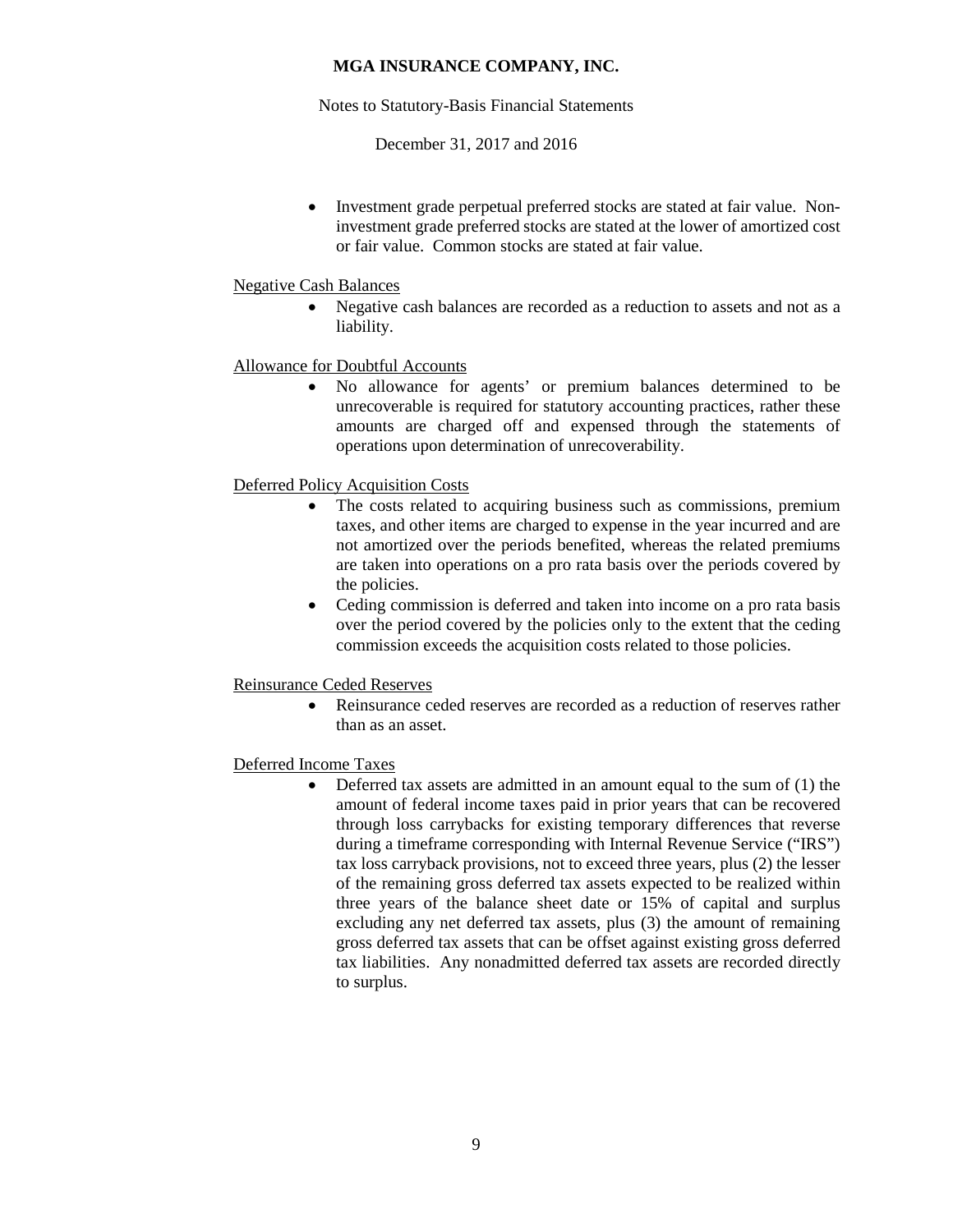Notes to Statutory-Basis Financial Statements

December 31, 2017 and 2016

Tax Contingency Reserves

In determining the need for tax contingency reserves, consideration is given to whether it is probable that specific uncertain tax benefits will be realized. GAAP requires that a more-likely-than-not standard be used, and then subjects the tax benefits to an additional quantitative measurement step and qualitative analysis.

### Admitted and Nonadmitted Assets

• Admitted assets are those recognized and accepted by state insurance departments in measuring the solvency of an insurer for statutory accounting purposes. Nonadmitted assets do not contribute to the insurer's solvency. The statutory financial statements only present admitted assets on the balance sheet. Nonadmitted assets are recorded by a charge to surplus.

### Policy Fees

• Policy fees can be recognized into income immediately as they are written and not deferred, while under GAAP they are earned on a pro rata basis over the period the Company is at risk under the related policy.

### Statement of Comprehensive Income (Loss)

• The statement of comprehensive income (loss) is not required for statutory accounting practices.

Statement of Cash Flow

The statement of cash flow is presented as prescribed by statutory accounting practices.

For further information on the differences between NAIC SAP reporting and GAAP reporting refer to Note 11 in tabular format for the reconciliation between NAIC SAP capital and surplus and GAAP shareholders' equity and NAIC SAP net income and GAAP net income.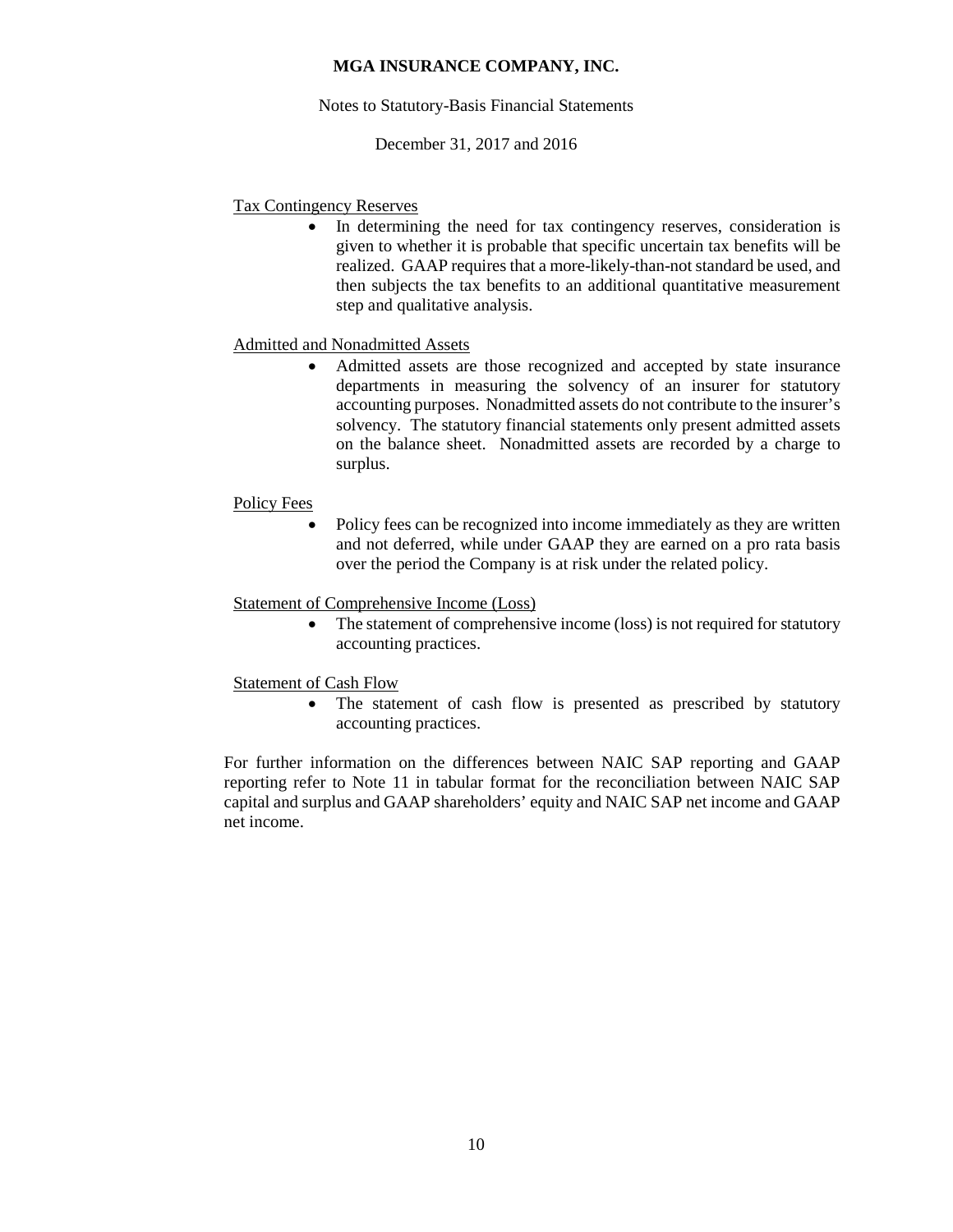#### Notes to Statutory-Basis Financial Statements

December 31, 2017 and 2016

### *(b) Nature of Operations*

The Company's nonstandard personal auto products are primarily aligned with customers seeking to purchase basic coverage and limits of liability required by statutory requirements, or slightly higher. Our products include coverage for third party liability, for bodily injury and property damage, as well as collision and comprehensive coverage for theft, physical damage and other perils for an insured's vehicle. Within this context, we offer our products to a wide range of customers who present varying degrees of potential risk to the Company, and we strive to price our products to reflect this range of risk accordingly, in order to earn an underwriting profit. Simultaneously, when actuarially prudent, we attempt to position our product pricing to be competitive with other companies offering similar products to optimize our likelihood of securing our targeted customers. We offer flexible premium down payment, installment payment, late payment, and policy reinstatement plans that we believe help us secure new customers and retain existing customers, while generating an additional source of income from fees that we charge for those services. We primarily write six-month policies in Arizona, New Mexico, Oklahoma Utah and Texas, with both six month and one year policies in Florida, Georgia, South Carolina, Tennessee and Virginia. The terms of policies we are permitted to offer varies in the states in which we operate.

#### *(c) Investments*

Investments are valued in accordance with the laws of the State of Texas and the valuations prescribed by the Securities Valuation Office ("SVO") of the NAIC. Investment grade bonds not backed by other assets are stated at amortized cost using the interest method. Non-investment grade bonds, asset-backed and loan-backed securities with NAIC designations of 3 through 6 are stated at the lower of amortized costs or fair value. Investment grade loan backed securities, excluding residential mortgage-backed securities, are stated at amortized cost. The prospective adjustment method is used to value all such securities. In order to value residential mortgage-backed securities, the Company followed the procedures established by the NAIC Modeling Process, which involves utilizing a matrix of values provided by the NAIC, which are compared to amortized cost to determine the carrying value and NAIC designation. The Company does not own any mortgage loans or reverse mortgages. The Company owns no derivatives. Investment grade redeemable preferred stocks are stated at amortized cost. Non-investment grade preferred stocks are stated at the lower of amortized cost or fair value. Other long-term investments in partnerships or limited liability companies are recorded under the equity method of accounting at cost. Under the equity method, the investment, originally recorded at cost, is adjusted to recognize our share of the net earnings or losses as they occur. The Company has no investments in joint ventures. Short-term investments, including money market funds, are stated at cost. Other investments with remaining maturities of one year or less at the time of acquisition are stated at amortized cost. Premiums and discounts on loanbacked and asset-backed securities are amortized over a period based on estimated future principal payments, including prepayments. Prepayment assumptions are reviewed periodically and adjusted to reflect actual prepayments and changes in expectations. The most significant determinants of prepayments are the difference between interest rates on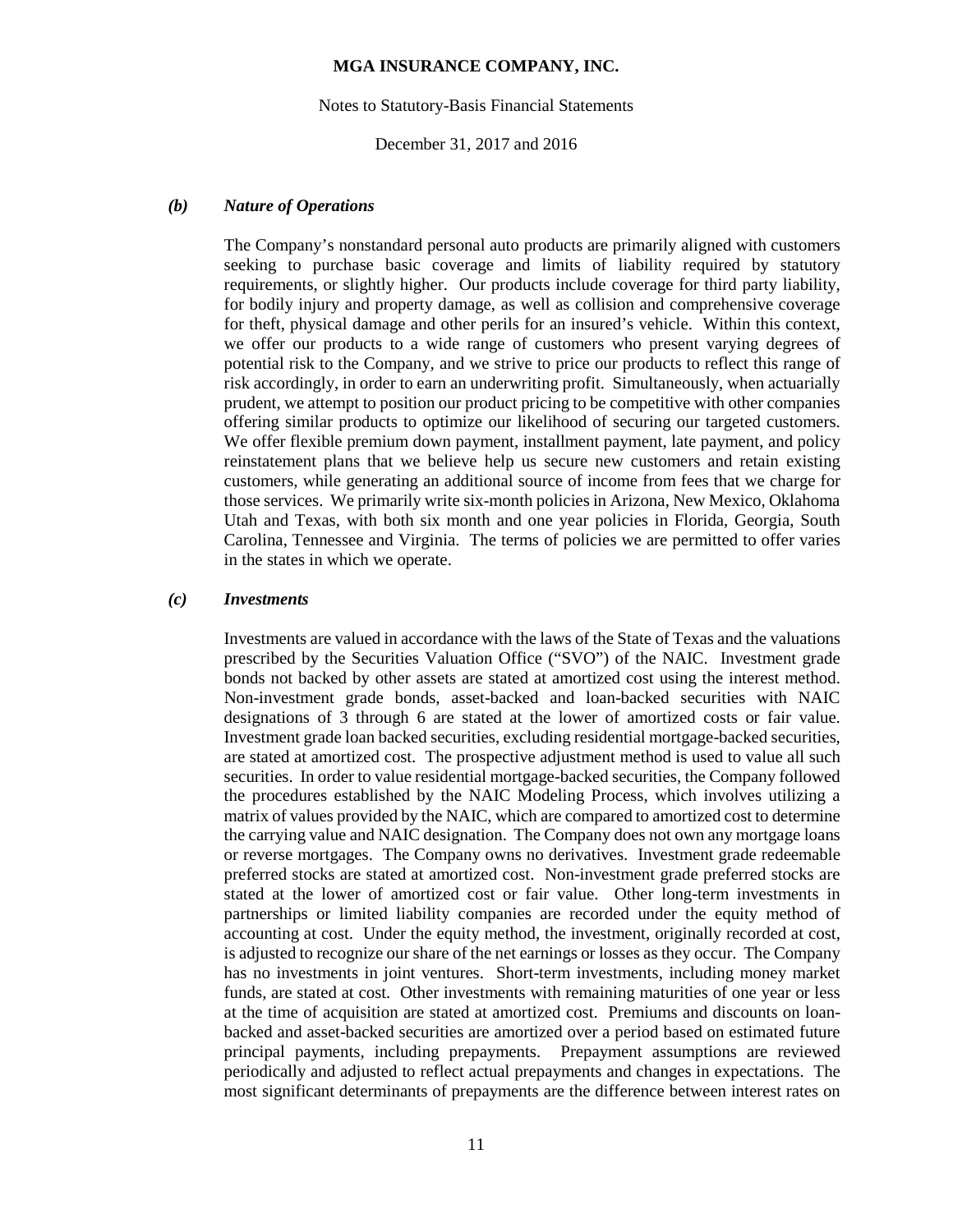Notes to Statutory-Basis Financial Statements

December 31, 2017 and 2016

the underlying mortgages, or underlying securities, and the current mortgage loan rates and the structure of the security. Other factors affecting prepayments include the size, type and age of underlying mortgages, the geographic location of the mortgaged properties, the credit worthiness of the borrowers and current loan to value ratios. Variations from anticipated prepayments affect the life and yield of these securities.

Investment securities are exposed to a number of factors, including general economic and business environment, changes in the credit quality of the issuer of the fixed income securities, changes in market conditions or disruptions in particular markets, changes in interest rates, or regulatory changes. Fair values of securities fluctuate based on the magnitude of changing market conditions. The Company's securities are issued by domestic entities and are backed either by collateral or the credit of the underlying issuer. Factors such as an economic downturn, disruptions in the credit markets, a regulatory change pertaining to the issuer's industry, deterioration in the cash flows or the quality of assets of the issuer, or a change in the issuer's marketplace may adversely affect the Company's ability to collect principal and interest from the issuer. Both equity and fixed income securities have been affected over the past several years, and may be affected in the future, by significant external events. Credit rating downgrades, defaults, and impairments may result in write-downs in the value of the investment securities held by the Company. The Company regularly monitors its portfolio for pricing changes, which might indicate potential impairments, and performs reviews of securities with unrealized losses. In such cases, changes in fair value are evaluated to determine the extent to which such changes are attributable to (i) fundamental factors specific to the issuer, such as financial conditions, business prospects or other factors, or (ii) market-related factors, such as interest rates.

For fixed maturity securities that are other-than-temporarily impaired, the Company assesses its intent to sell and the likelihood of being required to sell the security before recovery of its amortized cost. If a fixed maturity security is considered other-thantemporarily impaired, but the Company does not intend to and is not more than likely to be required to sell the security prior to its recovery to amortized cost, the amount of the impairment is separated into a credit loss component and the amount due to all other factors. The credit loss component of an impairment charge on a fixed maturity security is determined by the excess of the amortized cost over the present value of the expected cash flows. The present value is determined using the best estimate of cash flows discounted at (1) the effective interest rate implicit at the date of acquisition for nonstructured securities or (2) the book yield for structured securities. The techniques and assumptions for determining the best estimate of cash flows varies depending on the type of security. The credit loss component of an impairment charge is recognized in net earnings.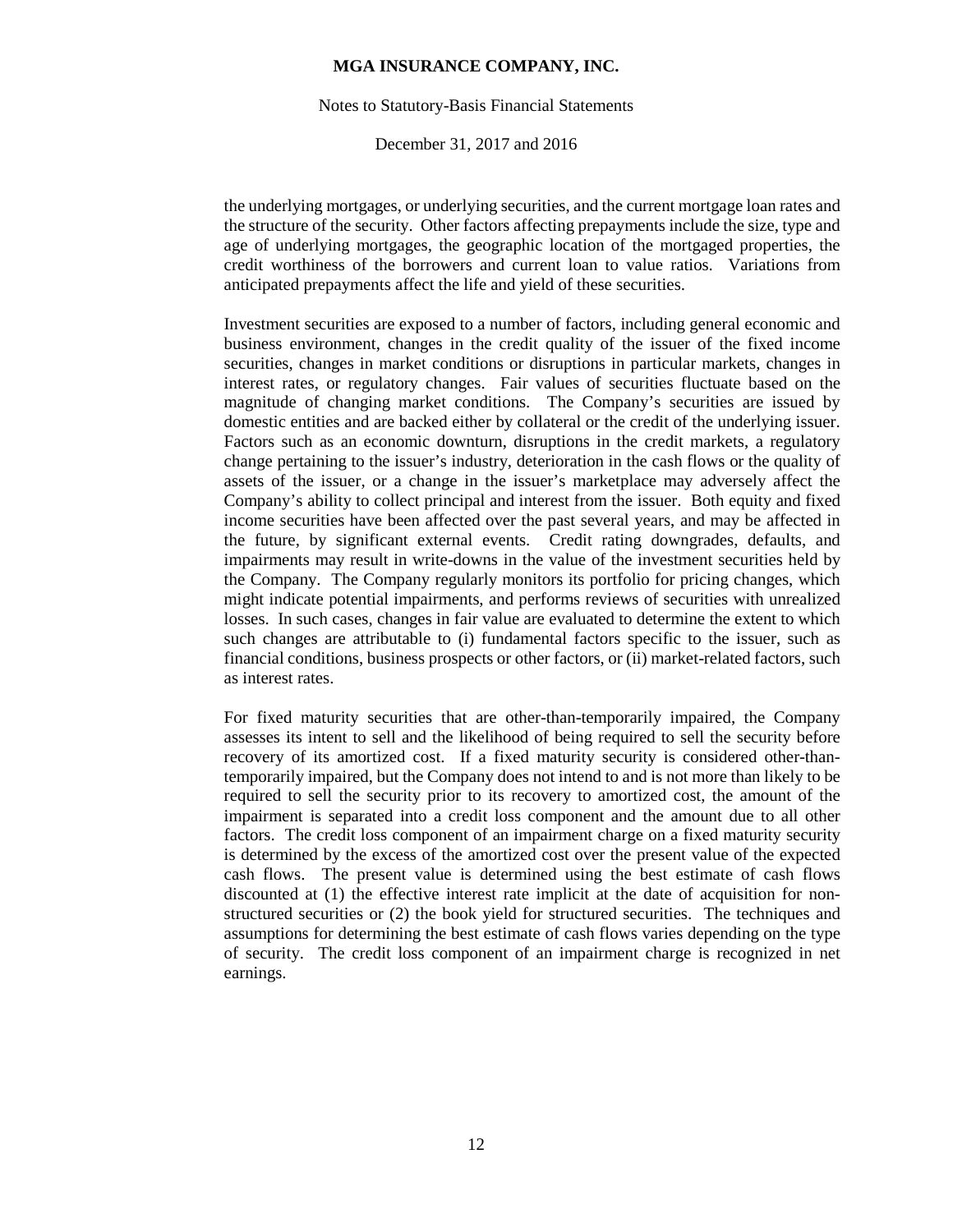#### Notes to Statutory-Basis Financial Statements

December 31, 2017 and 2016

Accrued investment income is the interest earned on securities which has been recognized in the results of operations, but the cash has not been received from the various security issuers. This accrual is based on the terms of each of the various securities and uses the 'effective interest method' for amortizing the premium and accruing the discount. Realized gains (losses) on securities are computed based upon the "specific identification" method on trade date and includes write-downs on securities considered to have other than temporary declines in fair value. Dividends on preferred and common stocks are recorded as investment income on the ex-dividend date with a corresponding receivable to be extinguished upon receipt of cash.

### *(d) Premium Revenues and Premium Receivables*

Premiums are recognized as earned on a pro rata basis over the period the Company is at risk under the related policy. Unearned premiums represent the portion of premiums written which are applicable to the unexpired terms of policies in force. Policy fees are recognized into income immediately as they are written and not deferred. Premiums receivable consist of balances owed for coverages written with the Company.

### *(e) Property and Equipment*

Property and equipment are stated at cost less accumulated depreciation and amortization. Depreciation is calculated using the straight-line method over the estimated useful lives of the respective assets (primarily three years for furniture and equipment). Computer software costs relating to programs for internal use are recorded in property and equipment and are amortized using the straight-line method over three years or the estimated useful life, whichever is longer.

Costs associated with software developed or purchased for internal use are capitalized based on Statements of Statutory Accounting and Principles ("SSAP") 16R and other related guidance. Capitalized costs include external direct costs of materials and services consumed in developing or obtaining internal-use software. Costs incurred in development and enhancement of software that do not meet the capitalization criteria, such as costs of activities performed during the preliminary and post-implementation stages, are expensed as incurred. The Company reviews any impairment of the capitalized costs on a periodic basis. The Company amortizes such costs over the estimated useful life of the software, which is three years once the software has been placed in service.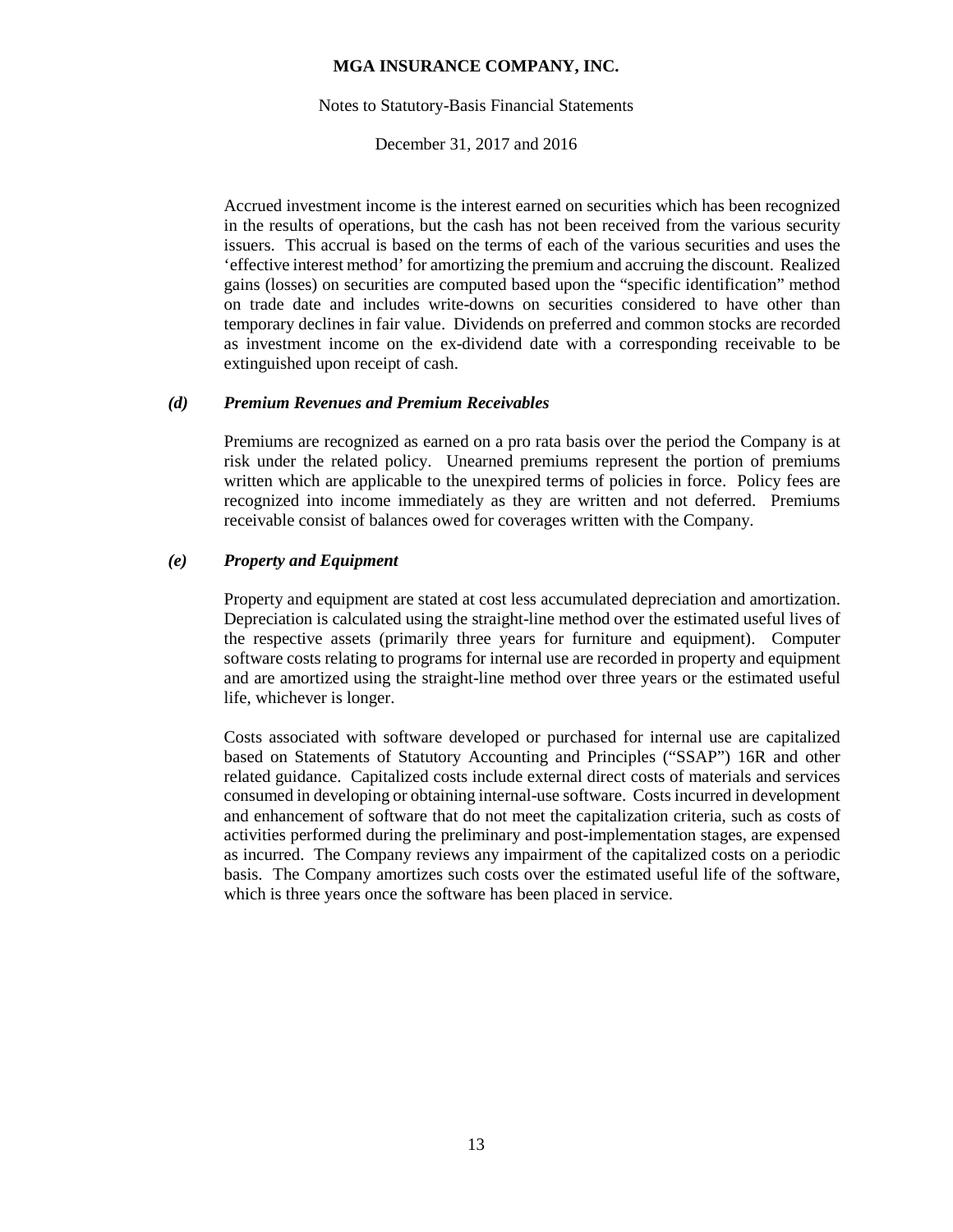Notes to Statutory-Basis Financial Statements

December 31, 2017 and 2016

#### *(f) Commissions*

Commission expenses and other acquisition costs are charged to expense as incurred.

#### *(g) Losses and Loss Adjustment Expenses*

An insurance company generally makes claim payments as a result of accidents involving the risks insured under the insurance policies it issues. Months and sometimes years may elapse between the occurrence of an accident, reporting of the accident to the insurer and payment of the claim. Insurers record a liability for estimates of claims that will be paid for accidents reported to them, which are referred to as "case reserves." In addition, since accidents are not always reported promptly upon occurrence and because the assessment of existing known claims may change over time with the development of new facts, circumstances and conditions, insurers estimate liabilities for such items, which are referred to as incurred but not reported ("IBNR") reserves.

The Company maintains reserves for the payment of losses and loss adjustment expenses ("L&LAE") for both case and IBNR under policies written by the Company. These claims reserves are estimates, at a given point in time, of amounts that we expect to pay on incurred claims based on facts and circumstances then known. The amount of case claims reserves is primarily based upon a case-by-case evaluation of the type of claim involved, the circumstances surrounding the claim, and the policy provisions relating to the type of claim. The amount of IBNR claims reserves is estimated on the basis of historical information and anticipated future conditions by lines of insurance and actuarial review. Reserves for claim adjustment expenses are intended to cover the ultimate costs of settling claims, including investigation and defense of lawsuits resulting from such claims. Inflation is implicitly reflected in the reserving process through analysis of cost trends and review of historical reserve results.

The process of establishing claims reserves is imprecise and reflects significant judgmental factors. In many liability cases, significant periods of time, ranging up to several years or more, may elapse between the occurrence of an insured claim and the settlement of the claim. The actual emergence of L&LAE may vary, perhaps materially, from the Company's estimates thereof, because (a) estimates of liabilities are subject to large potential revisions, as the ultimate disposition of claims incurred prior to the financial statement date, whether reported or not, is subject to the outcome of events that have not yet occurred (e.g., jury decisions, court interpretations, legislative changes (even after coverage is written and reserves are initially set) that broaden liability and policy definitions and increase the severity of claims obligations, changes in the medical condition of claimants, public attitudes and social/economic conditions such as inflation), (b) estimates of claims do not make provision for extraordinary future emergence of new classes of claims or types of claims not sufficiently represented in the Company's historical data base or which are not yet quantifiable, and (c) estimates of future costs are subject to the inherent limitation on the ability to predict the aggregate course of future events.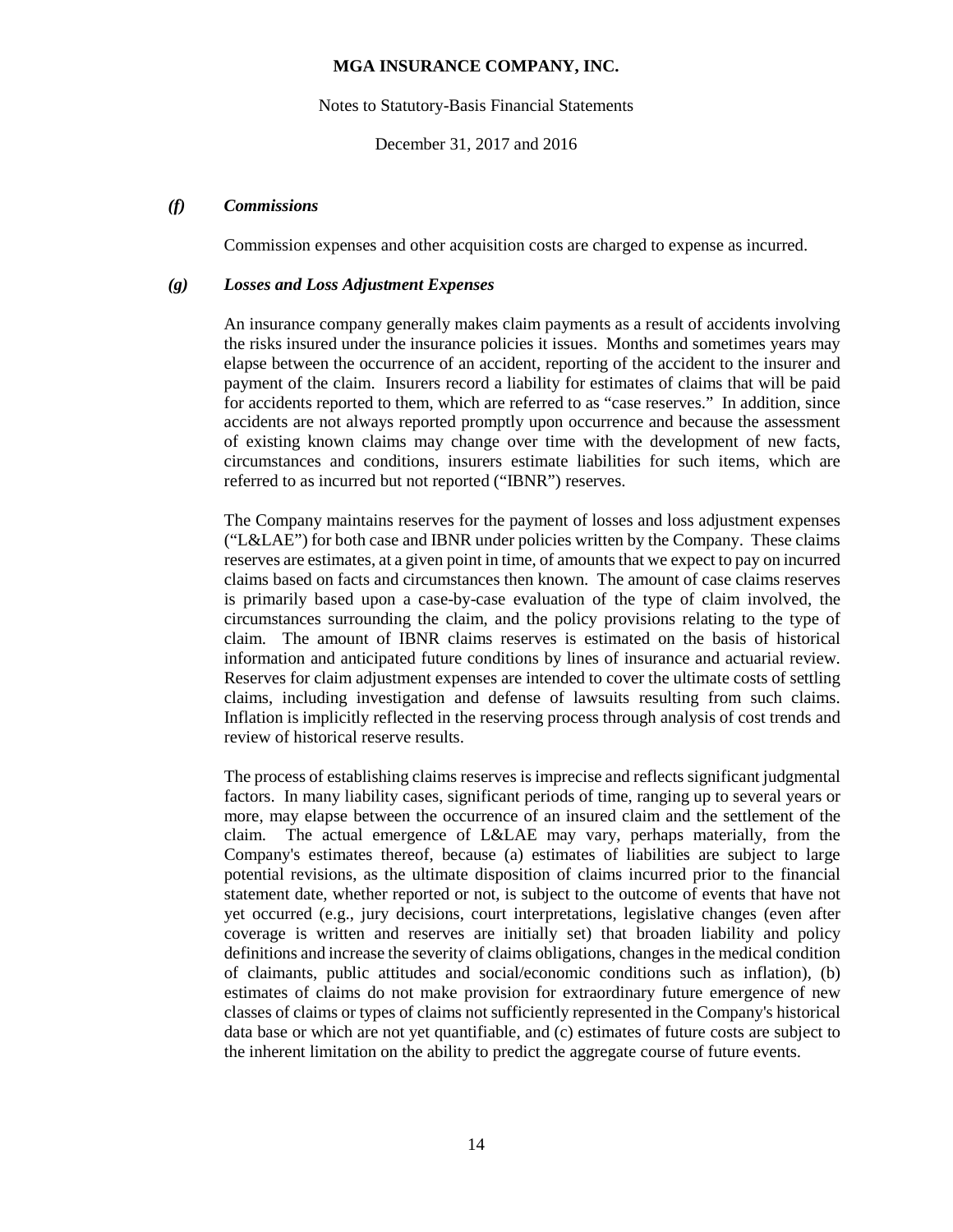Notes to Statutory-Basis Financial Statements

December 31, 2017 and 2016

In determining our reserve estimates for nonstandard personal automobile insurance, for each financial reporting date we record our best estimate, which is a point estimate, of our overall unpaid L&LAE for both current and prior accident years. Because the underlying processes require the use of estimates and professional actuarial judgment, establishing claims reserves is an inherently uncertain process. As our experience develops and we learn new information, our quarterly reserving process may produce revisions to our previously reported claims reserves, which we refer to as "development" and such changes may be material. We recognize favorable development when we decrease our previous estimate of ultimate losses, which results in an increase in net income in the period recognized. We recognize unfavorable development when we increase our previous estimate of ultimate losses, which results in a decrease in net income in the period recognized. Accordingly, while we record our best estimate, our claims reserves are subject to potential variability.

### *(h) Income Taxes*

The Company's Federal income tax return is consolidated with Gainsco, which includes the Company, Gainsco, MGAA, Gainsco Service Corp. ("GSC"), National Specialty Lines, Inc. ("NSL"), GAINSCO/Bob Stallings Racing, Inc., GAINSCO Automotive Holdings Corp., Stallings Auto Group, Inc., Bob Stallings Hyundai, Inc., BSAG, Inc., Bob Stallings Car Rental, Inc., (formerly BSAG Real Estate Holdings, Inc.), First Win Automotive, Inc., Red Dragon Properties I, Inc., and GAINSCO Auto Insurance Agency, Inc. The method of allocation among companies is subject to a written agreement, whereby allocation is made primarily on a separate return basis with current credit for any items utilized in the consolidated tax return. Gainsco has a policy whereby each subsidiary will pay to or recover from Gainsco the amount of Federal income taxes it would have incurred (or been entitled to recover) as if that entity were filing its own Federal income tax return. Intercompany tax recoverable or payable balances are settled as soon as is practicable after Gainsco recovers from or pays taxes to the IRS.

Deferred income tax items are accounted for under the "asset and liability" method which provides for temporary differences between the reporting of earnings for financial statement purposes and for tax purposes, primarily the discount on unpaid L&LAE and the nondeductible portion of the change in unearned premiums. In 2016, the Company elected to admit deferred tax assets in an amount equal to the sum of (1) the amount of federal income taxes paid in prior years that can be recovered through loss carryforwards for existing temporary differences that reverse during a timeframe corresponding with IRS tax loss carryforward provisions, not to exceed three years, plus (2) the lesser of the remaining gross deferred tax assets expected to be realized within three years of the balance sheet date or 15% of capital and surplus excluding any net deferred tax assets, plus (3) the amount of remaining gross deferred tax assets that can be offset against existing gross deferred tax liabilities. The remaining deferred tax assets are non-admitted. Deferred taxes do not include amounts for state taxes. Deferred Federal income tax expense or benefit is recorded directly to surplus. In 2017, all loss carryforwards were fully utilized.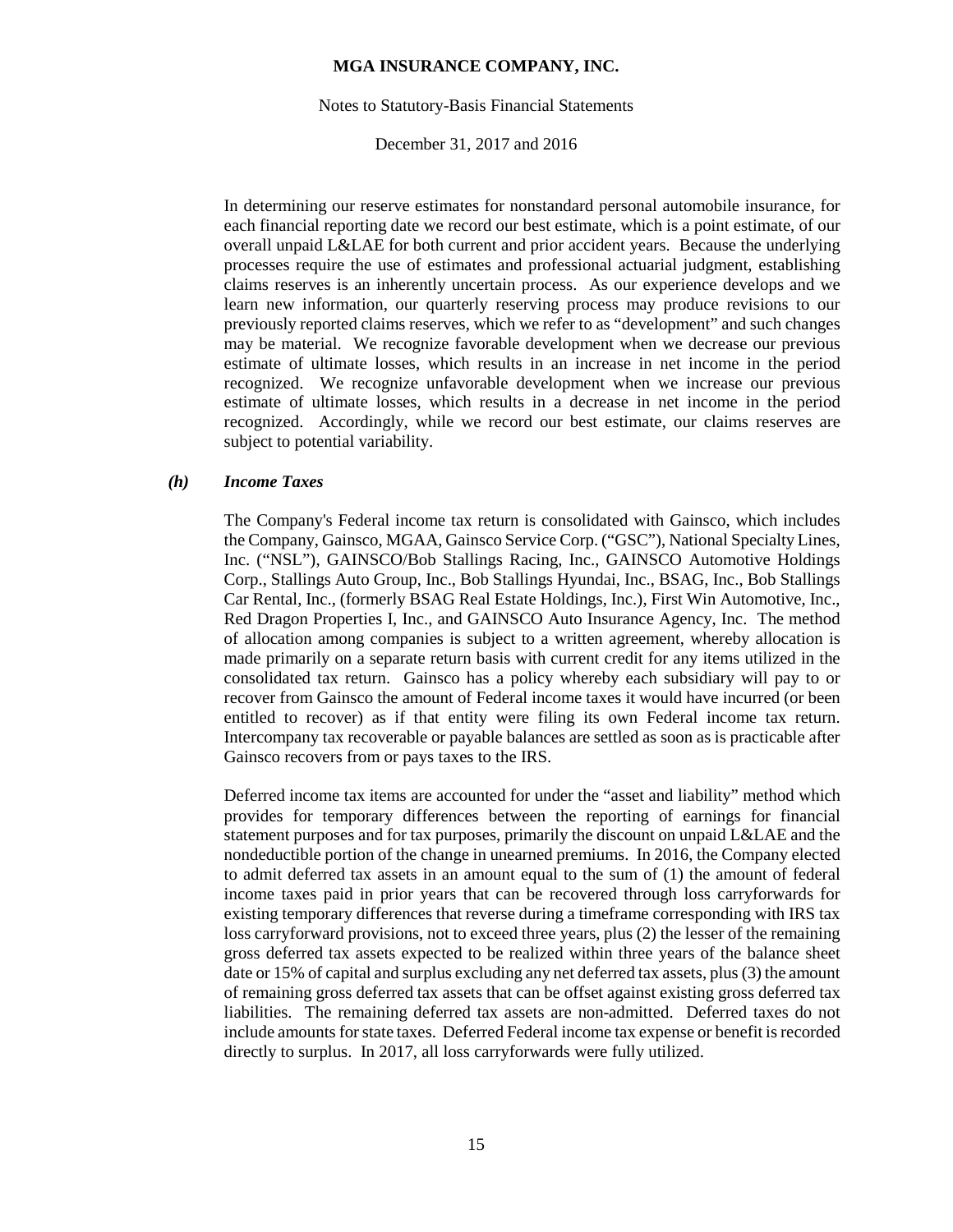#### Notes to Statutory-Basis Financial Statements

### December 31, 2017 and 2016

The Company recognized a current income tax expense of \$4,656,000 and \$1,636,000 during 2017 and 2016, respectively, for allocated Federal income tax on a consolidated basis and intercompany tax expense. This tax can be recouped in future years.

#### **(2) Investments**

The following schedule summarizes the components of net investment income:

|                                                                   |     | Years ended December 31,<br>2017<br>(Amounts in thousands) | 2016  |
|-------------------------------------------------------------------|-----|------------------------------------------------------------|-------|
| Investment income on:                                             |     |                                                            |       |
| Bonds, common stock, preferred stocks and certificates of deposit | \$. | 5,815                                                      | 5.962 |
| Cash, cash equivalents and short-term investments                 |     | 361                                                        | 257   |
| Other long-term investments                                       |     | <sup>203</sup>                                             | 214   |
|                                                                   |     | 6.379                                                      | 6,433 |
| Investment expenses                                               |     | (296)                                                      | (294) |
| Net investment income                                             |     |                                                            |       |

The fair value of Bonds, Preferred stocks, Certificates of deposit and Short-term investments were obtained from commercially available valuation services. These fair values do not differ materially from the fair values prescribed by the NAIC. The fair value of total Bonds, Preferred stocks, Certificates of deposit, Other long-term investments and Short-term investments, as prescribed by the NAIC, approximately totaled \$221,462,000 and \$204,793,000 at December 31, 2017 and 2016, respectively. The difference between the fair values presented below and the fair values prescribed by the NAIC differ by the non-investment grade valuations. At December 31, 2017, seven securities totaling \$1,140,000 were non-investment grade bonds and common stock with NAIC designations of 3 through 6 and were stated at fair value.At December 31, 2016, nine securities totaling \$1,283,000 were non-investment grade bonds, mortgage backed-securities and common stock with NAIC designations of 3 through 6 and were stated at fair value.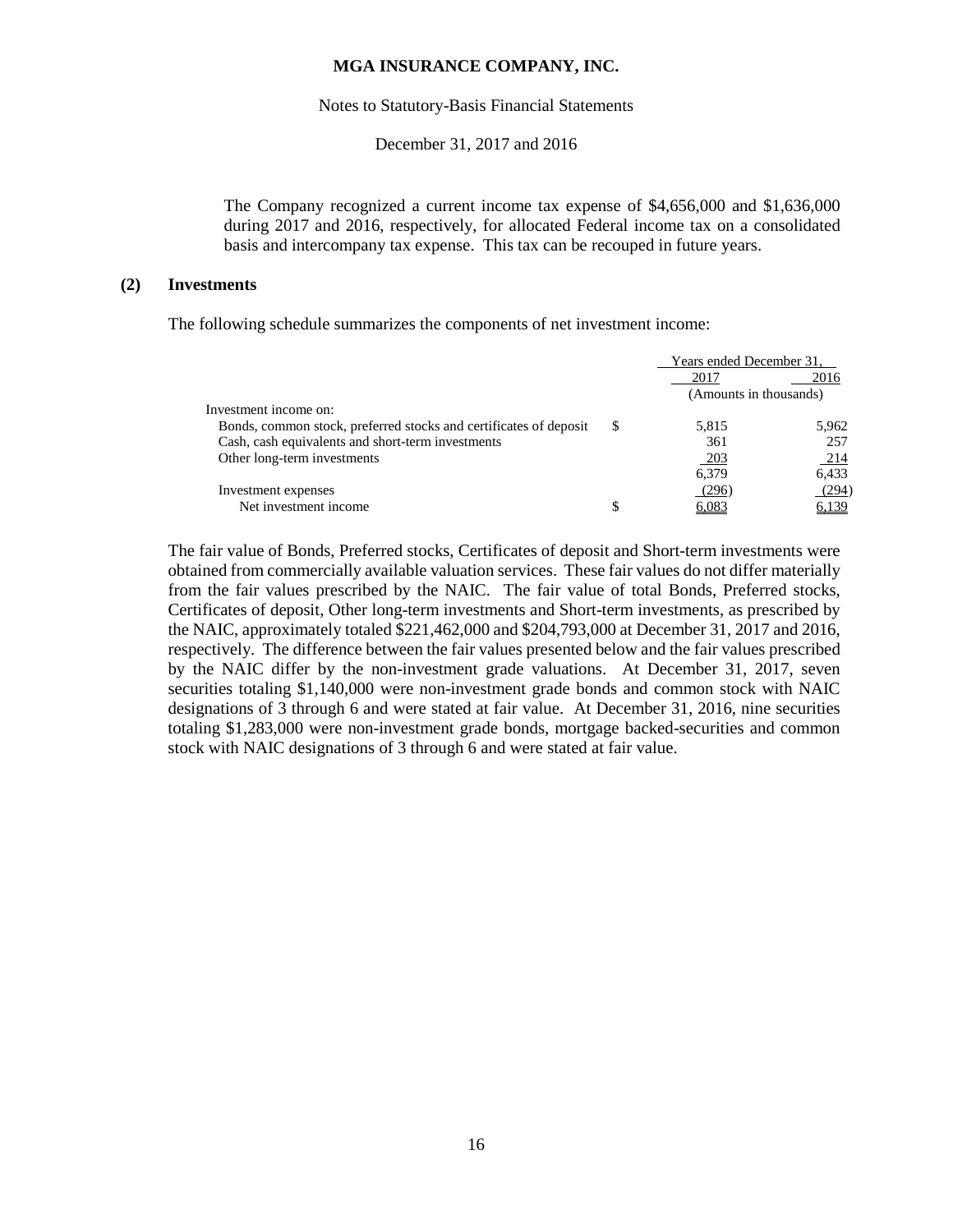### Notes to Statutory-Basis Financial Statements

### December 31, 2017 and 2016

SSAP No. 100 defines fair value as the exit price, which is the price that would be received to sell an asset or paid to transfer a liability in a transaction between market participants at the measurement date. The following schedule summarizes the amortized cost and fair values of investments in Bonds, Preferred stocks, Certificates of deposit securities, Other long-term investments and Short-term investments of which the carrying amounts differ from estimated fair value at December 31, 2017 and 2016:

|                                             | December 31, 2017 |                   |                              |                               |               |  |  |
|---------------------------------------------|-------------------|-------------------|------------------------------|-------------------------------|---------------|--|--|
|                                             |                   | Amortized<br>Cost | Gross<br>Unrealized<br>Gains | Gross<br>Unrealized<br>Losses | Fair<br>Value |  |  |
|                                             |                   |                   | (Amounts in thousands)       |                               |               |  |  |
| U.S. Treasury                               | \$                | 6,467             |                              | (92)                          | 6,375         |  |  |
| U.S. Government agencies                    |                   | 3,000             |                              | (25)                          | 2,975         |  |  |
| Corporate bonds                             |                   | 160,949           | 826                          | (1,405)                       | 160,370       |  |  |
| Asset-backed                                |                   | 1,557             |                              | (2)                           | 1,555         |  |  |
| Mortgage-backed                             |                   | 2,632             |                              | (25)                          | 2,608         |  |  |
| Preferred stocks                            |                   | 777               |                              |                               | 778           |  |  |
| Certificates of deposit                     |                   | 100               |                              |                               | 100           |  |  |
| Other long-term investments                 |                   | 16,084            |                              |                               | 16,084        |  |  |
| Short-term investments                      |                   | 35,389            |                              | (20)                          | 35,369        |  |  |
| Total Bonds, Preferred stocks, Certificates |                   |                   |                              |                               |               |  |  |
| of deposit and Short-term investments       | \$                | 26.955            | 828                          | 1.569                         | 226.214       |  |  |

|                                             | December 31, 2016 |                   |                              |                               |               |  |  |
|---------------------------------------------|-------------------|-------------------|------------------------------|-------------------------------|---------------|--|--|
|                                             |                   | Amortized<br>Cost | Gross<br>Unrealized<br>Gains | Gross<br>Unrealized<br>Losses | Fair<br>Value |  |  |
|                                             |                   |                   | (Amounts in thousands)       |                               |               |  |  |
| U.S. Treasury                               | \$                | 9,851             | 17                           | (146)                         | 9,722         |  |  |
| U.S. Government agencies                    |                   | 3.000             |                              | (12)                          | 2,988         |  |  |
| Corporate bonds                             |                   | 138.120           | 702                          | (2,898)                       | 135,924       |  |  |
| Mortgage-backed                             |                   | 2,852             |                              | (10)                          | 2,843         |  |  |
| Preferred stocks                            |                   | 853               | 7                            | (14)                          | 846           |  |  |
| Certificates of deposit                     |                   | 100               |                              |                               | 100           |  |  |
| Other long-term investments                 |                   | 13,669            |                              |                               | 13,669        |  |  |
| Short-term investments                      |                   | 28,922            |                              | (19)                          | 28,906        |  |  |
| Total Bonds, Preferred stocks, Certificates |                   |                   |                              |                               |               |  |  |
| of deposit and Short-term investments       | \$                | 197,367           | <u>730</u>                   | (3.099                        | 194.998       |  |  |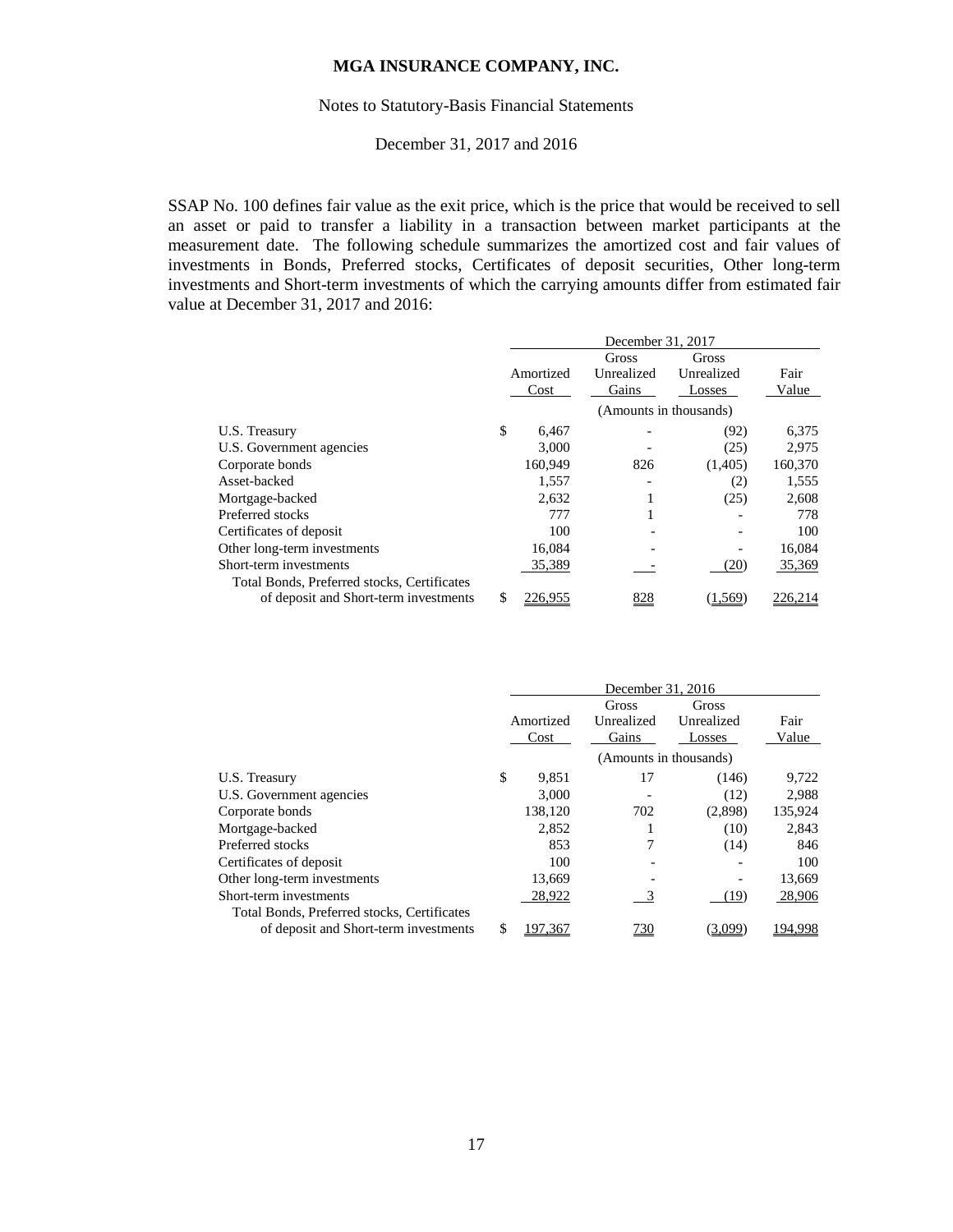#### Notes to Statutory-Basis Financial Statements

### December 31, 2017 and 2016

The following schedule summarizes the gross unrealized losses showing the length of time that investments have been continuously in an unrealized loss position as of December 31, 2017 and 2016:

|                          |              | December 31, 2017      |        |                     |         |            |  |
|--------------------------|--------------|------------------------|--------|---------------------|---------|------------|--|
|                          |              | Less than 12 months    |        | 12 months or longer |         | Total      |  |
|                          | Fair         | Unrealized             |        | Unrealized          | Fair    | Unrealized |  |
|                          | Value        | Losses                 | Value  | Losses              | Value   | Losses     |  |
|                          |              | (Amounts in thousands) |        |                     |         |            |  |
| U.S. Treasury            | \$<br>4.923  | 44                     | 1,452  | 48                  | 6,375   | 92         |  |
| U.S. Government agencies |              |                        | 2,975  | 25                  | 2,975   | 25         |  |
| Corporate bonds          | 61,502       | 421                    | 54,875 | 984                 | 116,377 | 1,405      |  |
| Asset-backed             | 1,556        | 2                      |        |                     | 1,556   | 2          |  |
| Mortgage-backed          |              |                        | 2,547  | 25                  | 2,547   | 25         |  |
| Short-term investments   | 15,515       | <u>20</u>              |        |                     | 15,515  | 20         |  |
| Total investments        | \$<br>83,496 | 487                    | 61,849 | 1,082               | 145,345 | 1,569      |  |

|                          | December 31, 2016 |                     |        |                     |         |            |  |
|--------------------------|-------------------|---------------------|--------|---------------------|---------|------------|--|
|                          |                   | Less than 12 months |        | 12 months or longer |         | Total      |  |
|                          | Fair              | Unrealized          | Fair   | Unrealized          | Fair    | Unrealized |  |
|                          | Value             | Losses              | Value  | Losses              | Value   | Losses     |  |
|                          |                   |                     |        |                     |         |            |  |
| U.S. Treasury            | \$<br>3.244       | 146                 |        |                     | 3,244   | 146        |  |
| U.S. Government agencies | 2,988             | 12                  |        |                     | 2.988   | 12         |  |
| Corporate bonds          | 41,866            | 910                 | 34,111 | 1,988               | 75,977  | 2,898      |  |
| Mortgage-backed          |                   |                     | 2.762  | 10                  | 2,762   | 10         |  |
| Preferred stocks         |                   |                     | 346    | 14                  | 346     | 14         |  |
| Short-term investments   | 17,346            | 19                  |        |                     | 17,346  | <u> 19</u> |  |
| Total investments        | \$<br>65.444      | 1,087               | 37,219 | 2,012               | 102,663 | 3,099      |  |

The gross unrealized losses, shown in the above tables, totaling \$1,082,000 and \$2,012,000 as of December 31, 2017 and 2016, respectively, relate to 63 and 40 individual securities, respectively, which had been in an unrealized loss position for 12 months or more as of such dates. At December 31, 2017 and 2016, approximately 94% and 91% of the unrealized gross losses were with issuers with a NAIC designation of 1 and 2, respectively. The decline in market value is primarily related to an increase in market interest rates since purchasing related to policy actions by the Federal Reserve. Another contributing factor has been the persistent low levels of short term interest rates, such as the 3 month London Interbank Offered Rate for U.S. dollar deposits, and the related fall in the forward expectations for these short term yields since the time of acquisition of floating rate and "fixed to floating" coupon rate securities. At this time based upon information currently available, the Company has the ability and the intent to hold the securities until it fully recovers the principal, which could require the Company to hold these securities until their maturity; therefore, the Company considers the impairment to be temporary.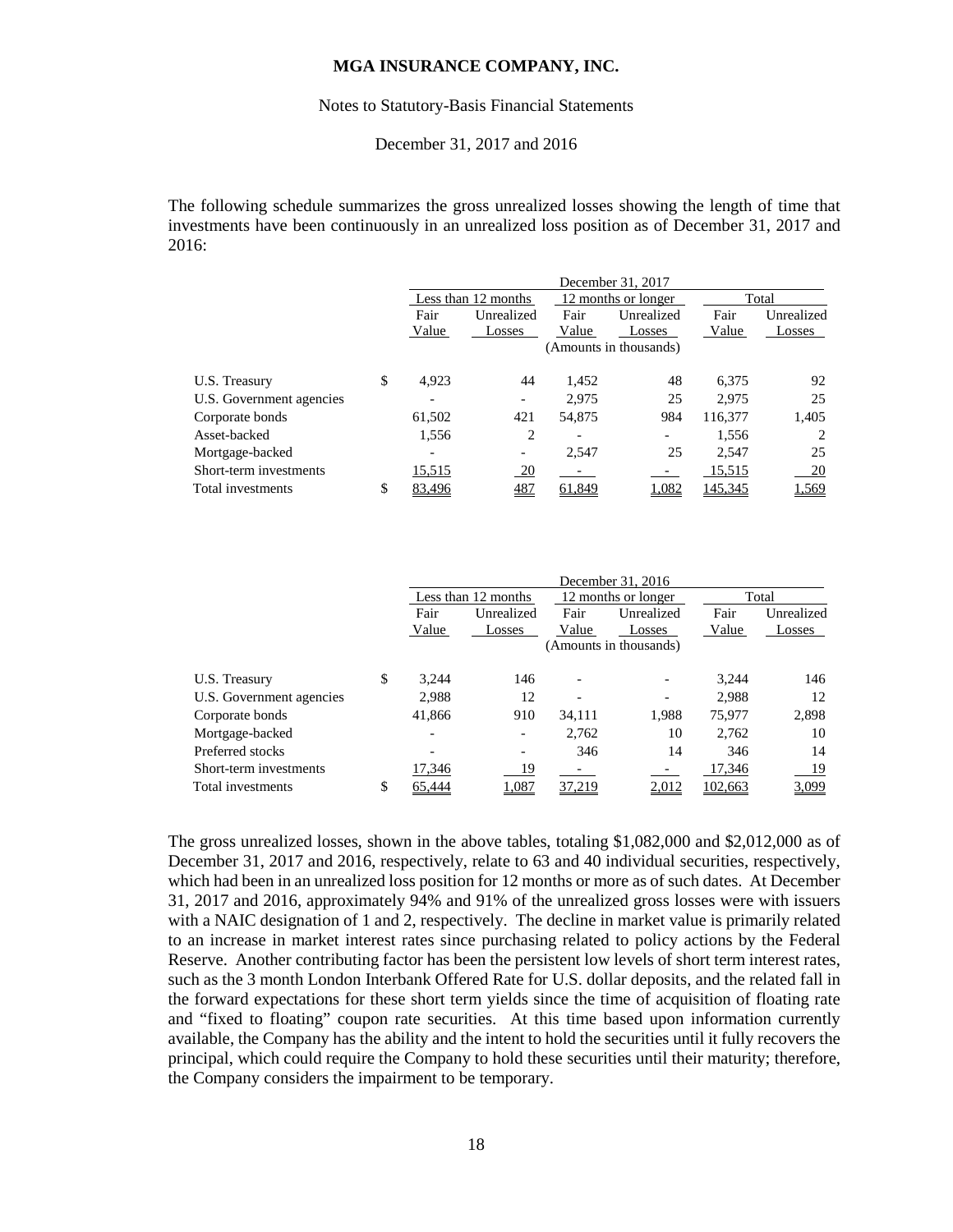#### Notes to Statutory-Basis Financial Statements

December 31, 2017 and 2016

In order to determine whether it is appropriate in an accounting period to recognize other than temporary impairment ("OTTI") with respect to a portfolio security which has experienced a recovery in fair value and as to which the Company has the ability and intent to hold the security until it fully recovers the principal, the Company considers all available evidence and applies judgment. With corporate debt issues, firm specific performance, industry trends, legislative and regulatory changes, government initiatives, and the macroeconomic environment all play a role in the evaluation process. With respect to asset-backed securities (including mortgage-backed securities), the Company uses individual cash flow modeling in addition to other available information. In the case of securities as to which the Company has the ability and intent to fully recover amortized cost, based upon the present value of the principal and interest expected to be received using the current best estimates of material inputs, such as default frequencies, severities, and prepayment speeds, generally no OTTI would be recognized unless other factors suggest that it would be appropriate to do so. The principal factors that the Company considers in this analysis are the extent to which the fair value of the security has declined, the ratings given to the security by recognized rating agencies, trends in those ratings, and information available to the Company from securities analysts and other commentators, public reports and other credible information.

Included in the Company's fixed income portfolio are hybrid securities with a carrying value of \$20,992,000 and fair value of \$21,005,000 at December 31, 2017, respectively, and carrying value of \$25,616,000 and fair value of \$23,944,000 at December 31, 2016, respectively. A hybrid security as used here is one where the issuer of the debt instrument can choose to defer payment of the regularly scheduled interest due for a contractually set maximum period of time, usually five to ten years, without being in technical default on the issue.

Preferred stocks consist of exchanged traded issues of public companies. As of December 31, 2017, we concluded that these underlying shares were not other-than-temporarily impaired based on the credit review of the issuer.

Common stock consists primarily of shares of an exchange traded limited liability company, which invests in transportation and infrastructure related assets. This position resulted from the exchange of the Company's ownership in a private limited partnership, previously categorized as Other longterm investments, for these common shares in conjunction with the partnership going public through an initial public offering in 2016. As of December 31, 2017, management does not believe that any common shares are other-than-temporarily impaired based on the credit review of the issuer.

Investments in private partnerships or limited liability companies are stated under the equity method of accounting or cost. The Company has classified these investments as Other long-term investments.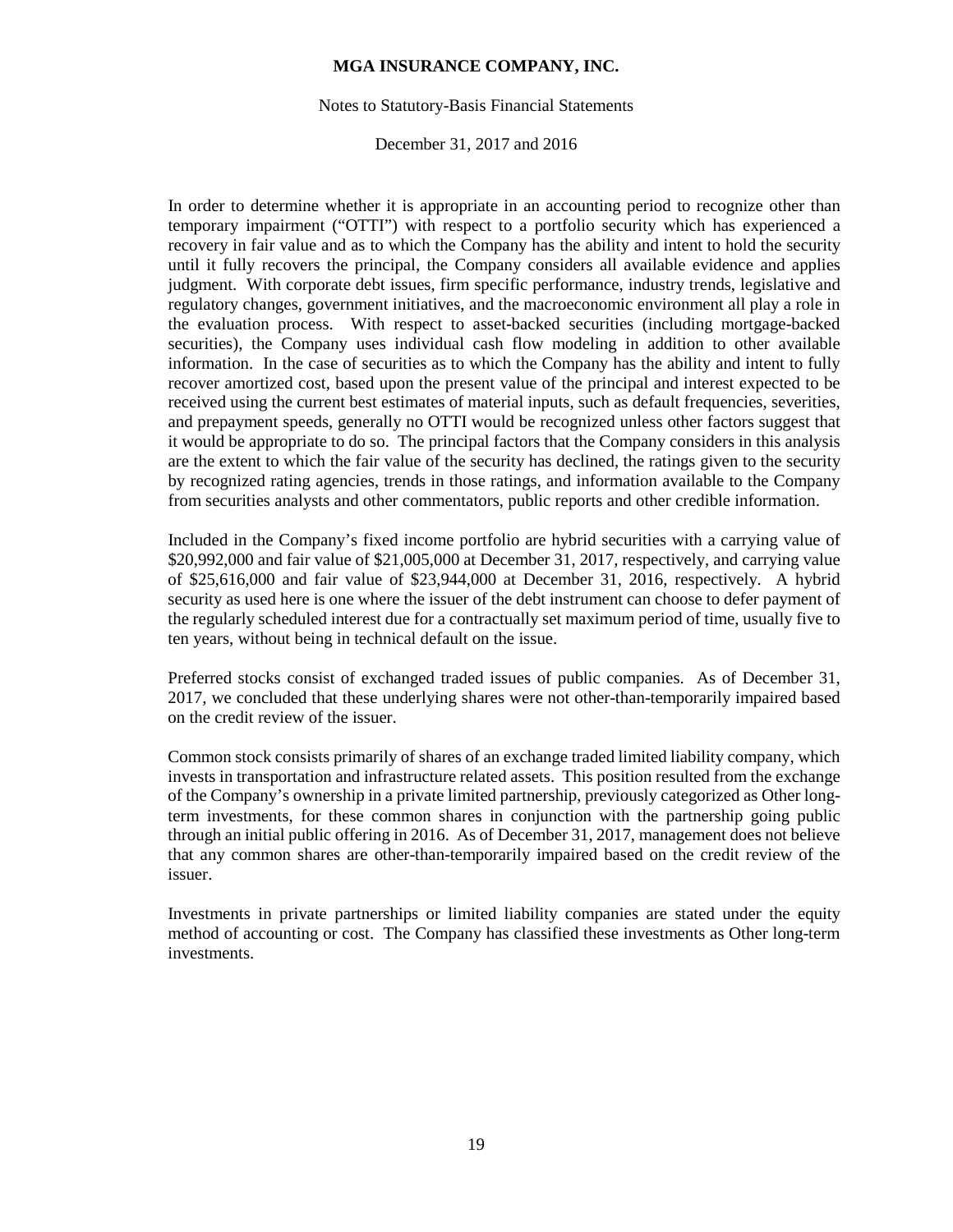#### Notes to Statutory-Basis Financial Statements

### December 31, 2017 and 2016

When a security has an unrealized loss in fair value that is deemed to be other than temporary, the Company reduces the carrying value of the security to its current market value, recognizing the decline as a realized loss in the statement of operations. These determinations can reflect the market-related issues associated with a disruption in the credit markets, which can create a significant deterioration in both the valuation of the securities, as well as the Company's view of future recoverability of the valuation decline. Also, if determined that a security is not likely to be held until the full recovery of amortized cost, the carrying value is reduced to the fair value.

Proceeds from the sale of securities for the years ended December 31, 2017 and 2016 are presented in the following table:

|                            | Years ended December 31. |                        |            |  |  |  |
|----------------------------|--------------------------|------------------------|------------|--|--|--|
|                            |                          | 2016                   |            |  |  |  |
|                            |                          | (Amounts in thousands) |            |  |  |  |
| Proceeds:                  |                          |                        |            |  |  |  |
| Bonds, sales               | \$                       | 20,665                 | 28,474     |  |  |  |
| Bonds, principal pay downs | \$                       | 218                    | $1.35^{4}$ |  |  |  |
| Bonds, maturities          | \$                       | 18.536                 |            |  |  |  |
| Preferred stocks           | \$                       | 341                    |            |  |  |  |
| Other invested assets      | \$                       |                        |            |  |  |  |

Realized gains and losses on investments for the years ended December 31, 2017 and 2016 are presented in the following table:

|                                        | Years ended December 31, |                        |       |  |
|----------------------------------------|--------------------------|------------------------|-------|--|
|                                        |                          | 2017                   | 2016  |  |
|                                        |                          | (Amounts in thousands) |       |  |
| Realized gains:                        |                          |                        |       |  |
| <b>Bonds</b>                           | \$                       | 140                    | 1,912 |  |
| Other invested assets                  |                          | 771                    |       |  |
| Short-term investments                 |                          |                        |       |  |
| Total realized gains                   |                          | 911                    | 1,917 |  |
| <b>Realized losses:</b>                |                          |                        |       |  |
| <b>Bonds</b>                           |                          | (426)                  | (553) |  |
| Preferred stock                        |                          | (19)                   |       |  |
| Short-term investments                 |                          | (12)                   |       |  |
| Total realized losses                  |                          | (457)                  | (553) |  |
| Other-than-temporary impairment losses |                          |                        | (117) |  |
| Total realized investment gains, net   | \$                       |                        |       |  |

During 2016, the Company wrote down \$117,000 in securities that were determined to have had an other-than-temporary credit related impairment charge. No charges were determined for 2017.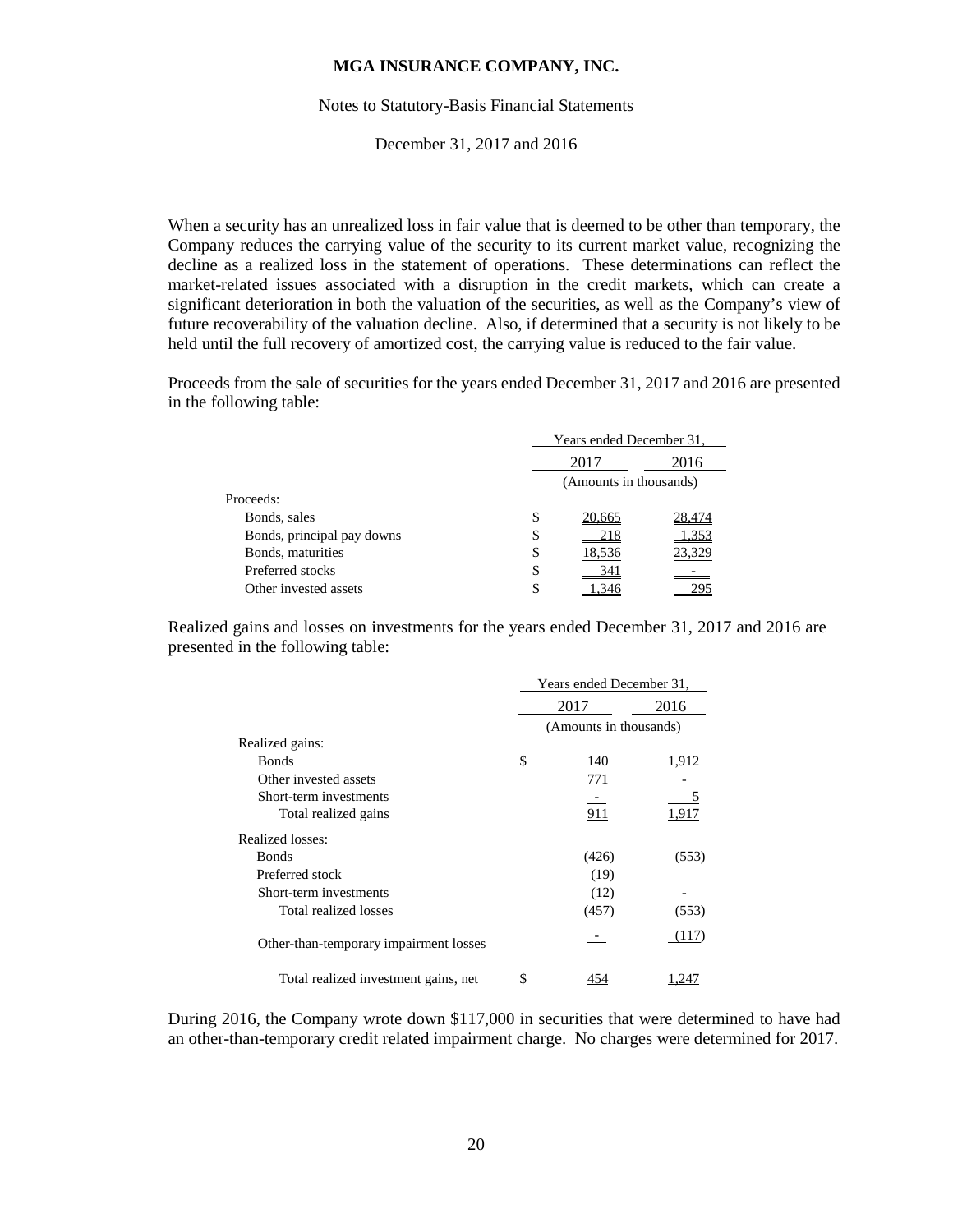Notes to Statutory-Basis Financial Statements

### December 31, 2017 and 2016

The amortized cost and fair value of Bonds and Certificates of deposit at December 31, 2017 by maturity are shown below.

|                                         | 2017 |                        |         |  |  |
|-----------------------------------------|------|------------------------|---------|--|--|
|                                         |      | Fair                   |         |  |  |
|                                         |      | Value                  |         |  |  |
|                                         |      | (Amounts in thousands) |         |  |  |
| Due in one year or less                 | \$   | 19,562                 | 19,564  |  |  |
| Due after one year through five years   |      | 130,404                | 130,062 |  |  |
| Due after five years through ten years  |      | 3,152                  | 3,212   |  |  |
| Due after ten year through twenty years |      | 4,583                  | 4,652   |  |  |
| Beyond twenty years                     |      | 12,815                 | 12,330  |  |  |
| Asset-backed securities                 |      | 1,557                  | 1,555   |  |  |
| Mortgage-backed securities              |      | 2,632                  | 2,608   |  |  |
| Total Bonds and Certificates of deposit | \$   | 174.705                | 173,983 |  |  |

Maturities subject to early or unscheduled prepayments have been included based upon their contractual maturity dates. Actual maturity dates may differ from contractual maturities because borrowers have the right to call or prepay obligations with or without call or prepayment penalties.

Investments with a statement value of \$2,566,000 and \$5,245,000 as of December 31, 2017 and 2016, respectively, were on deposit with various regulatory bodies as required by law.

#### **(3) Fair Value Measurements**

Fair value is defined as the price that would be received from selling an asset or paid to transfer a liability in an orderly transaction between market participants at the measurement date. The Company's estimates of fair value for financial assets and financial liabilities are based on the framework established in SSAP No. 100. The framework is based on the inputs used in valuation, gives the highest priority to quoted prices in active markets and requires that observable inputs be used in the valuations when available. The disclosure of fair value estimates in the SSAP No. 100 hierarchy is based on whether the significant inputs into the valuation are observable. In determining the three-level hierarchy in which the estimate is disclosed, the highest priority is given to unadjusted quoted prices in active markets and the lowest priority to unobservable inputs that reflect the Company's significant market assumptions. The three levels of the hierarchy are as follows:

- Level 1 Quoted prices in active markets for identical assets or liabilities.
- Level 2 Quoted prices for similar assets or liabilities in active markets; quoted prices for identical or similar assets or liabilities in inactive markets; or valuations based on models where the significant inputs are observable (e.g., interest rates, yield curves, prepayment speeds, default rates, loss severities, etc.) or can be corroborated by observable market data.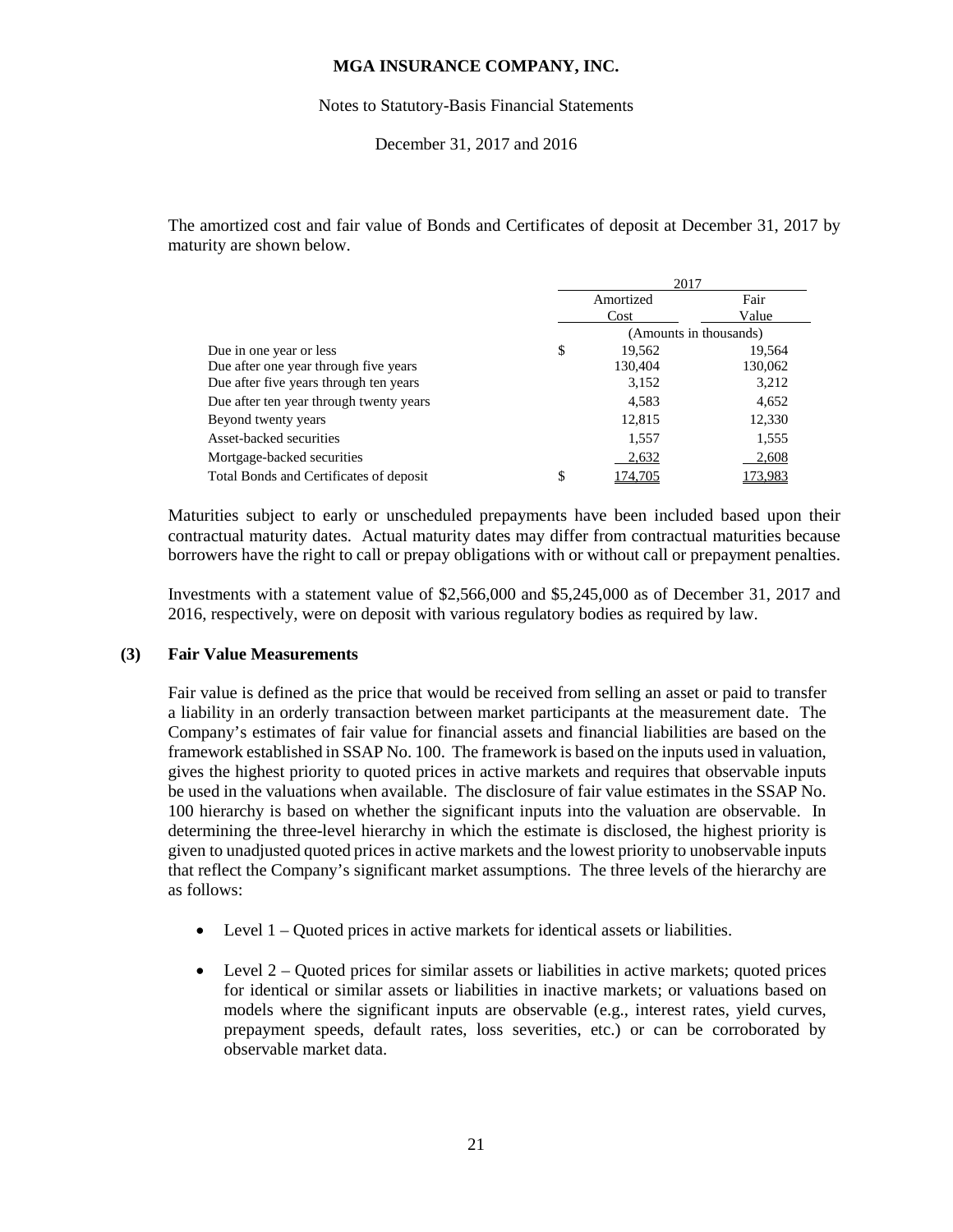Notes to Statutory-Basis Financial Statements

December 31, 2017 and 2016

• Level 3 – Valuations based on models where significant inputs are not observable. The unobservable inputs reflect the Company's own estimates as to the assumptions that market participants would use.

### Valuation of Investments

The Company receives pricing from independent pricing services, and these are compared to prices available from sources accessed through the Bloomberg Professional System. The number of available quotes varies depending on the security, generally management obtains one quote for Level 1 investments, one to three quotes for Level 2 investments and one to two quotes, if available, for Level 3 investments. If there is a material difference in the prices obtained, further evaluation is made. Market prices and valuations from sources such as the Bloomberg system, TRACE and dealer offerings are used as a check on the prices obtained from the independent pricing services. Should a material difference exist, then an internal valuation is made. For purposes of valuing these securities management produces expected cash flows for the security utilizing the standard security modeling capabilities available on the Bloomberg Professional System. The key inputs for mortgage securities are the default rate, severity of default, and voluntary prepayment rate for the underlying mortgage collateral. These are generally based at the start on the actual historical values of these parameters for the prior six months. These cash flows are then discounted by a required yield derived from market based observations of broker inventory offerings, or in some cases Bloomberg Indices of like securities. Management uses this valuation model primarily with mortgage backed securities where the matrix pricing methodology used by the independent pricing service is too broad in its categorizations. This often involves differences in reasonable prepayment assumptions or significant differences in performance among issuers. In some cases, other external observable inputs such as credit default swap levels are used as input in the fair value analysis.

### *Fixed Maturities*

For U. S. Treasury, U. S. government and corporate bonds, the independent pricing services obtain information on actual transactions from a large network of broker-dealers and determine a representative market price based on trading volume levels. For asset-backed and mortgagebacked instruments, the independent pricing services obtain information on actual transactions from a large network of broker-dealers and sorts the information into various components, such as asset type, rating, maturity, and spread to a benchmark such as the U.S. Treasury yield curve. These components are used to create a pricing matrix for similar instruments.

All broker-dealer quotations obtained are non-binding. For short-term investments classified as Level 1 and Level 2, the Company uses prices provided by independent pricing services.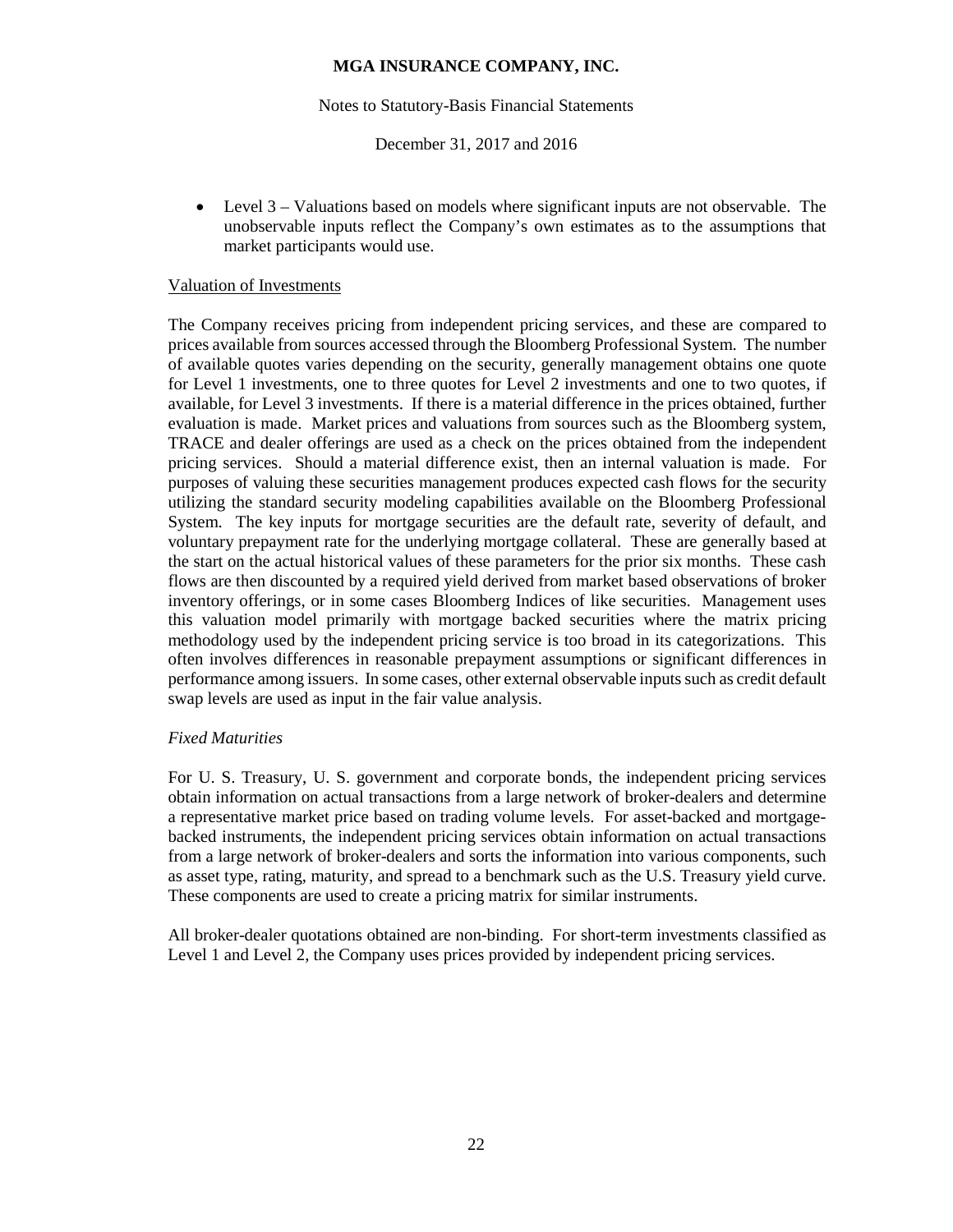Notes to Statutory-Basis Financial Statements

December 31, 2017 and 2016

The Company uses the following hierarchy for each instrument in total invested assets:

- 1. The Company obtains a price from an independent pricing service.
- 2. If no price is available from an independent pricing service for the instrument, the Company obtains a market price from a broker-dealer or other reliable source, such as Bloomberg.
- 3. The Company then validates the price obtained by evaluating its reasonableness. The Company's review process includes quantitative analysis (i.e., credit spreads and interest rate and prepayment fluctuations) and initial and ongoing evaluations of methodologies used by outside parties to calculate fair value and comparing the fair value estimates to its knowledge of the current market. If a price provided by a pricing service is considered to be materially different from the other indications that are obtained, the Company will make a determination of the proper fair value of the instrument based on data inputs available.

In order to determine the proper SSAP No. 100 classification for each instrument, the Company obtains from its independent pricing service the pricing procedures and inputs used to price the instrument. The Company analyzes this information, taking into account asset type, rating and liquidity, to determine what inputs are observable and unobservable in order to determine the proper SSAP No. 100 level. For those valued internally, a determination is made as to whether all relevant inputs are observable or unobservable in order to classify correctly.

All of the Company's Level 1 and Level 2 invested assets held at December 31, 2017 and 2016 were priced using either independent pricing services or available market prices to determine fair value. The Company classifies such instruments in active markets as Level 1 and those not in active markets as Level 2. The residential mortgage-backed securities which are valued in the manner described above are all classified as Level 3. Those for which the individual pricing service value is used are classified as Level 2.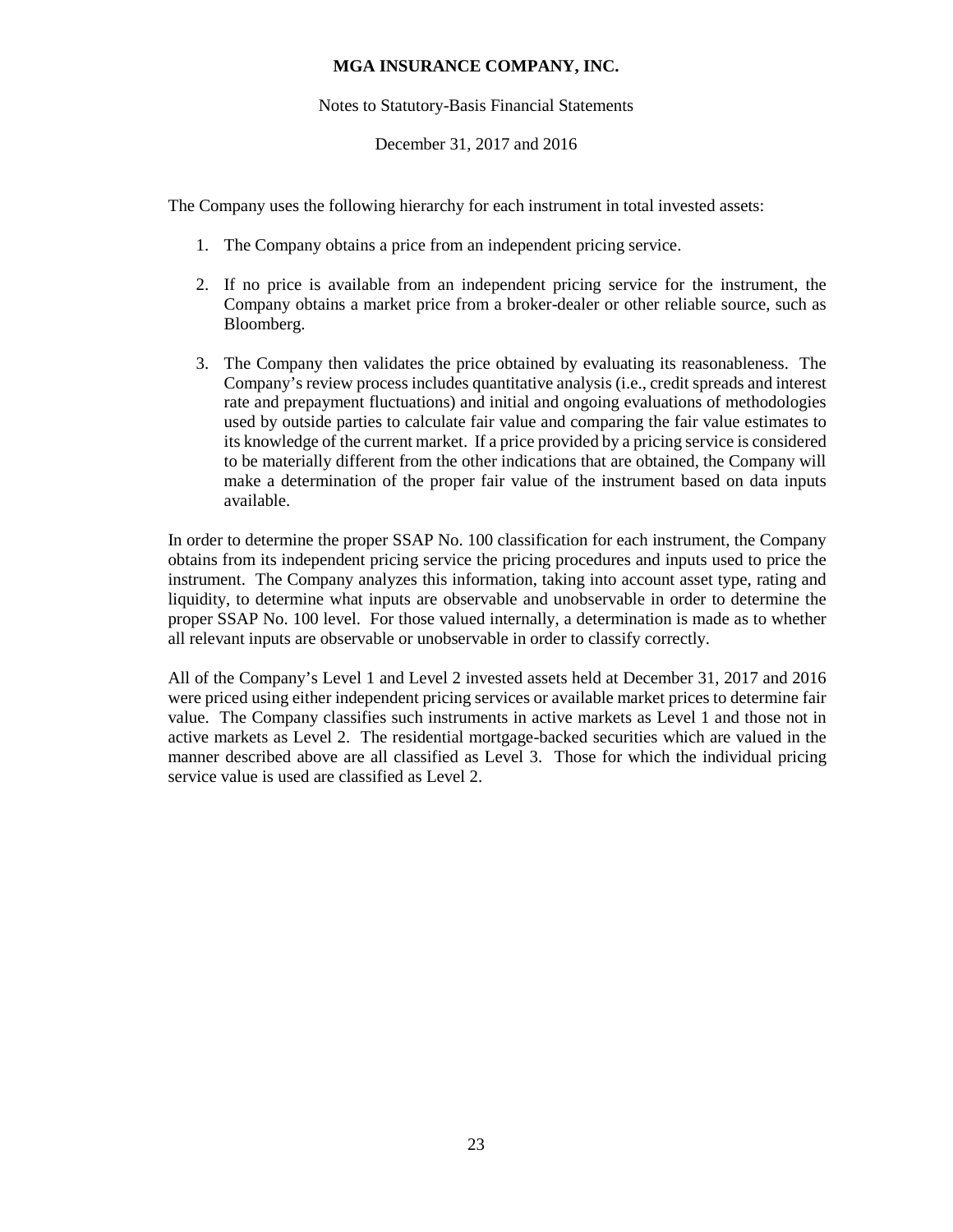#### Notes to Statutory-Basis Financial Statements

### December 31, 2017 and 2016

The quantitative disclosures about the fair value measurements for each major category of assets, at the lower of amortized cost or fair value, at December 31, 2017 and 2016 were as follows:

|                                            | December 31,<br>2017 | Ouoted<br>Prices in<br>Active<br>Markets<br>(Level 1)<br>(Amounts in thousands) | Significant<br>Other<br>Observable<br>Inputs<br>(Level 2) | Significant<br>Unobservable<br>Inputs<br>(Level 3) |
|--------------------------------------------|----------------------|---------------------------------------------------------------------------------|-----------------------------------------------------------|----------------------------------------------------|
| Assets:                                    |                      |                                                                                 |                                                           |                                                    |
| Corporate bonds                            | \$<br>3,428          |                                                                                 | 3,428                                                     |                                                    |
| Total available-for-sale securities        | 3,428                |                                                                                 | 3,428                                                     | $\frac{1}{2}$                                      |
| Preferred stock                            | 1,558                | 1,558                                                                           |                                                           |                                                    |
| Common stock                               | 7,759                | 7,759                                                                           |                                                           |                                                    |
| Total assets classified by SSAP No. 100(1) | \$<br><u>12,745</u>  | 9,317                                                                           | 3,428                                                     |                                                    |
| Percentage of total                        | 100%                 | 73%                                                                             | 27%                                                       | 0%                                                 |

(1) The investments classified as Bonds and Preferred stock, carried at amortized cost, Certificates of deposit, Other long-term investments, and Short-term investments are outside the scope of SSAP No. 100 and, therefore, not disclosed in the table as invested assets classified by SSAP No. 100.

|                                            | December 31,<br>2016 | Ouoted<br>Prices in<br>Active<br>Markets<br>(Level 1)<br>(Amounts in thousands) | Significant<br>Other<br>Observable<br>Inputs<br>(Level 2) | Significant<br>Unobservable<br>Inputs<br>(Level 3) |
|--------------------------------------------|----------------------|---------------------------------------------------------------------------------|-----------------------------------------------------------|----------------------------------------------------|
| Assets:                                    |                      |                                                                                 |                                                           |                                                    |
| Corporate bonds                            | \$<br>3,494          |                                                                                 | 3,494                                                     |                                                    |
| Mortgage backed                            | 1,357                |                                                                                 | 1,357                                                     |                                                    |
| Total available-for-sale securities        | 4,851                |                                                                                 | 4,851                                                     | $\sim$                                             |
| Common stock                               | 4,927                | 4,927                                                                           |                                                           | $\sim$ $-$                                         |
| Total common stock securities              | 4,927                | 4,927                                                                           |                                                           | $\sim$                                             |
| Total assets classified by SSAP No. 100(1) | \$<br>9,778          | 4,927                                                                           | 4,851                                                     |                                                    |
| Percentage of total                        | 100%                 | 50%                                                                             | 50%                                                       | 0%                                                 |

(1) The investments classified as Bonds and Preferred stock, carried at amortized cost, Certificates of deposit, Other long-term investments, and Short-term investments are outside the scope of SSAP No. 100 and, therefore, not disclosed in the table as invested assets classified by SSAP No. 100.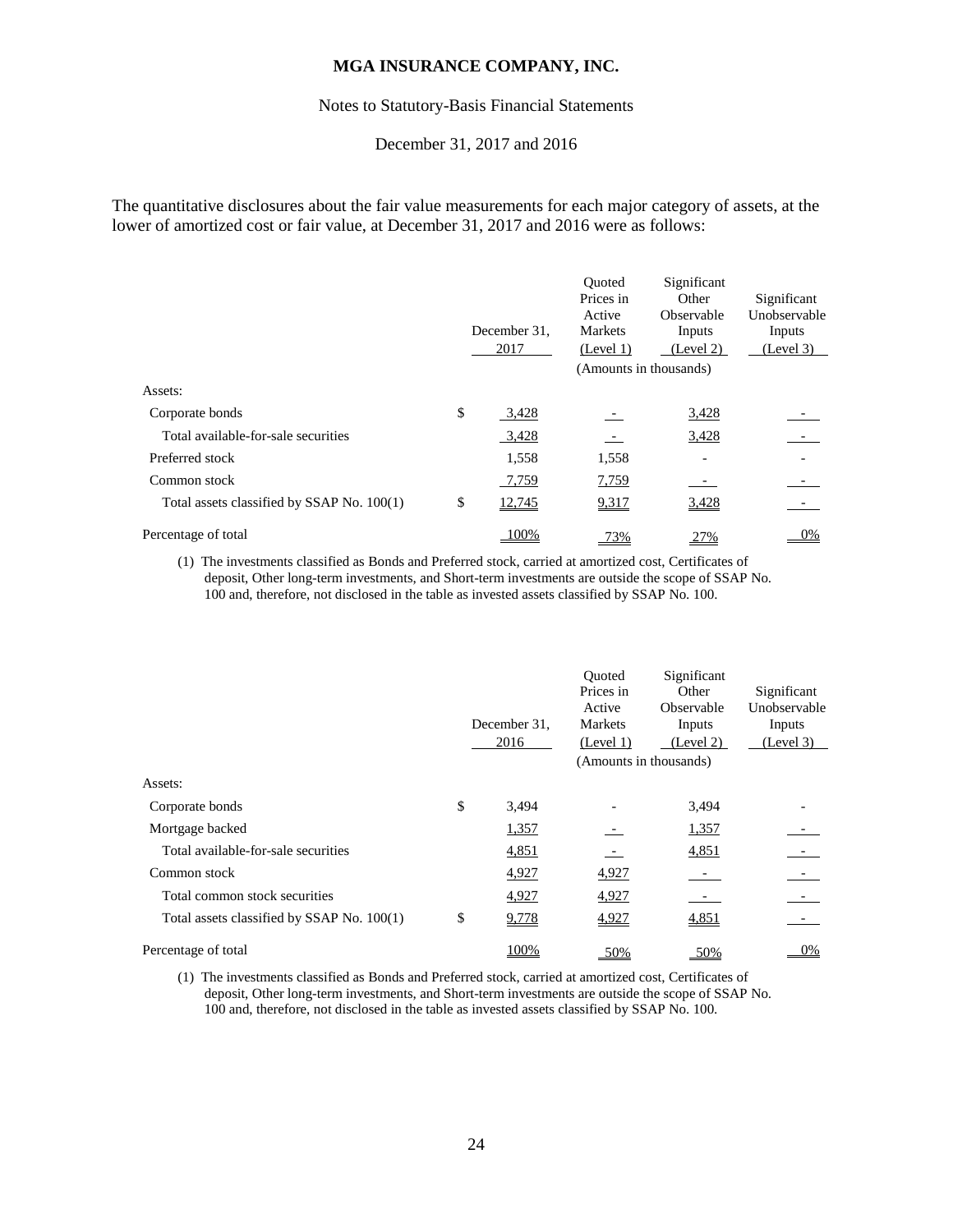Notes to Statutory-Basis Financial Statements

December 31, 2017 and 2016

Level 1 includes exchange-traded securities. Level 2 securities are comprised of securities whose fair value was determined using observable market inputs.

The Company had no securities associated with the Level 3 assets for the years ended December 31, 2017 and 2016.

The above table of Level 3 assets begins with the prior period balance and adjusts the balance for the gains or losses (realized and unrealized) that occurred during the current period. Any new purchases that are identified as Level 3 securities are then added and any sales of securities which were previously identified as Level 3 are subtracted. Next, any securities which were previously identified as Level 1 or Level 2 securities and which are currently identified as Level 3 are added. Finally, securities which were previously identified as Level 3 and which are now designated as Level 1 or as Level 2 are subtracted. The ending balance of the Level 3 securities presented above represent our best estimates and may not be substantiated by comparisons to independent markets and, in many cases, could not be realized in immediate settlement of the instruments.

The Company wrote down Alt-A securities (Level 2) for the year ended December 31, 2016 that were determined to have had an other-than-temporary credit related impairment charge. No impairment charges were determined in 2017.

There were no security transfers between Levels 1, 2 and 3 during the periods presented. At present, fair values derived from an independent pricing service are utilized.

### **(4) Reinsurance**

### *(a) Unsecured Reinsurance Recoverables*

The Company does not have an unsecured aggregate reinsurance recoverable for claims paid and unpaid, including incurred but not reported, loss adjustment expenses and unearned premium reserves that exceeds 3% of the Company's surplus as regards policyholders, as of December 31, 2017 or 2016.

#### *(b) Assumed*

The Company has, in the past, utilized reinsurance arrangements with various nonaffiliated admitted insurance companies, whereby the Company underwrote the coverage and assumed the policies 100% from the companies. These arrangements required that the Company maintain escrow accounts to assure payment of the unearned premiums and unpaid L&LAE relating to risks insured through such arrangements and assumed by the Company. As of December 31, 2017 and 2016, the balance held in trust in conjunction with reinsurance agreements totaled \$139,000 and \$123,000, respectively.

For 2017 and 2016, the premiums earned by assumption were \$181,000 and \$227,000, respectively, and the assumed unpaid L&LAE were \$150,000 and \$112,000, respectively.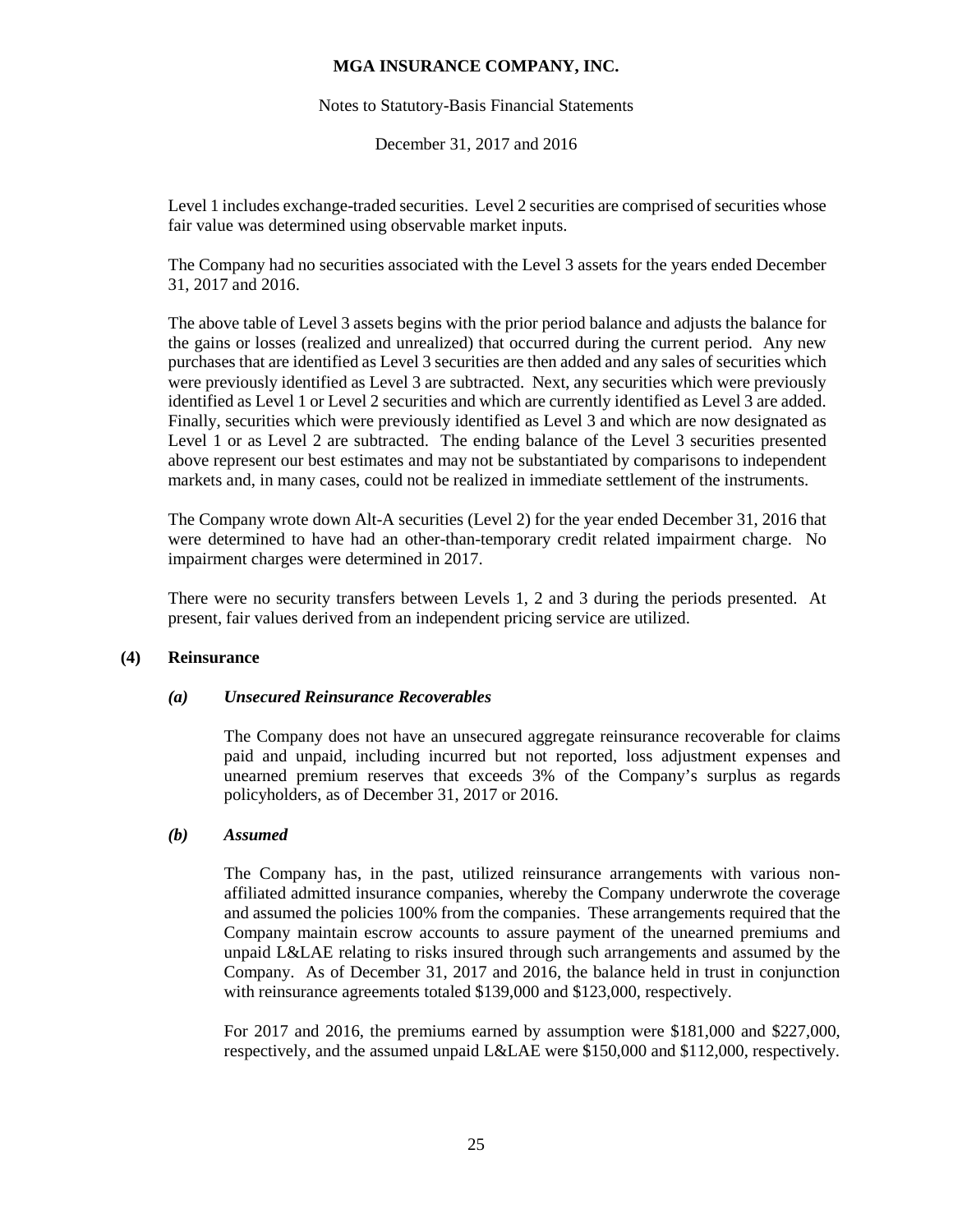Notes to Statutory-Basis Financial Statements

December 31, 2017 and 2016

At December 31, 2017 and 2016, if all reinsurance were cancelled, there are no return commissions that would be due reinsurers with the return of the unearned premium reserve.

### *(c) Ceded*

In 2017, the Company maintained catastrophe reinsurance on its physical damage coverage for property claims of \$6,500,000 in excess of \$1,000,000 for a single catastrophe, as well as \$19,500,000 for aggregate catastrophes.

For 2016, the Company maintained catastrophe reinsurance on its physical damage coverage for property claims of \$6,500,000 in excess of \$1,000,000 for a single catastrophe, as well as \$14,500,000 for aggregate catastrophes.

The amounts deducted in the financial statements for reinsurance ceded as of and for the years ended December 31, 2017 and 2016 were as follows:

|                                              | 2017                   | 2016 |
|----------------------------------------------|------------------------|------|
|                                              | (Amounts in thousands) |      |
| Premiums written and earned                  | 788                    | 411  |
| Losses and loss adjustment expenses incurred |                        |      |

The Company remains directly liable to their policyholders for all policy obligations and the reinsuring companies are obligated to the Company to the extent of the reinsured portion of the risks.

At December 31, 2017 and 2016, there are no return commissions due reinsurers if all reinsurance were canceled with the return of the unearned premium reserve.

There were no write-offs of any uncollectible reinsurance balances during the years ended December 31, 2017 and 2016.

The Company does not have any reinsurance recoverables in dispute for L&LAE that exceed 5% of the Company's surplus as regards policyholders from an individual reinsurer or that exceed 10% of the Company's surplus as regards policyholders in the aggregate, as of December 31, 2017 or 2016.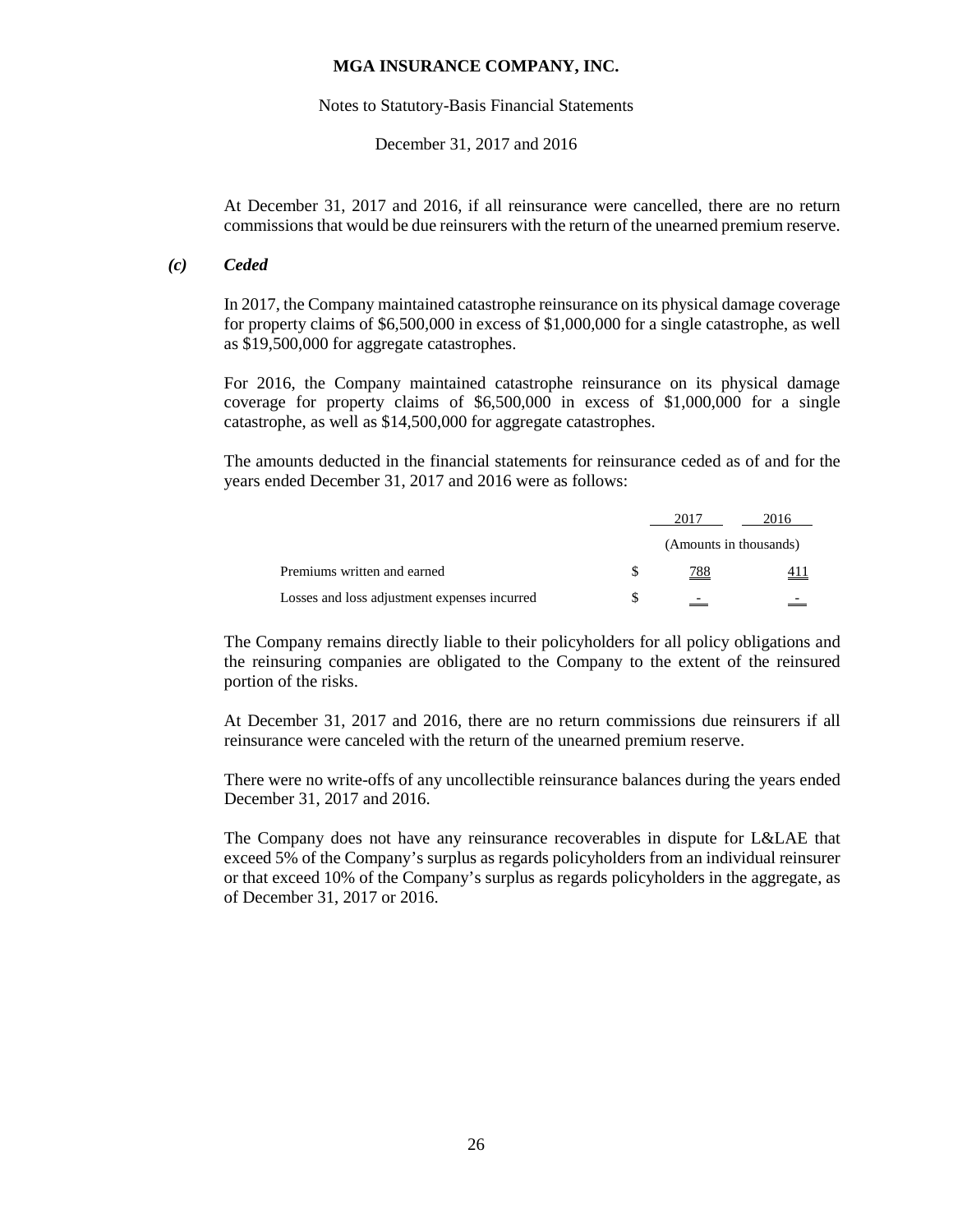Notes to Statutory-Basis Financial Statements

December 31, 2017 and 2016

## **(5) Property and Equipment**

The following schedule summarizes the components of property and equipment:

|                                           | As of and for the years ended |          |  |
|-------------------------------------------|-------------------------------|----------|--|
|                                           | December 31                   |          |  |
|                                           | 2017                          | 2016     |  |
|                                           | (Amounts in thousands)        |          |  |
| Furniture                                 | \$<br>1,175                   | 1,111    |  |
| Equipment                                 | 3,563                         | 3,378    |  |
| Software                                  | 8,427                         | 7,117    |  |
| Accumulated depreciation and amortization | (11, 361)                     | (10,606) |  |
| Property and equipment, net               | \$<br>.804                    | .000     |  |
| Depreciation expense                      | \$                            | 240      |  |

Accounting practices prescribed or permitted by the Texas Department of Insurance allows furniture and equipment to be admitted whereas as NAIC SAP does not. The Company adopted this practice in 2012.

#### **(6) Unpaid Loss and Loss Adjustment Expenses**

The following table sets forth the changes in unpaid L&LAE, net of reinsurance cessions, as shown in the Company's statutory financial statements for the periods indicated:

|                                                              | As of and for the        |          |
|--------------------------------------------------------------|--------------------------|----------|
|                                                              | Years ended December 31, |          |
|                                                              | 2017                     | 2016     |
|                                                              | (Amounts in thousands)   |          |
| Net unpaid losses and loss adjustment expenses, beginning of |                          |          |
| period                                                       | 83,575                   | 87,664   |
|                                                              |                          |          |
| Net losses and loss adjustment expenses incurred related to: |                          |          |
| Current period                                               | 178,080                  | 174,466  |
| Prior periods                                                | 1,101                    | (8, 430) |
| Total net losses and loss adjustment expenses incurred       | 179,181                  | 166,036  |
| Net losses and loss adjustment expenses paid related to:     |                          |          |
| Current period                                               | 108,984                  | 114,521  |
| Prior periods                                                | 59,342                   | 55,604   |
| Total net losses and loss adjustment expenses paid           | 168,326                  | 170,125  |
| Net unpaid loss and loss adjustment expenses, end of period  | \$<br>94,430             | 83,575   |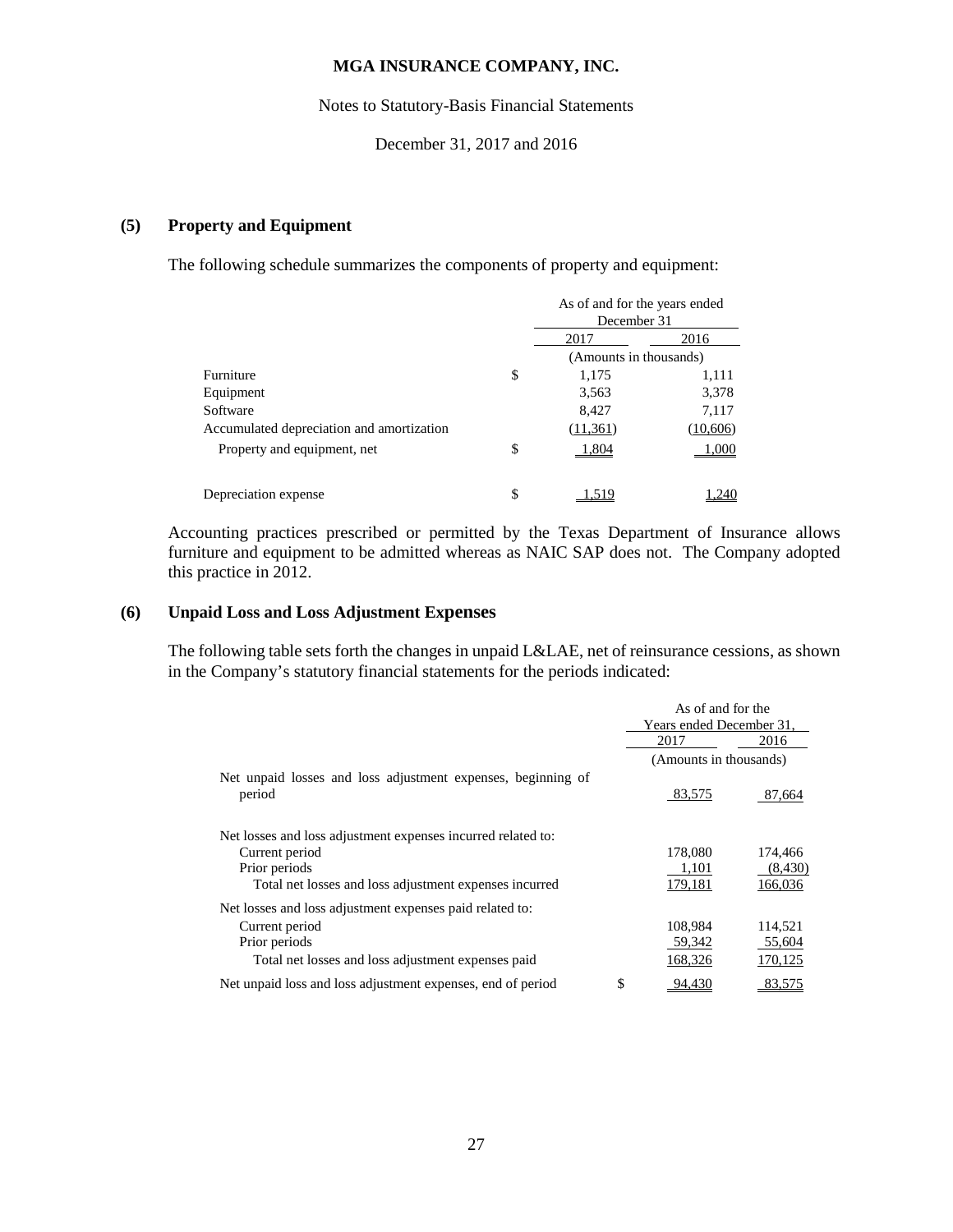#### Notes to Statutory-Basis Financial Statements

December 31, 2017 and 2016

The unfavorable (favorable) developments in net loss and loss adjustment expenses incurred, in the aforementioned table, was primarily attributable to the difference in actual and expected claims frequency and severity associated with the various coverages underwritten. As of December 31, 2017, management believes the balance sheet carried reserves made a reasonable provision for all unpaid loss and loss adjustment expense obligations of the Company under the terms of its contracts and reinsurance agreements.

The following table presents the (unfavorable) favorable development for claims occurring in prior accident years for each region for the years ended December 31, 2017 and 2016:

|                                                                           |    | 2017                   |    | 2016  |  |
|---------------------------------------------------------------------------|----|------------------------|----|-------|--|
|                                                                           |    | (Amounts in thousands) |    |       |  |
| Region:                                                                   |    |                        |    |       |  |
| Southeast (Florida, Georgia, South<br>Carolina, Tennessee and             |    |                        |    |       |  |
| Virginia)                                                                 | \$ | (279)                  | \$ | 7.738 |  |
| Southwest (Arizona, California,<br>New Mexico, Nevada, Utah and<br>Texas) |    | (846)                  |    | 660   |  |
| Other                                                                     |    | 24                     |    | 32    |  |
|                                                                           |    |                        |    |       |  |
| Net favorable development                                                 | S  |                        | S. |       |  |

Salvage and subrogation anticipated deducted from unpaid L&LAE at December 31, 2017 and 2016 was \$2,022,000 and \$2,010,000, respectively.

### **(7) Federal Income Taxes**

The following table presents the components of the net deferred tax assets and deferred tax liabilities at December 31, 2017 and 2016 and the changes in these balances:

|                                                                    |             |         | December 31.           |     |            |         |                |
|--------------------------------------------------------------------|-------------|---------|------------------------|-----|------------|---------|----------------|
|                                                                    |             | 2017    |                        |     |            | 2016    |                |
|                                                                    |             |         | (Amounts in thousands) |     |            |         |                |
|                                                                    | Ordinary    | Capital | Total                  |     | Ordinary   | Capital | Total          |
| Gross deferred tax assets                                          | \$<br>5,435 | 130     | 5,565                  | \$. | 9,591      | 750     | 10,341         |
| Statutory valuation allowance                                      |             |         |                        |     | <u>385</u> | (385)   |                |
| Total gross deferred tax assets                                    | 5,4355      | 130     | 5,565                  |     | 9,976      | 365     | 10,341         |
| Total gross deferred tax liabilities<br>Net deferred tax asset     | (272)       | (1,150) | (1,422)<br>4,143       |     | (415)      | (365)   | (780)<br>9,561 |
| Deferred tax assets nonadmitted<br>Net admitted deferred tax asset |             |         | 4,143                  |     |            |         | 9,561          |
| Decrease in nonadmitted deferred<br>tax asset                      | \$          |         |                        | J.  |            |         |                |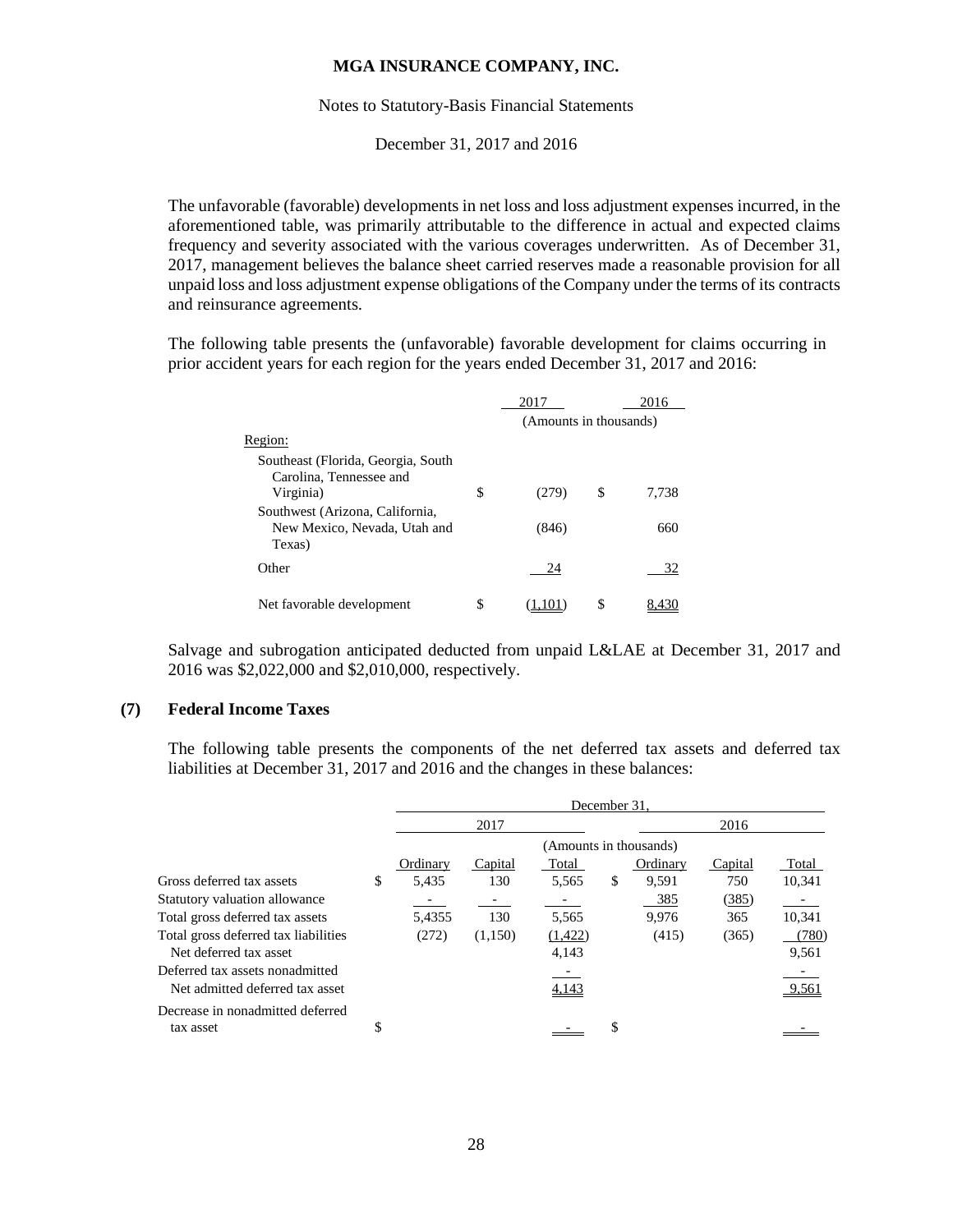#### Notes to Statutory-Basis Financial Statements

December 31, 2017 and 2016

The Company has not recognized a deferred tax liability for the undistributed earnings of its wholly-owned subsidiary that arose in 2016 and prior years because the Company does not expect those undistributed earnings to reverse and become taxable to the Company in the foreseeable future. A deferred tax liability will be recognized when the Company expects that it will recover those undistributed earnings in a taxable manner, such as through receipt of dividends or sale of the investment.

The components of current income taxes are presented in the following table:

|                              | Years ended December 31. |      |  |
|------------------------------|--------------------------|------|--|
|                              | 2017                     | 2016 |  |
|                              | (Amounts in thousands)   |      |  |
| Federal income taxes expense | 4,656                    | .636 |  |

Under SAP, deferred Federal income taxes are provided (through surplus) for temporary differences between the statutory accounting practices basis and tax basis of existing assets and liabilities with certain statutory limits on the amount of deferred tax assets that may be admitted. As a consequence, the portion of the tax expense, which is a result of the change in the deferred tax asset or liability, may not always be consistent with the income reported on the statutory statements of operations. The Company has evaluated its tax contingencies and has no material uncertain tax positions at December 31, 2017 and 2016.

The tax effects of temporary differences that give rise to significant portions of the deferred tax assets and deferred tax liabilities are as follows:

|                                                         | December 31            |        |  |
|---------------------------------------------------------|------------------------|--------|--|
|                                                         | 2017                   | 2016   |  |
|                                                         | (Amounts in thousands) |        |  |
| Deferred Tax Assets:                                    |                        |        |  |
| Ordinary                                                |                        |        |  |
| Net operating loss carryforward                         | \$                     | 1,482  |  |
| Discounting of unearned premiums                        | 3,126                  | 4,196  |  |
| Discounting of unpaid loss and loss adjustment expenses | 462                    | 707    |  |
| <b>Investments</b>                                      | 130                    | 750    |  |
| Property and equipment                                  | 650                    | 928    |  |
| Compensation and benefits accrual                       | 865                    | 923    |  |
| Nonadmitted assets                                      | 332                    | 372    |  |
| AMT carryforward                                        |                        | 983    |  |
| Total deferred tax assets                               | 5,565                  | 10,341 |  |
| Statutory valuation allowance                           |                        |        |  |
| Admitted deferred tax assets                            | 5,565                  | 10,341 |  |
| Deferred Tax Liabilities:                               |                        |        |  |
| Accretion of bond discount                              | 1,418                  | 772    |  |
| Discounting of anticipated salvage and subrogation      |                        | 8      |  |
| Total deferred tax liabilities                          | 1,422                  | 780    |  |
| Net admitted deferred tax assets                        | \$<br>4,143            | 9,561  |  |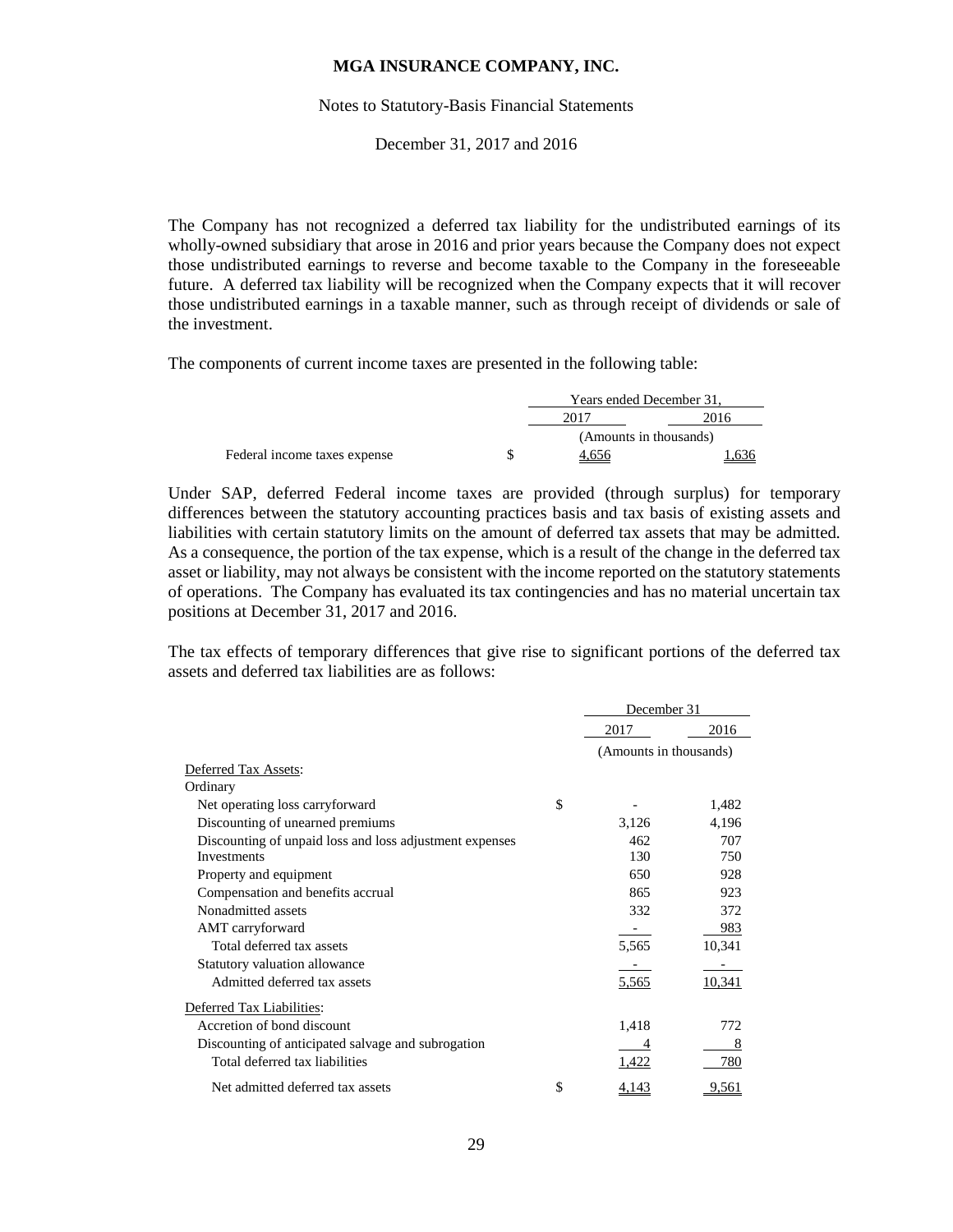Notes to Statutory-Basis Financial Statements

December 31, 2017 and 2016

The change in net deferred income taxes reported in surplus before consideration of nonadmitted assets is comprised of the following components:

|                                              | December 31, |                        |   |         |
|----------------------------------------------|--------------|------------------------|---|---------|
|                                              | 2017         | 2016                   |   | Change  |
|                                              |              | (Amounts in thousands) |   |         |
| Total gross deferred tax assets              | \$<br>5,565  | 10.341                 |   | (4,776) |
| Total gross deferred tax liabilities         | (1,422)      | (780)                  |   | (642)   |
| Net deferred tax asset                       | 4.143        | 9.561                  |   | (5,418) |
| Deferred tax change in net unrealized losses |              |                        |   | 1,088   |
| Change in net deferred income tax            |              |                        | S | (4.330) |

The provision for Federal income taxes is different from that which would be obtained by applying the statutory Federal income tax rate to income before income taxes. The significant items giving rise to this difference are as follows:

|                                                |                        | Years ended December 31, |  |  |
|------------------------------------------------|------------------------|--------------------------|--|--|
|                                                | 2017                   | 2016                     |  |  |
|                                                | (Amounts in thousands) |                          |  |  |
| Provision computed at statutory rate of 34%    | \$<br>7.729            | 4,953                    |  |  |
| Utilization of net operating loss carryforward | (980)                  | 1,372                    |  |  |
| Change in enacted tax rates                    | 2,564                  |                          |  |  |
| Change in statutory valuation allowance        |                        | (2,511)                  |  |  |
| Other, net                                     | (327)                  | (84)                     |  |  |
| Total statutory income tax benefit             | \$<br>8,986            | 3,730                    |  |  |
| Federal income taxes incurred                  | \$<br>4,656            | 1,636                    |  |  |
| Change in net deferred income tax              | 4,330                  | 2,094                    |  |  |
| Total statutory income tax benefit             | 8,986                  | 3,730                    |  |  |

The Company fully utilized the NOL carryforwards that were set to expire in 2027. In accordance with SSAP No. 101 the impact of the change in the enacted tax rate in December 2017 was recorded in Net deferred tax assets at December 31, 2017. For the Company, the rate decreased from 34% to 21% and amounted to a \$2,564,000 reduction in the Net deferred tax assets and Unassigned funds (surplus).

### **(8) Capital and Surplus**

Authorized capital stock consisted of 12,000,000 shares of \$1.00 par value common stock authorized and issued, of which 6,000,000 shares were outstanding and 6,000,000 shares were in treasury as of December 31, 2017 and 2016.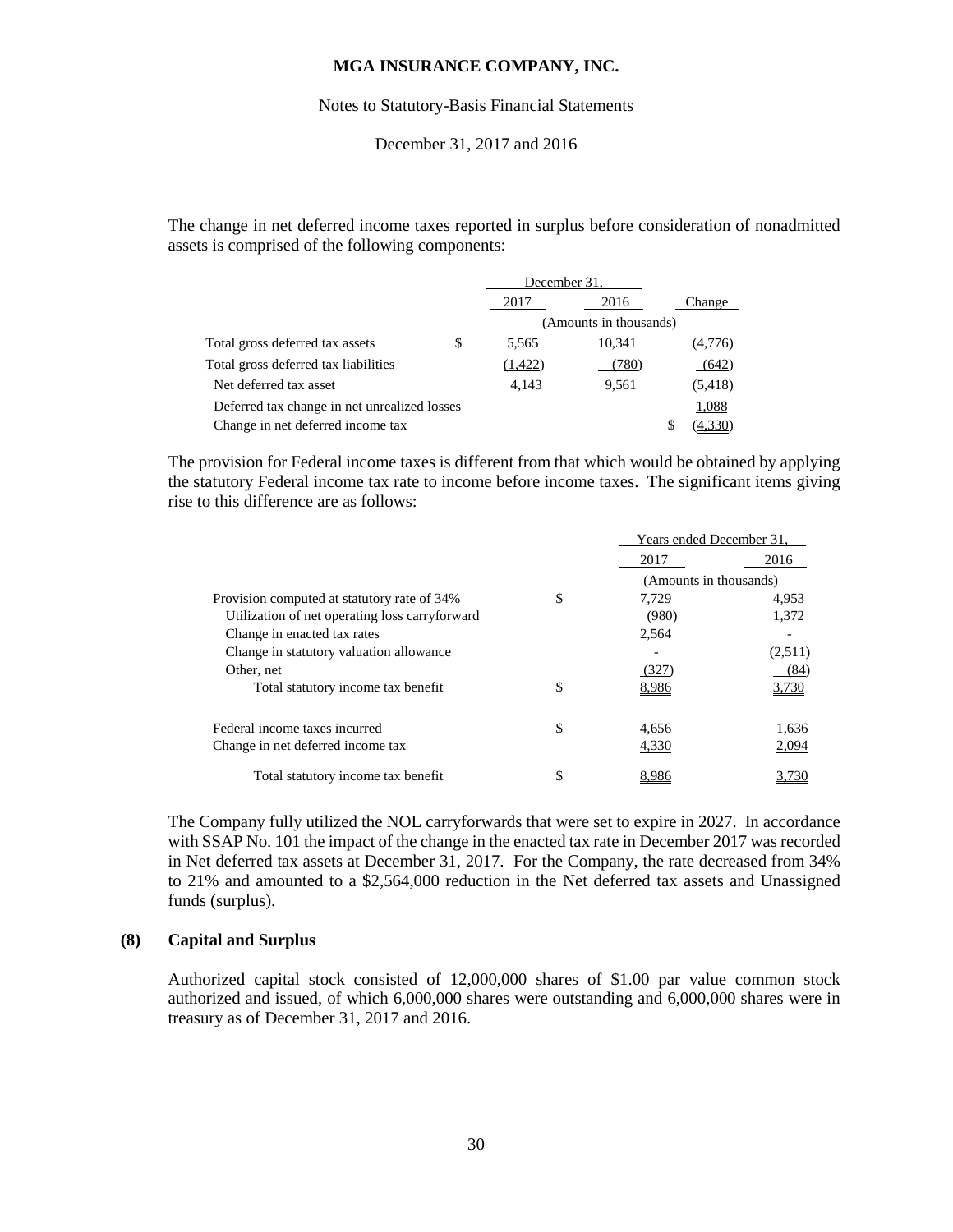#### Notes to Statutory-Basis Financial Statements

December 31, 2017 and 2016

During 2017, the Company paid ordinary dividends to its Parent Company of \$7,700,000 in March and \$5,233,000 in December totaling \$12,933,000 During 2016, the Company paid ordinary dividends to its Parent Company of \$4,820,000 in March and \$5,233,000 in December totaling \$10,053,000.

Statutes in Texas restrict the payment of dividends by MGA for any 12 month period to the greater of net income for the preceding year or 10% of surplus as regards policyholders as of the preceding December 31. This amount cannot be greater than unassigned funds (surplus) as of the preceding December 31. At December 31, 2017, \$12,844,000 is available for dividend payments next March or later, and can pay an additional \$5,233,000 in December 2018. Dividends can be paid with regulatory notification of no objection from the Texas Department of Insurance.

### **(9) Nonadmitted Assets**

The following table presents the components of nonadmitted assets:

|                                        | December 31            |        |
|----------------------------------------|------------------------|--------|
|                                        | 2017                   | 2016   |
|                                        | (Amounts in thousands) |        |
| Leasehold improvements and automobiles | \$<br>3.092            | 2,729  |
| Prepaid expenses                       | 1.545                  | 1,095  |
| Premium receivables                    | 147                    | 123    |
| Other                                  | $-38$                  | $\sim$ |
| Total nonadmitted assets               | 4.822                  | 3 947  |

#### **(10) Reconciliation with Statutory Annual Statements**

The Company had no reconciling differences between these financial statements and the Annual Statement filed with the State of Texas as of and for the years ended December 31, 2017 and 2016.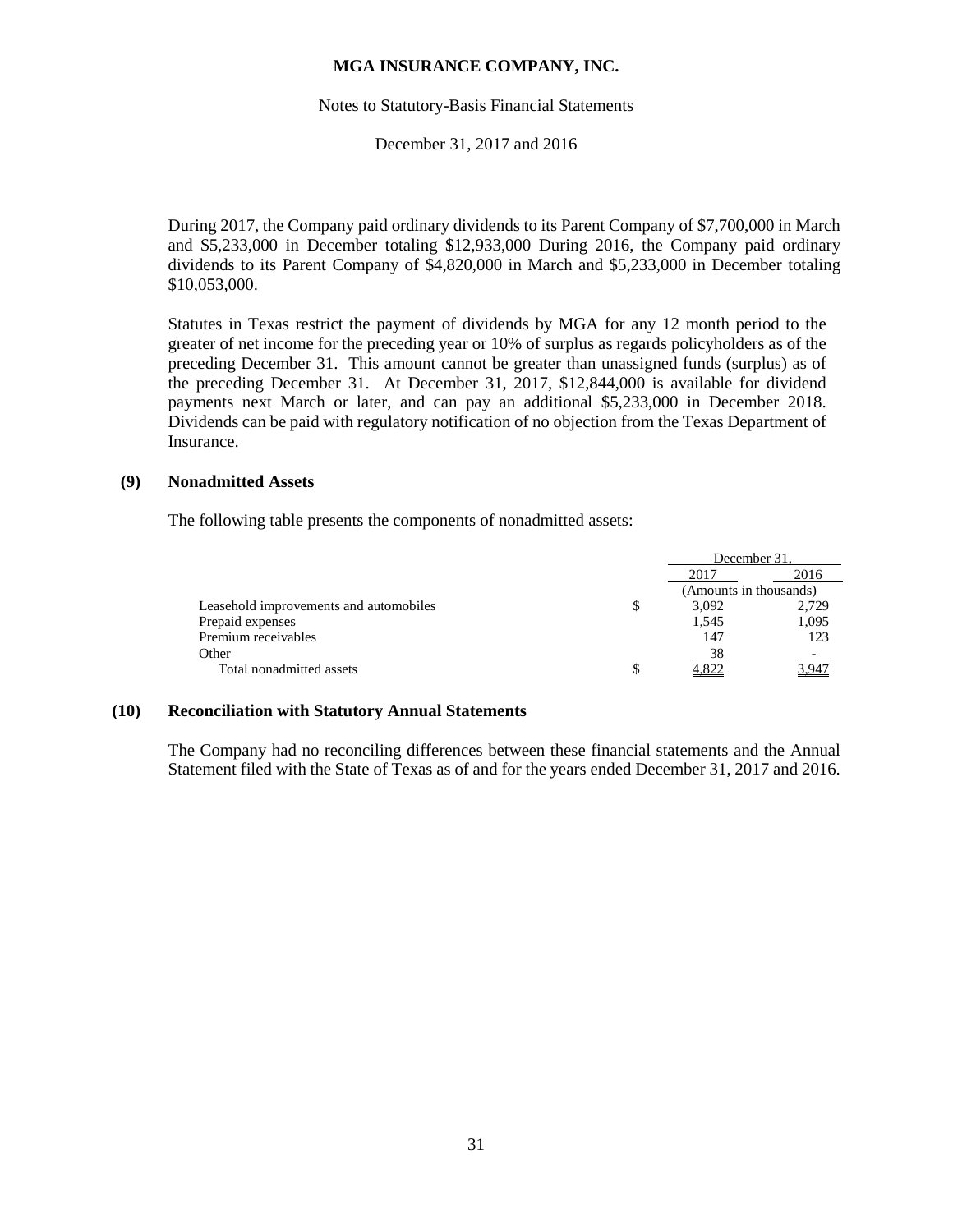Notes to Statutory-Basis Financial Statements

December 31, 2017 and 2016

## **(11) Reconciliation with GAAP Financial Statements**

The following schedules reconcile NAIC SAP capital and surplus and NAIC SAP net income with shareholders' equity and net income on the basis of GAAP as of and for the years ended December 31, 2017 and 2016:

|                                                                                      | 2017          | 2016                   |
|--------------------------------------------------------------------------------------|---------------|------------------------|
|                                                                                      |               | (Amounts in thousands) |
| Statutory capital and surplus                                                        | \$<br>107,338 | 103,305                |
| (Deduct) add:                                                                        |               |                        |
| Deferred Federal income tax expense                                                  | (1,601)       | (3,580)                |
| Nonadmitted assets                                                                   | 4.823         | 3.947                  |
| Deferred policy acquisition costs                                                    | 12.012        | 9,496                  |
| Unearned policy fees                                                                 | (3,187)       | (2,722)                |
| Net unrealized losses on investments, gross of tax                                   | (4, 541)      | (1,932)                |
| Allowance for doubtful accounts                                                      | (598)         | (542)                  |
| GAAP shareholders' equity                                                            | \$<br>114.246 | 107,972                |
| Statutory net income                                                                 | \$<br>18,077  | 12,933                 |
| (Deduct) add:                                                                        | (3,438)       |                        |
| Deferred Federal income tax expense<br>Increase in deferred policy acquisition costs | 2,515         | (4,829)<br>229         |
| Decrease in allowance for doubtful accounts                                          | (55)          |                        |
|                                                                                      |               | (80)                   |
| Decrease (increase) in unearned policy fees<br>GAAP net income                       | (464)         | 449                    |
|                                                                                      | \$<br>6.63.   | 702                    |

## **(12) Related Party Balances**

The following table reflects intercompany balances which were generated under various service contracts and cost sharing arrangements as of December 31, 2017 and 2016:

|                                  | 2017                   | 2016  |
|----------------------------------|------------------------|-------|
|                                  | (Amounts in thousands) |       |
| Receivable from affiliates:      |                        |       |
| <b>GAINSCO</b>                   | \$<br>34               | 105   |
| <b>NSL</b>                       |                        | 235   |
| Total receivable from affiliates | \$                     | 340   |
| Payable to affiliates:           |                        |       |
| <b>GSC</b>                       | \$<br>2,913            | 1,776 |
| <b>NSL</b>                       | 111                    |       |
| MGAA                             | 478                    | 462   |
| Total payable to affiliates      | \$                     |       |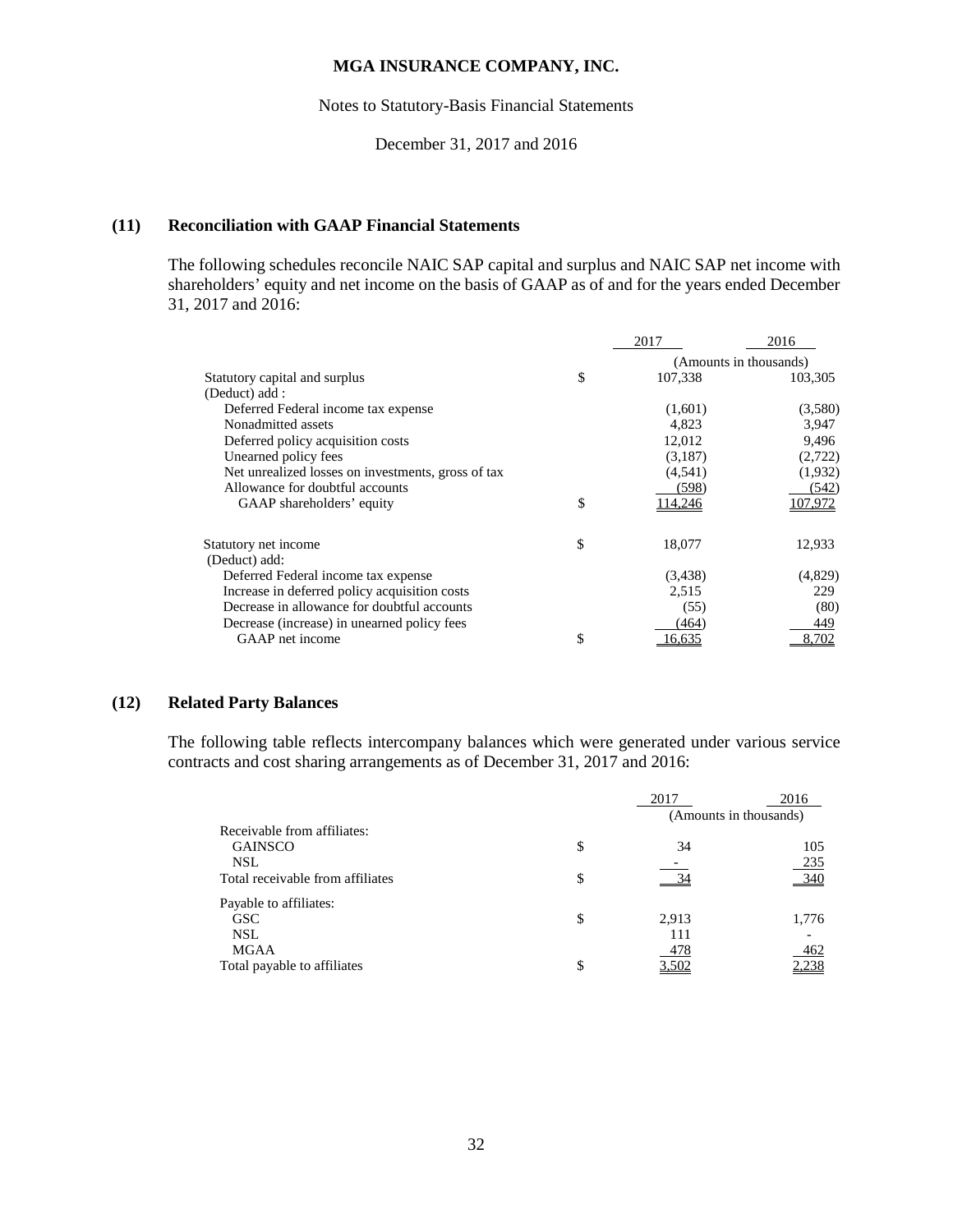#### Notes to Statutory-Basis Financial Statements

### December 31, 2017 and 2016

At December 31, 2017, the amount receivable from affiliates relates to allocated expenses based on cost sharing arrangements. For the year ended December 31, 2017, Gainsco owed the Company \$34,000 as a result of funding to Gainsco of \$889,000 less payments from Gainsco of \$855,000. At December 31, 2017, the amount payable to affiliates relates to expenses incurred based on cost sharing arrangements. For the year ended December 31, 2017, the Company owed GSC \$2,913,000 as a result of funding to the Company of \$4,339,000 less payments from the Company of \$1,426,000. For the year ended December 31, 2017, the Company owed NSL \$111,000 as a result of funding to the Company of \$664,000 less payments from the Company of \$775,000. For the year ended December 31, 2017, the Company owed MGAA \$478,000 as a result of funding to the Company of \$935,000 less payments from the Company of \$456,000. The terms of the arrangements require that the balances be settled within thirty days to forty-five days.

At December 31, 2016, the amount receivable from affiliates relates to allocated expenses based on cost sharing arrangements. For the year ended December 31, 2016, Gainsco owed the Company \$105,000 as a result of funding to Gainsco of \$4,192,000 less payments from Gainsco of \$4,087,000. For the year ended December 31, 2016, NSL owed the Company \$235,000 as a result of funding to NSL of \$915,000 less payments from NSL of \$680,000. At December 31, 2016, the amount payable to affiliates relates to expenses incurred based on cost sharing arrangements. For the year ended December 31, 2016, the Company owed GSC \$1,776,000 as a result of funding to the Company of \$2,048,000 less payments from the Company of \$272,000. For the year ended December 31, 2016, the Company owed MGAA \$462,000 as a result of funding to the Company of \$889,000 less payments from the Company of \$427,000. The terms of the arrangements require that the balances be settled within thirty days to forty-five days.

The only other material related party transactions are described in notes 4 and 15.

The Company has evaluated transactions with related parties from the balance sheet date through May 3, 2018, the date at which the statutory basis financial statements were available to be issued, and determined that there are no other items to disclose.

### **(13) Commitments and Contingencies**

#### *Assessments*

The Company is not aware of any assessments that could have a material effect on the Company's financial position or results of operations. The Company has not accrued any liability for assessments.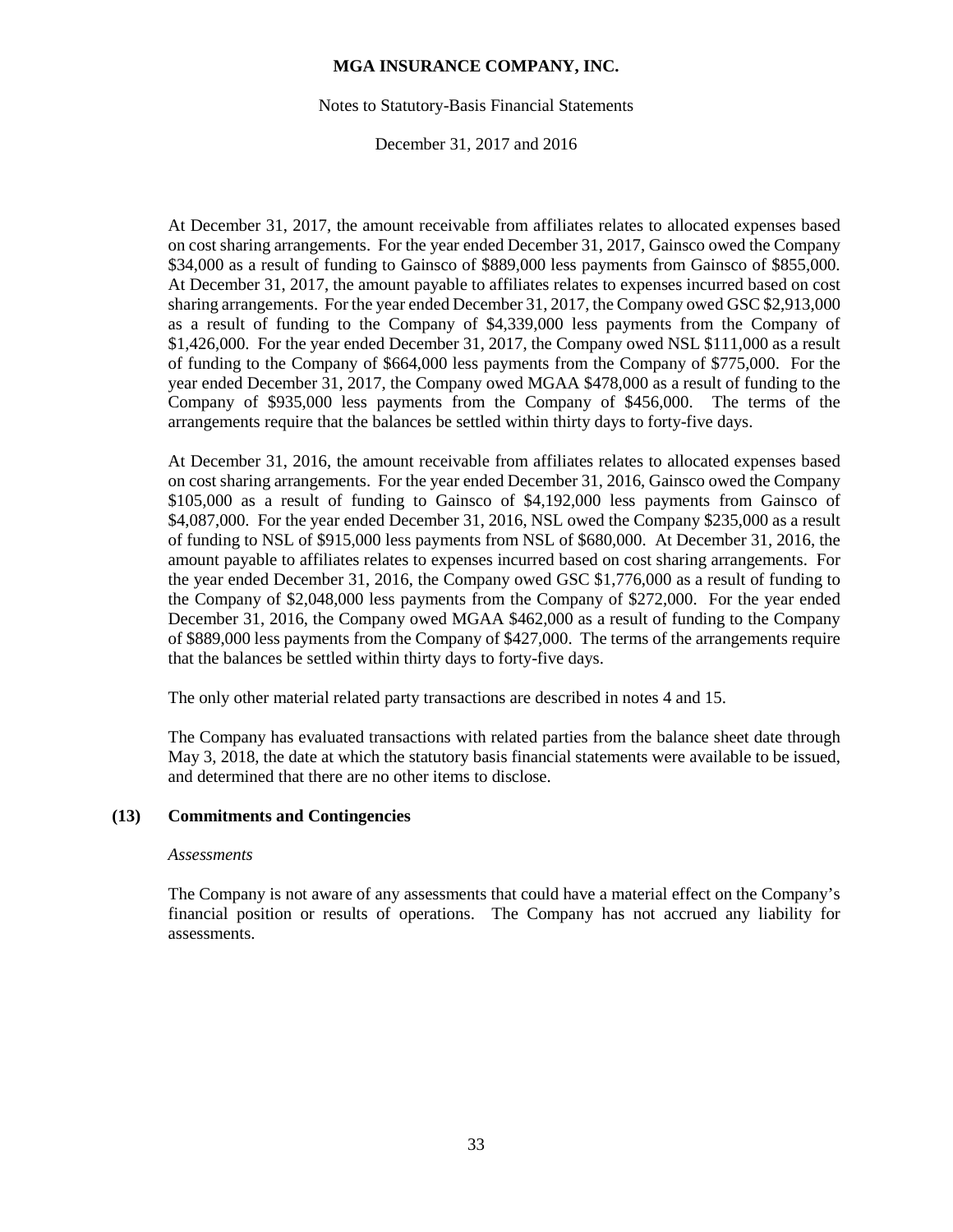Notes to Statutory-Basis Financial Statements

December 31, 2017 and 2016

## *Claims Related to Alleged Extra Contractual Obligations and Alleged Bad Faith Losses Stemming from Lawsuits*

The Company paid \$560,000 in 2017 to settle claims related to alleged extra contractual obligations or to alleged bad faith claims stemming from lawsuits. The number of claims where amounts were paid to settle claims-related to alleged extra contractual obligations and to alleged bad faith claims stemming from lawsuits during the reporting period were between 101-500. The claim count information is provided on a per claimant basis. The majority of the alleged extra contractual obligations are related to a Florida Court-Induced Personal Injury Protection ("PIP") fee schedule litigation problem that severely impacted the entire industry.

### *Legal Proceedings*

In the normal course of its operations, the Company is named as defendant in various legal actions seeking monetary damages, including cases involving business disputes and those involving allegations that the Company wrongfully denied insurance claims and is liable for damages. Some cases involving insurance claims seek amounts significantly in excess of the policy limits. In the opinion of the Company's management, based on the information currently available, the ultimate liability, if any, resulting from the disposition of such litigation will not have a material adverse effect on the Company's consolidated financial position or results of operations. However, in view of the uncertainties inherent in such litigation, it is possible that the ultimate cost to the Company might exceed the reserves management has established by amounts that could have a material adverse effect on the Company's future results of operations, financial condition and cash flows in a particular reporting period.

In August 2012, a policyholder of the Company was involved in an auto accident in Georgia resulting in medical treatment for the claimant. Following the accident, the Company received a demand to settle the matter for its policyholder's available limits of liability, \$25,000. The Company retained defense counsel to oversee conclusion of the settlement following the Company's oral acceptance of the settlement demand. The defense firm apparently failed to finalize the settlement within the time period required by claimant's written demand. As a result, the Company's tender of policy limits was rejected by the plaintiff's counsel, and a suit was filed against the policyholder. In March 2017, the case was tried, and the plaintiff received a jury verdict against the Company's insured in the amount of \$700,000. The Company filed an appeal of the judgment on behalf of its insured, and oral arguments on the appeal were heard in December 2017. A ruling by the appellate court is expected shortly. No claim has been brought against the Company at this time. While such litigation is inherently unpredictable, the Company believes that the judgment is without merit and it continues to defend its insured vigorously. As a result, the Company is unable to reasonably estimate a possible range of losses, if any, arising from the litigation.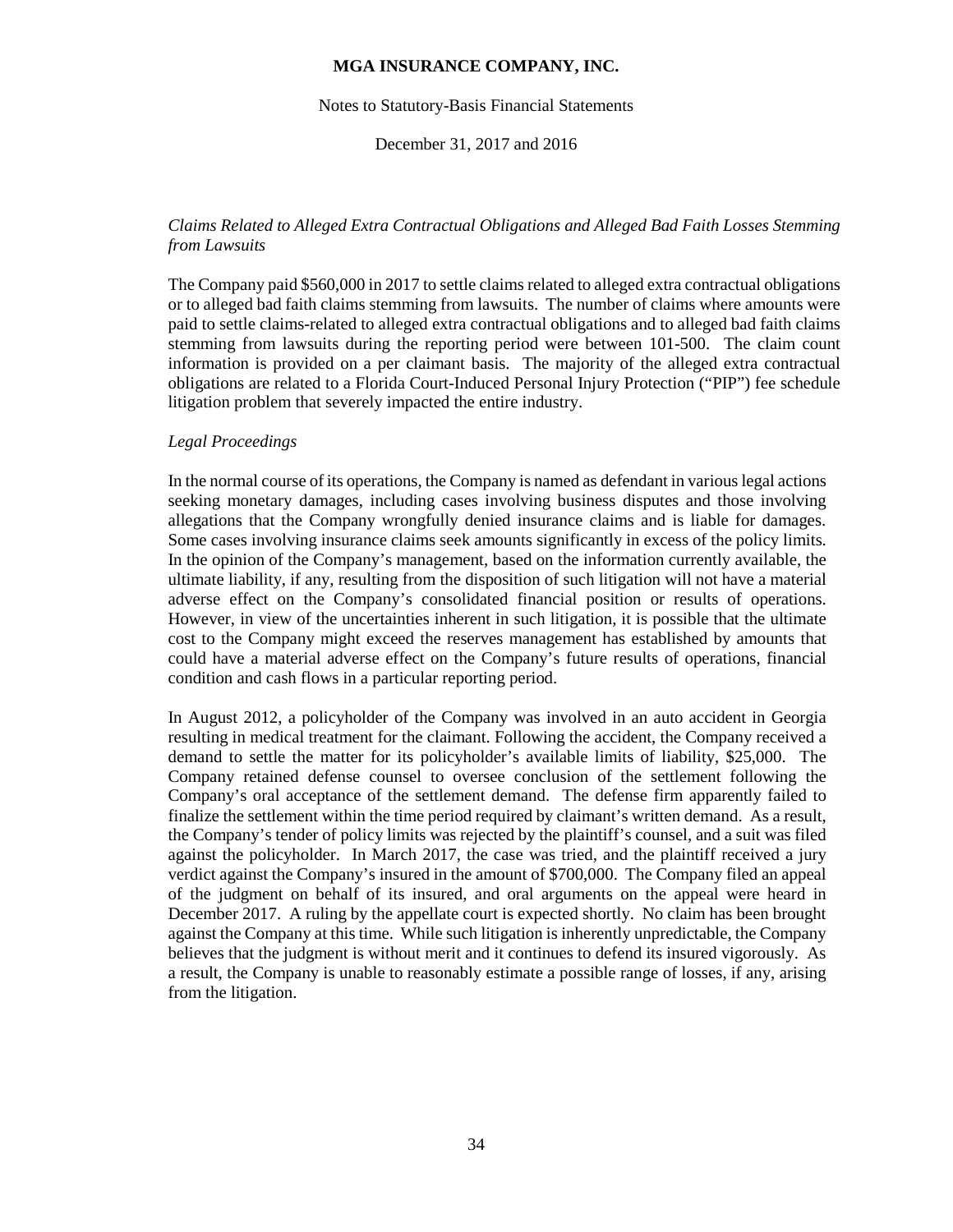Notes to Statutory-Basis Financial Statements

December 31, 2017 and 2016

In May 2011, a policyholder of the Company was involved in an auto accident in New Mexico resulting in medical treatment for the claimant. Following the accident, the Company requested medical records from the claimant, but received only some of them. Upon finally receiving sufficient medical information, the Company offered to settle the matter with the claimant for its policyholder's available limits of liability, \$25,000. The Company's offer was rejected by the claimant, and a suit was filed against the policyholder. In January 2014, the case was tried and the plaintiff received a jury verdict against the Company's insured in the amount of \$760,000 (\$360,000 in compensatory damages and \$400,000 in punitive damages). The Company's auto insurance policy specifically excluded liability for punitive damages. In March 2017, the Company's insured partially assigned to the claimant his interest in a claim against the Company and his defense counsel. The claimant then filed suit against the Company and the defense counsel. The Company filed an answer to the plaintiff's suit, and the case is in the discovery phase. The Company's errors and omissions insurance carrier has accepted the defense of the claim. Court-ordered mediation of this case is scheduled to occur in May 2018. While such litigation is inherently unpredictable, the Company believes that the complaint against it is without merit and continues to defend itself vigorously. As a result, the Company is unable to reasonably estimate a possible range of losses, if any, arising from the litigation.

In November 2016, the son of a policyholder of the Company was involved in an accident with a motorcyclist in Georgia. The motorcyclist sustained injuries, and his right leg was partially amputated shortly thereafter. The Company completed its coverage assessment, determining that coverage conditions had been met and assessed the Company's insured as 100% liable. On May 22, 2017, the Company received the claimant's 30 day demand to settle for the policy limits, \$25,000. The Company's adjuster apparently miscalculated the due date by one day and sent the settlement check and acceptance letter via overnight delivery on June 22, 2017. Claimant's counsel rejected the attempted settlement acceptance and filed suit against the Company's insured. The Company filed an answer to the plaintiff's suit on behalf of its insured, and the case is in the discovery phase. the Company's errors and omissions insurance carrier has accepted the defense of the claim. Mediation of this case is scheduled to occur in June 2018. While such litigation is inherently unpredictable, the Company believes that the complaint against its insured is without merit and continues to defend its insured vigorously. As a result, the Company is unable to reasonably estimate a possible range of losses, if any, arising from the litigation.

In October 2017 the Company was served with a purported class action lawsuit filed against it in state court in Miami-Dade County, Florida. This suit is one of many filed by the plaintiff or its related entities in the last couple of years at both the state and federal levels against numerous auto insurance companies. The plaintiff, MSP Recovery Claims, Series LLC, is an entity created by the plaintiff's counsel to bring actions such as this one. The plaintiff is a purported assignee of one or more Medicare Advantage Organizations ("MAOs"), which allegedly paid medical expenses on behalf of Medicare beneficiaries who entered into settlements with the Company for bodily injuries sustained in automobile accidents involving the Company's insureds. Under the Medicare Secondary Payer ("MSP") laws, MAOs are secondary payers for medical expenses that are also covered by an insurance policy. The plaintiff alleges that the Company failed to reimburse the MAOs for payments made by the MAOs for which the Company was the primary payer under the MSP laws. The Company, as part of its claims review process, inquires whether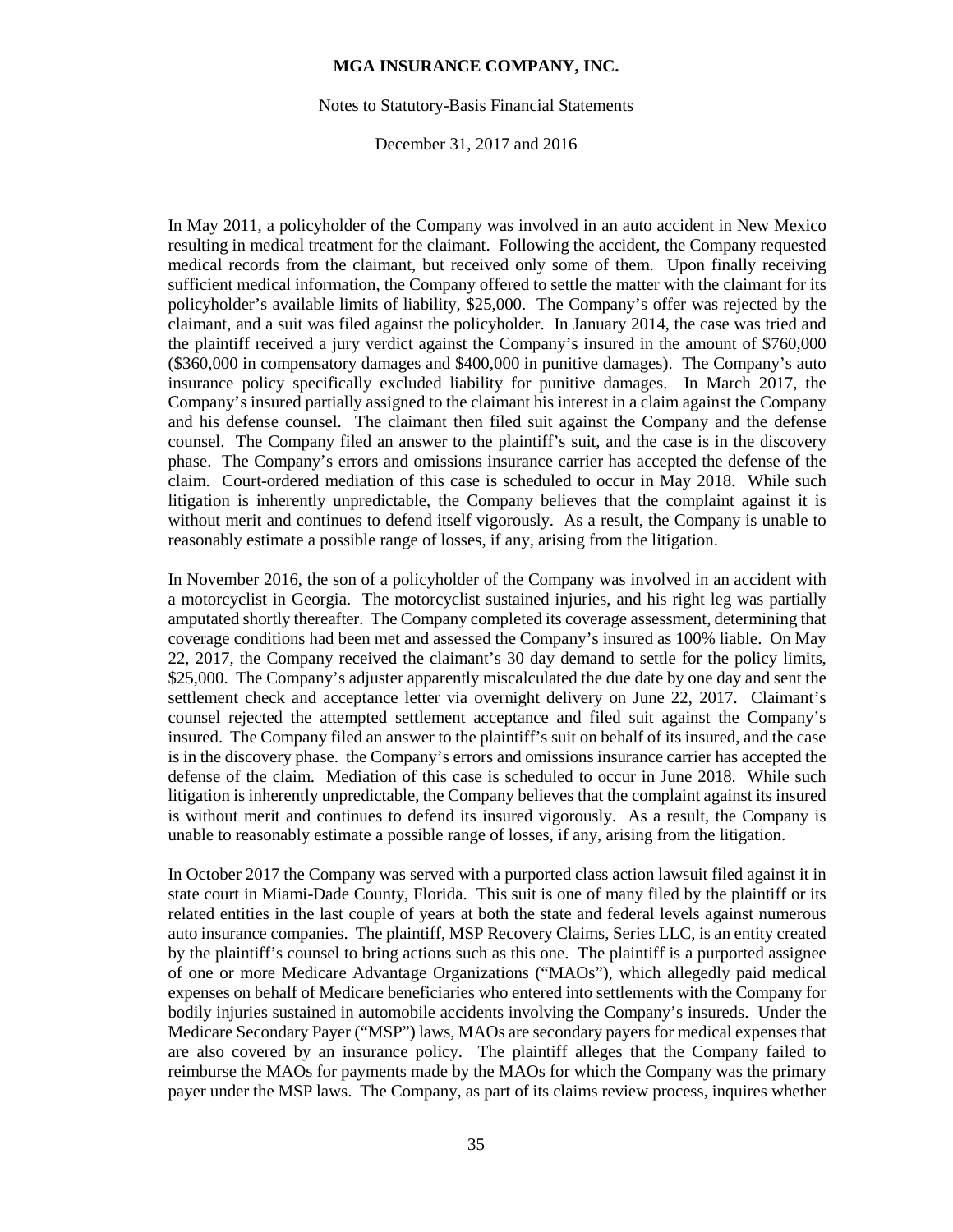#### Notes to Statutory-Basis Financial Statements

December 31, 2017 and 2016

an injured party is Medicare eligible and, if the party indicates that he or she is, the injured party's identifying information is transmitted to the Centers for Medicare and Medicaid Services. The Company filed a motion to dismiss this lawsuit in November 2017, and the motion is pending. The Company's errors and omissions insurance carrier has accepted the defense of the claim. While such litigation is inherently unpredictable, the Company believes that the complaint against it is without merit and continues to defend itself vigorously. As a result, the Company is unable to reasonably estimate a possible range of losses, if any, arising from the litigation.

#### *Off-balance-sheet-risk*

The Company does not have any financial instruments where there is off-balance-sheet-risk of accounting loss due to credit or market risk. There is credit risk in the premiums receivable and reinsurance balances receivable of the Company. At December 31, 2017 the Company did not have any claims receivables by individual reinsurers that were material with regard to shareholders' equity.

The following table sets forth significant receivable balances at December 31, 2017 and 2016:

|                            | 2017         |                               | 2016    |              |
|----------------------------|--------------|-------------------------------|---------|--------------|
|                            |              | $%$ of                        |         | $%$ of       |
|                            |              | Policyholder                  |         | Policyholder |
|                            | Balance      | Surplus                       | Balance | Surplus      |
|                            |              | (Dollar amounts in thousands) |         |              |
| Premiums receivable from:  |              |                               |         |              |
| <b>NSL</b>                 | \$<br>31,620 | 29.5%                         | 25,809  | 25.0%        |
| <b>MGAA</b>                | 23,165       | 21.6%                         | 19,878  | 19.2%        |
| Old American County Mutual | 52           | 0.1%                          | 60      | 0.1%         |

#### **(14) Leases**

The Company entered into an eleven-year lease agreement for the Florida office in May of 2010 that includes rentable office space of 22,480 square feet. Under the terms of this lease, the Company has the option of renewing for two additional five year periods through the year 2031. The Company also has the option of terminating the lease agreement during the sixth year of the term subject to payment of a penalty. The lease contains an annual rent escalation of 2.25%. During 2017 and 2016, the Company recorded rent expense of \$623,000 and \$603,000, respectively.

The future minimum rental payments are as follows (amounts in thousands):

| Year  | Amount    |  |
|-------|-----------|--|
|       |           |  |
| 2018  | \$<br>586 |  |
| 2019  | 599       |  |
| 2020  | 612       |  |
| 2021  | 206       |  |
| 2022  |           |  |
| Total | \$        |  |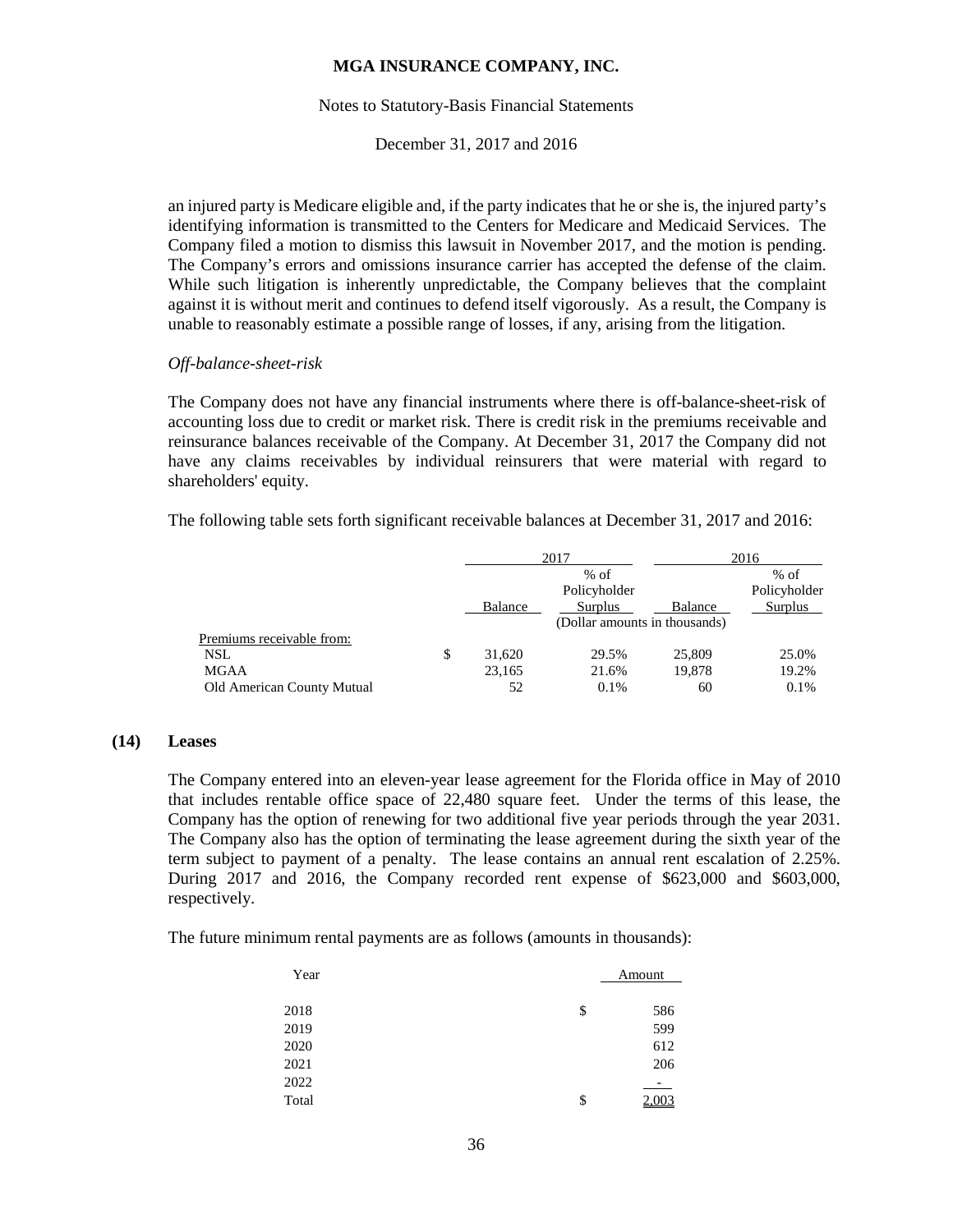Notes to Statutory-Basis Financial Statements

December 31, 2017 and 2016

The Company has not entered into any sale and leaseback arrangements.

### **(15) Geographical Distribution**

There were no unaffiliated Managing General Agents/Third Party Administrators producing direct written premium equal to or greater than 5% of policyholder surplus for the year ended December 31, 2017.

The Company makes available nonstandard personal auto lines of business to U.S. residents in several states. The following table sets forth the Company's total yearly direct premiums written by geographic area for the years indicated.

| Area           | 2017  | 2016  |
|----------------|-------|-------|
| Texas          | 31.4% | 36.1% |
| Florida        | 21.2  | 27.5  |
| South Carolina | 19.4  | 12.6  |
| Georgia        | 11.2  | 6.1   |
| Arizona        | 7.2   | 6.7   |
| New Mexico     | 4.1   | 3.9   |
| Virginia       | 2.7   | 3.5   |
| Tennessee      | 1.4   | 2.0   |
| Oklahoma       | 1.3   | 1.6   |
| Utah           | 0.1   | 0.0   |

#### **(16) Risk-Based Capital**

The Company's statutory capital exceeds the benchmark capital level under the Risk Based Capital ("RBC") formula for the insurance company. RBC is a method for establishing the minimum amount of capital appropriate for an insurance company to support its overall business operations in consideration of its size and risk profile. As of December 31, 2017, the Company's RBC authorized control level was \$17,606,000 and the total adjusted capital was \$107,338,000.

#### **(17) Subsequent Events**

On March 21, 2018, the Company paid a dividend to Gainsco of \$12,844,000, which reduced MGA's statutory policyholders' surplus.

The Company has evaluated subsequent events from the balance sheet date through May 3, 2018, the date at which the consolidated financial statements were available to be issued, and determined that there are no other items to disclose.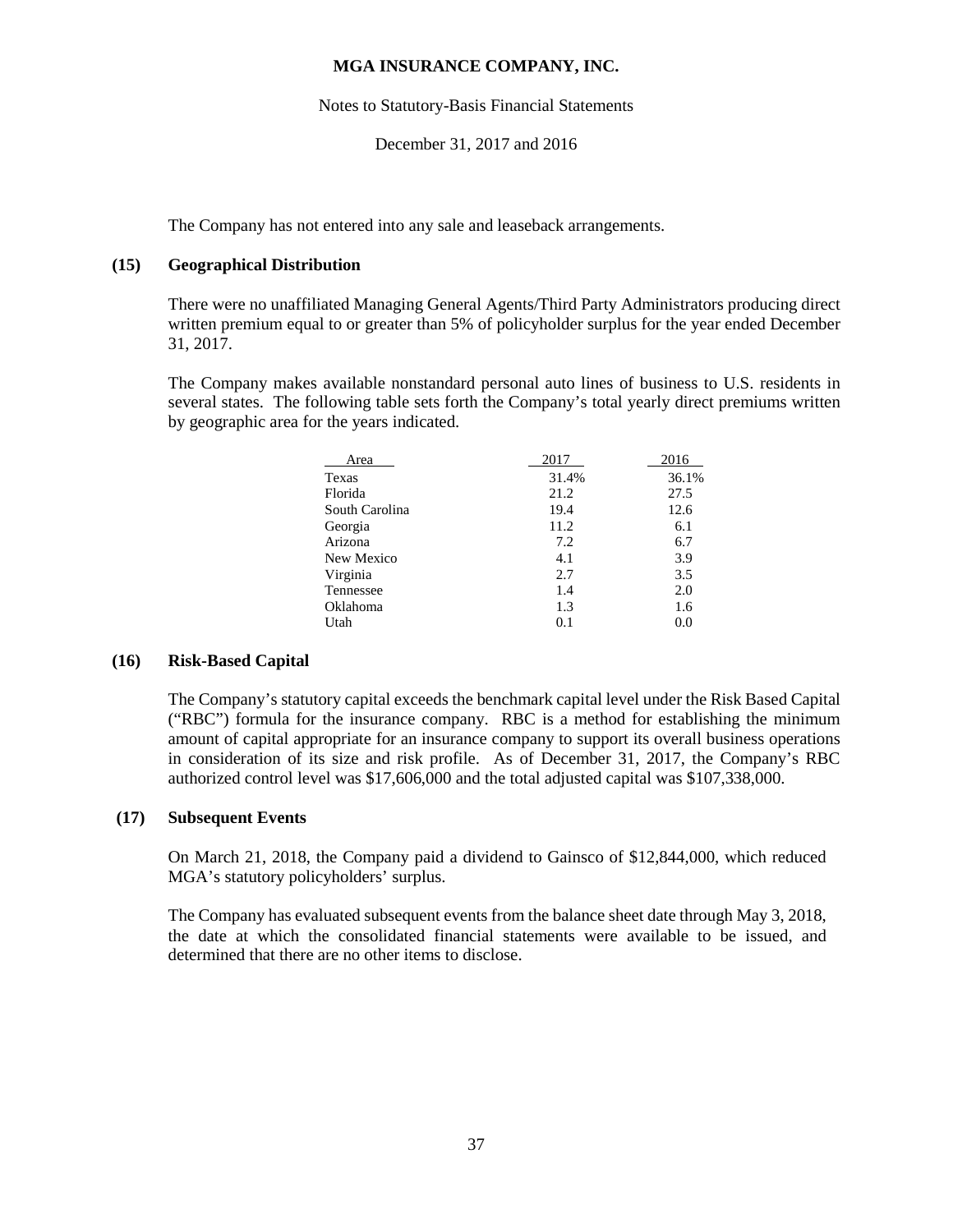# **Schedule I**

# **MGA INSURANCE COMPANY, INC.**

## Summary Investment Schedule

# December 31, 2017

# (Dollar amounts in thousands)

|                                                                                    |                           |            |                         | Admitted assets as reported |            |
|------------------------------------------------------------------------------------|---------------------------|------------|-------------------------|-----------------------------|------------|
|                                                                                    | Gross investment holdings |            | in the Annual Statement |                             |            |
|                                                                                    | Amount                    | Percentage |                         | Amount                      | Percentage |
| Bonds:                                                                             |                           |            |                         |                             |            |
| U.S. Treasury                                                                      | \$<br>6,467               | 2.73%      | \$                      | 6,467                       | 2.73%      |
| U.S. Government agencies                                                           | 3,000                     | 1.27       |                         | 3,000                       | 1.27       |
| Asset-backed                                                                       | 1,557                     | 0.66       |                         | 1,557                       | 0.66       |
| Mortgage-backed                                                                    | 2,632                     | 1.11       |                         | 2,632                       | 1.11       |
| Other debt and other fixed income securities –<br>unaffiliated domestic securities | 164,377                   | 69.45      |                         | 164,377                     | 69.45      |
| Total bonds                                                                        | 178,033                   | 75.22      |                         | 178,033                     | 75.22      |
| Preferred stocks                                                                   | 2,335                     | 0.99       |                         | 2,335                       | 0.99       |
| Common stock                                                                       | 7,759                     | 3.28       |                         | 7,759                       | 3.28       |
| Cash overdraft and certificates of deposit                                         | (2,934)                   | (1.24)     |                         | (2,934)                     | (1.24)     |
| Common stock of subsidiary                                                         |                           |            |                         | 1                           |            |
| Other long-term investments                                                        | 16,084                    | 6.80       |                         | 16,084                      | 6.80       |
| Short-term investments                                                             | 35,389                    | 14.95      |                         | 35,389                      | 14.95      |
| Total invested assets                                                              | \$<br>236,667             | 100.00%    | \$                      | 236,667                     | 100.00%    |

See accompanying independent auditor's report.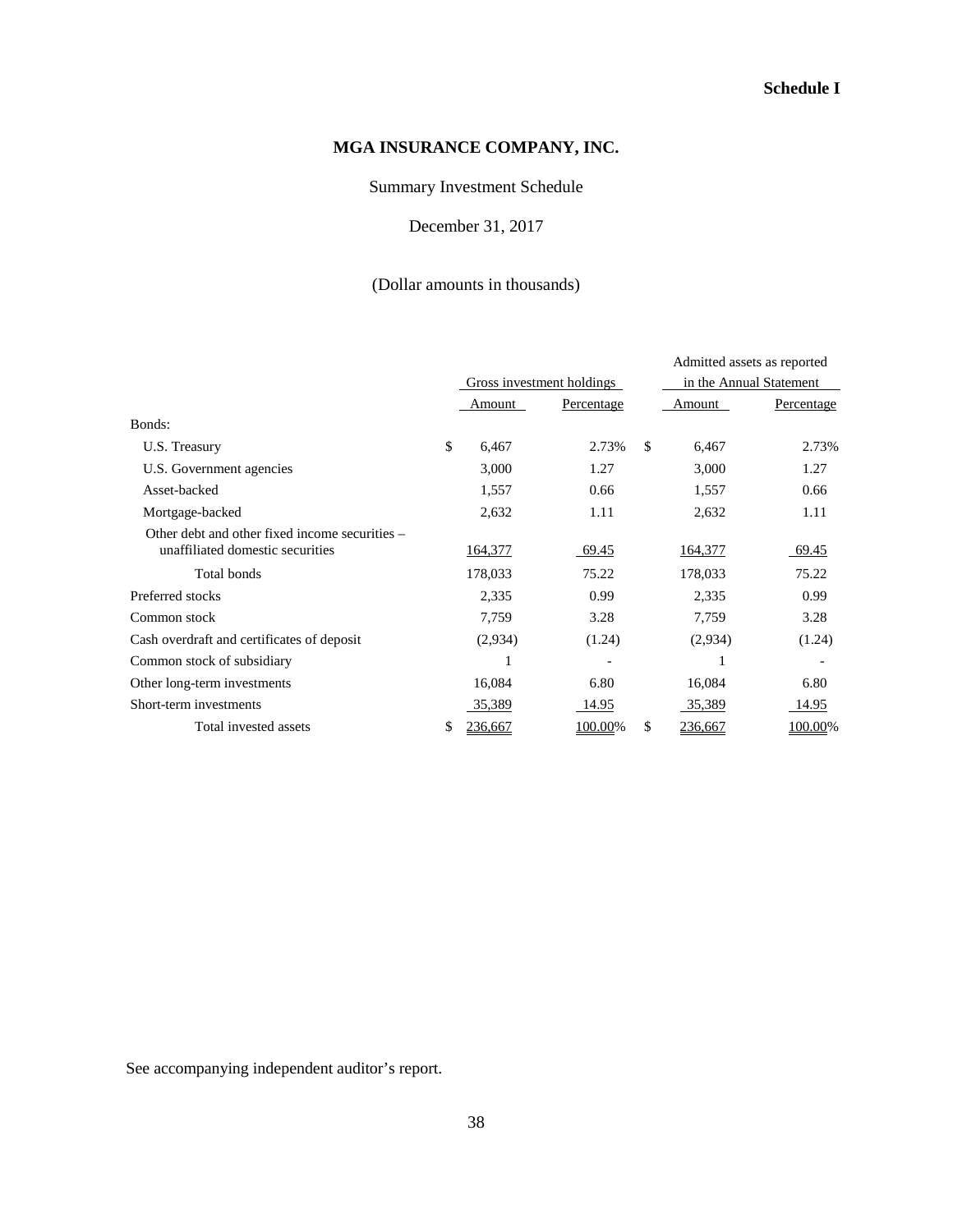#### Investment Risk Interrogatories

#### December 31, 2017

#### (Dollar amounts in thousands)

1. Total admitted assets as reported on the statement of admitted assets, liabilities, and capital and surplus  $\frac{299,420}{2}$ 

Percentage of

2. The ten largest exposures to a single insurer/borrower/investment, excluding U.S. Government, U.S. Government agency securities and those U.S. Government money market funds listed in the Appendix to the SVO Purposes and Procedures Manual as exempt, property occupied by the Company, and policy loans.

|                                                                             |          | Amortized | total admitted |
|-----------------------------------------------------------------------------|----------|-----------|----------------|
| <b>Investment Category</b>                                                  |          | Cost      | assets         |
| Issuer:                                                                     |          |           |                |
| Fortress Worldwide Transportation and Infrastructure Investors LLC          | \$       | 7,384     | 2.466%         |
| <b>Bounty Minerals LLC</b>                                                  | \$       | 6,758     | 2.257%         |
| <b>KKR Capital Markets LLC</b>                                              | \$       | 5,627     | 1.879%         |
| Federal Home Loan Mortgage Corp                                             | \$       | 2,573     | 0.859%         |
| <b>International Business Machines Corporation</b>                          | \$       | 2,220     | 0.741%         |
| Federal National Mortgage Association Fannie Mae                            | \$       | 2,059     | 0.688%         |
| Prudential Financial, Inc.                                                  | \$       | 2,055     | 0.686%         |
| Wells Fargo & Company                                                       | \$       | 2,018     | 0.674%         |
| Chubb Ina Holding, Inc.                                                     | \$       | 2,000     | 0.668%         |
| Global Leisure Partner, LLC                                                 | \$       | 2,000     | 0.668%         |
|                                                                             |          |           |                |
| 3. Total admitted assets held in bonds and preferred stocks by NAIC rating. |          |           |                |
| Bonds with an NAIC rating of 1                                              | \$       | 65,828    | 21.985%        |
| Bonds with an NAIC rating of 2                                              | \$       | 122,351   | 40.863%        |
| Preferred Stock with an NAIC rating of 2                                    | \$       | 546       | 0.182%         |
| Bonds with an NAIC rating of 3                                              | \$       | 1,983     | 0.662%         |
| Preferred Stock with an NAIC rating of 3                                    | \$       | 1,012     | 0.338%         |
| Bonds with an NAIC rating of 4                                              | \$       | 1,007     | 0.336%         |
| Preferred Stock with an NAIC rating of 4                                    | \$       | 777       | 0.260%         |
| Bonds with an NAIC rating of 6                                              | \$       | 954       | 0.319%         |
| Bonds with an NAIC rating of 6                                              | \$       | 1,445     | 0.483%         |
| 13. Equity interest less than 2.5% of total admitted assets.                |          |           |                |
| Issuer:                                                                     |          |           |                |
| Fortress Worldwide Transportation and Infrastructure Investors LLC          | \$       | 7,384     | 2.466%         |
| <b>Bounty Minerals LLC</b>                                                  | \$       | 6,758     | 2.257%         |
| <b>KKR Capital Markets LLC</b>                                              | \$<br>\$ | 5,627     | 1.879%         |
| <b>Fitness Capital Partners</b>                                             |          | 2,000     | 0.668%         |
| <b>Capital Springs Lending Partners</b>                                     | \$<br>\$ | 1,699     | 0.567%         |
| SunTrust Banks, Inc.                                                        |          | 1,012     | 0.338%         |
| <b>GMAC</b> Capital Trust I                                                 | \$       | 777       | 0.260%         |
| <b>State Street Corporation</b>                                             | \$       | 546       | 0.182%         |
| Chicken Soup for the Soul Entertainment, Inc.                               | \$       | 375       | 0.125%         |

The answers to each of the remaining interrogatories of the reporting entity's aggregate holdings are not applicable.

See accompanying independent auditor's report.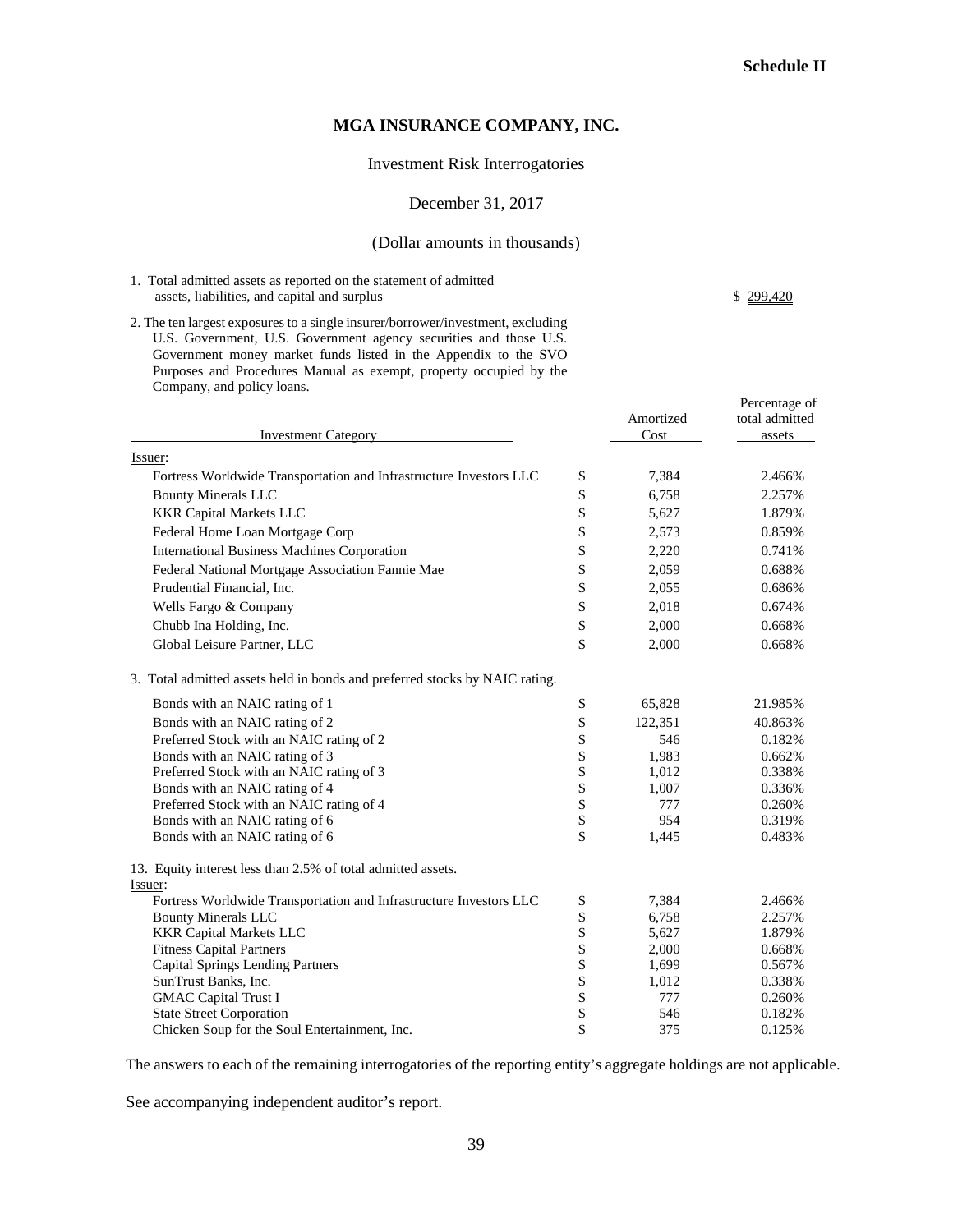### Schedule of Supplemental Reinsurance Risk Interrogatories

#### December 31, 2017

The following represent Annual Statement interrogatories, which are required to be included with the annual audit report beginning with audit reports on financial statements as of and for the year ended December 31, 2017 for reinsurance contracts entered into, renewed or amended on or after January 1, 1994 and any other reinsurance contracts that are in force on January 1, 1995 and cover insurable events on the underlying insurance policies that occur on or after that date.

| 7.1 |     | Has the reporting entity reinsured any risk with any other entity under a quota share reinsurance<br>contract that includes a provision that would limit the reinsurer's losses below the stated quota<br>share percentage (e.g., a deductible, a loss ratio corridor, a loss cap, an aggregate limit or any<br>similar provisions)?                                                                                                                                                                                                                                                                                                                                                                                                | YES $[ \ ]$ NO $[X]$ |
|-----|-----|-------------------------------------------------------------------------------------------------------------------------------------------------------------------------------------------------------------------------------------------------------------------------------------------------------------------------------------------------------------------------------------------------------------------------------------------------------------------------------------------------------------------------------------------------------------------------------------------------------------------------------------------------------------------------------------------------------------------------------------|----------------------|
| 7.2 |     | If yes, indicate the number of reinsurance contracts containing such provisions.                                                                                                                                                                                                                                                                                                                                                                                                                                                                                                                                                                                                                                                    |                      |
| 7.3 |     | If yes, does the amount of reinsurance credit taken reflect the reduction in quota share coverage<br>caused by any applicable limiting provision(s)?                                                                                                                                                                                                                                                                                                                                                                                                                                                                                                                                                                                | YES [ ] NO [X]       |
| 8.1 |     | Has this reporting entity reinsured any risk with any other entity and agreed to release such<br>entity from liability, in whole or in part, from any loss that may occur on this risk, or portion                                                                                                                                                                                                                                                                                                                                                                                                                                                                                                                                  | YES $[ \ ]$ NO $[X]$ |
|     |     | thereof, reinsured?                                                                                                                                                                                                                                                                                                                                                                                                                                                                                                                                                                                                                                                                                                                 |                      |
| 8.2 |     | If yes, give full information.                                                                                                                                                                                                                                                                                                                                                                                                                                                                                                                                                                                                                                                                                                      | Not Applicable       |
| 9.1 |     | Has the reporting entity ceded any risk under any reinsurance contract (or under multiple<br>contracts with the same reinsurer or its affiliates) for which during the period covered by the<br>statement: (i) it recorded a positive or negative underwriting result greater than 5% of prior<br>year-end surplus as regards policyholders or it reported calendar year written premium ceded or<br>year-end loss and loss expense reserves ceded greater than 5% of prior year-end surplus as<br>regards policyholders; (ii) it accounted for that contract as reinsurance and not as a deposit; and<br>(iii) the contract(s) contain one or more of the following features or other features that would<br>have similar results: |                      |
|     |     | (a) A contract term longer than two years and the contract is noncancellable by the<br>reporting entity during the contract term;                                                                                                                                                                                                                                                                                                                                                                                                                                                                                                                                                                                                   | YES [ 1 NO [X]       |
|     |     | (b) A limited or conditional cancellation provision under which cancellation triggers an<br>obligation by the reporting entity, or an affiliate of the reporting entity, to enter into a<br>new reinsurance contract with the reinsurer, or an affiliate of the reinsurer;                                                                                                                                                                                                                                                                                                                                                                                                                                                          |                      |
|     |     | (c) Aggregate stop loss reinsurance coverage;                                                                                                                                                                                                                                                                                                                                                                                                                                                                                                                                                                                                                                                                                       |                      |
|     | (d) | An unconditional or unilateral right by either party to commute the reinsurance<br>contract except for such provisions which are only triggered by a decline in the credit<br>status of the other party;                                                                                                                                                                                                                                                                                                                                                                                                                                                                                                                            |                      |
|     | (e) | A provision permitting reporting of losses, or payment of losses, less frequently than<br>on a quarterly basis (unless there is no activity during the period); or                                                                                                                                                                                                                                                                                                                                                                                                                                                                                                                                                                  |                      |

(f) Payment schedule, accumulating retentions form multiple years or any features inherently designed to delay timing of the reimbursement to the ceding entity.